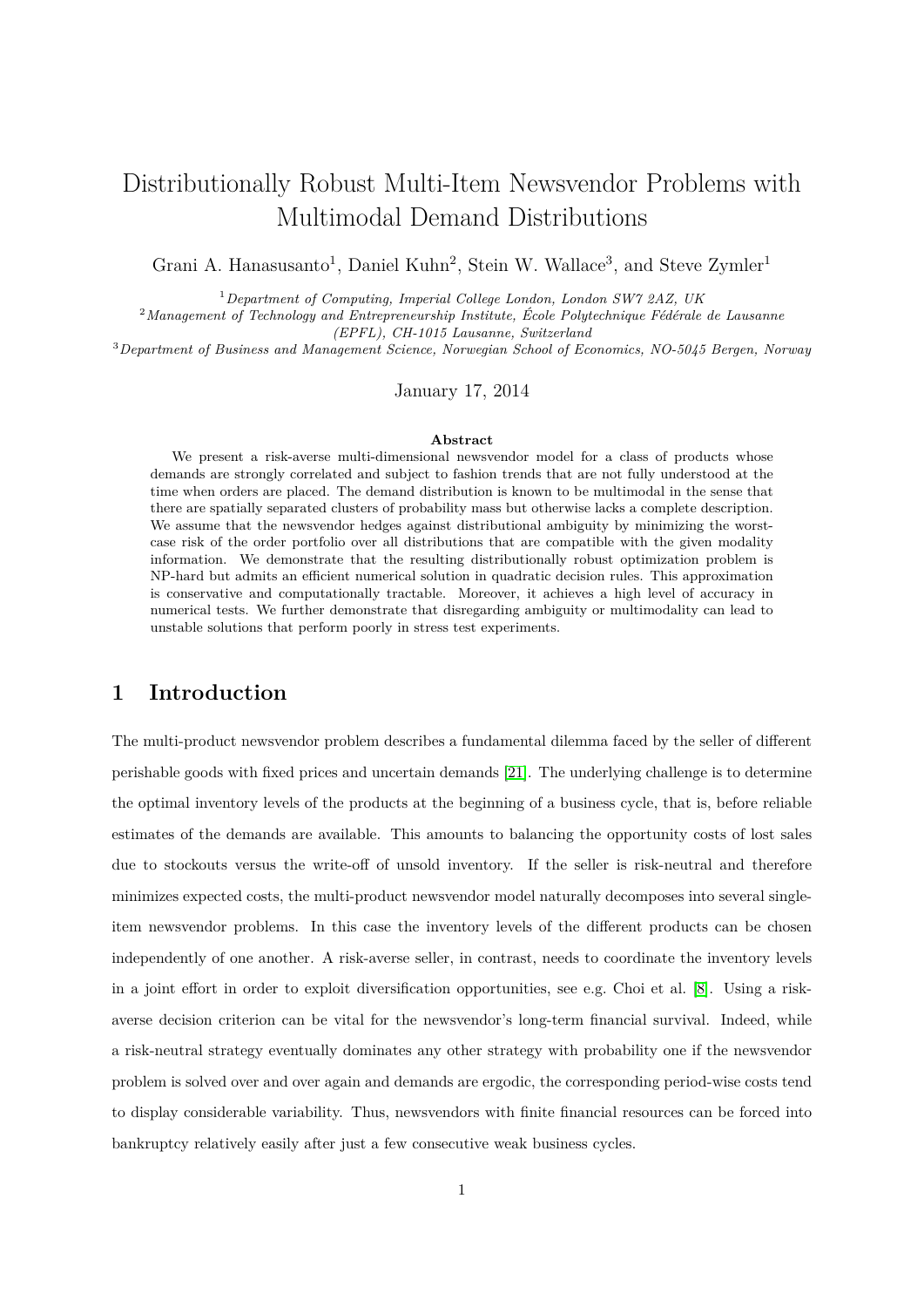In this paper we investigate newsvendor problems whose demand distributions are known to be multimodal but otherwise lack a complete description. Throughout the paper we use the term 'multimodality' in a slightly informal way to refer to the tendency of a distribution to display several spatially disjoint regions of increased probability. The terms 'multimodal', 'bimodal', 'bimodality' etc. are to be interpreted analogously. Multimodality of demands is observed, for instance, in the following generic situations.

- *New products:* It is often difficult to predict if a newly launched product will become a top seller or a shelf warmer. In this case it is natural to assign the product a bimodal demand distribution.
- *Large customers:* Newsvendors serving many small customers with independent demands face an aggregate demand that is approximately Gaussian. In the presence of a large customer that accounts for a large share of the sales, however, demand may be multimodal due to irregular bulk orders.
- *New market entrants:* The emergence of a new major competitor can have a significant impact on demand. If the timing of market entry is uncertain and/or if there is a non-negligible possibility that many customers will switch to the new competitor, then the demand tends to exhibit a bimodality.
- *Fashion trends:* Apparel-type products are heavily influenced by fashion trends. These products are typically differentiated by style (e.g. design, color, clothing material), and at the time of inventory selection it may be unclear which style becomes popular. The corresponding demands are thus governed by multimodal distributions, where each mode reflects a particular popularity state.

Multimodality of demands is difficult to reconcile with the majority of newsvendor models considered in the literature, which typically assume unimodal, and often multi-normal, demand distributions. This bias towards unimodality and normality is partly caused by convenience as normal distributions lend themselves to mathematical manipulations. Of course, normality assumptions frequently enjoy strong theoretical justification. So the costs paid for the normality assumption, mostly in terms of inaccuracy, are more than offset by the generality of the results, which are often analytical and in a closed form.

In this paper we investigate newsvendor models in which unimodality or normality are not justifiable, and hence the price paid for these assumptions is potentially high. Such models have received little attention so far. Vaagen and Wallace [\[44\]](#page-30-0) discuss production planning of high-technology sportswear where fashion plays a major role in the market. As these products are generally manufactured at specialized facilities in the Far East, before being sent to the USA and Europe to meet the season's demand, the producers find themselves in a newsvendor-like setting. Production must be determined before demand, including the leading fashion trends, become fully known. As each product class (such as mountain jackets for men) come in many models and colors—reflecting the possible fashion trends and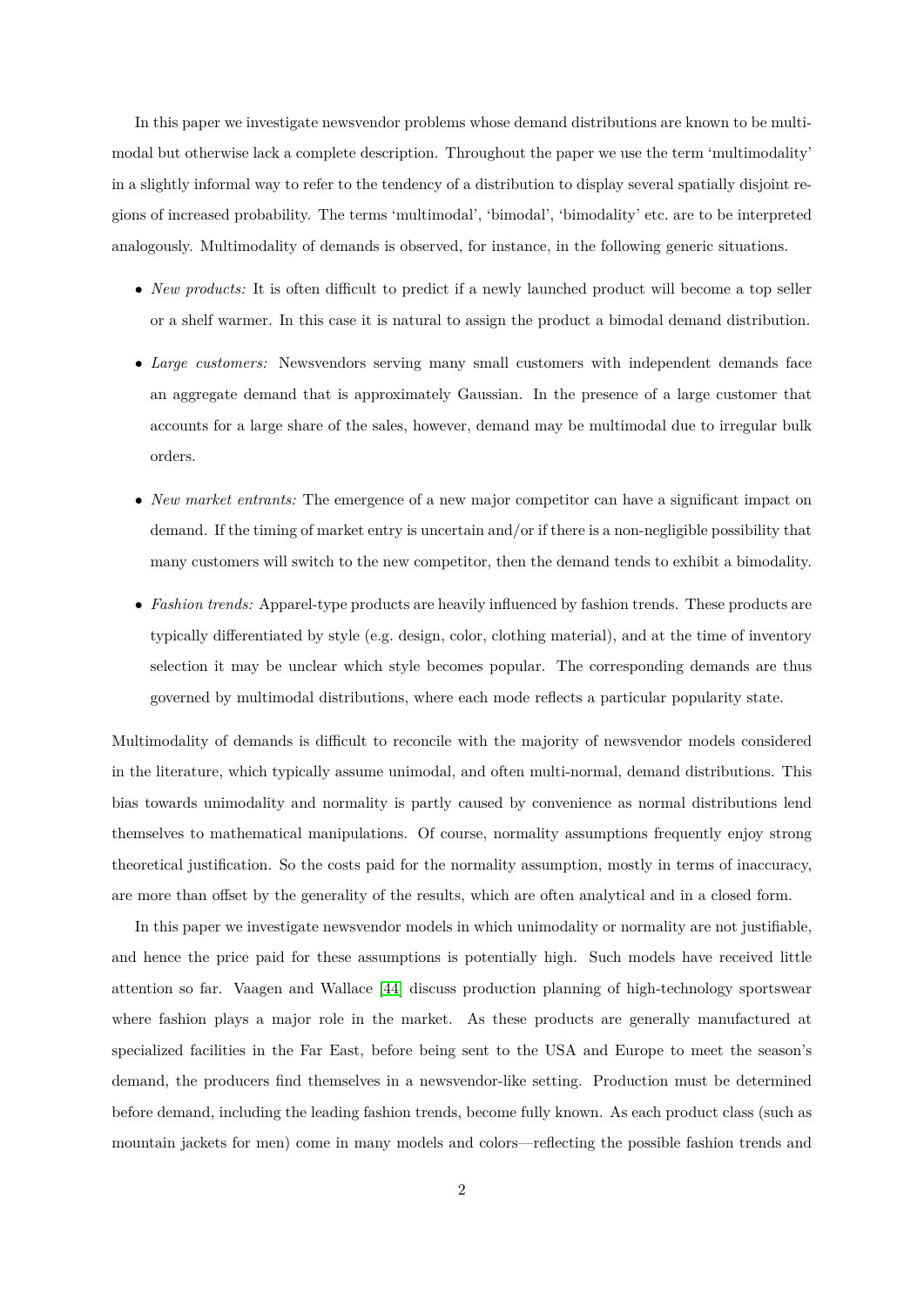customer needs—we are in fact facing a multi-dimensional newsvendor problem with correlated demands. Overviews of assortment planning models are found in Kök et al. [\[24\]](#page-29-0) and Mahajan and Van Ryzin [\[26\]](#page-29-1).

Many other products suffer from the same problem: They are primarily functional products, and quality plays a major role in the marketplace. But a miss on the fashion trend may lead to very low demand. Examples include snowboards, skis, surfboards, and certain types of watches and mobile phones. Sometimes the principle of postponement can be used, as was demonstrated by Benetton's T-shirts [\[40\]](#page-30-1), but for the products we envisage here this is rarely possible for technical reasons. For example, a high-quality mountain jacket cannot be colored after arrival in Europe.

Vaagen and Wallace [\[44\]](#page-30-0) demonstrate that not only is unimodality unreasonable for these products, but the assumption leads to solutions with unfavourable risk-reward tradeoffs. They therefore point out that numerical results, despite being less general than results from analytical models, are necessary in order to understand the fashion aspect of demand properly. Not many articles seem to take this numerical route. A notable exception is Kök and Fisher [\[23\]](#page-29-2), but they are not concerned with multimodality.

Another critical assumption adopted in the vast majority of newsvendor models is that the demand distribution is precisely known. Kök et al. [\[24\]](#page-29-0) explicitly confirm that this is the standard assumption. However, this assumption is rarely justifiable. In reality it may at best be possible to estimate a few low-order moments or to identify the range and some basic modality and symmetry properties of the demand distribution. This means that there is an *ambiguity set* of many different distributions that are consistent with the available information, and the decision maker has no possibility to single out the 'true' distribution among all conceivable distributions. Solving the newsvendor problem in view of an arbitrarily chosen distribution from the given ambiguity set can lead to decisions that perform poorly under the true demand distribution. This shortcoming can be rectified by adopting a *distributionally robust* approach which seeks a decision that achieves the best performance in view of the worst-case distribution within the ambiguity set. We emphasize that this decision criterion enjoys strong justification from the theory of choice in economics, see e.g. Ellsberg [\[15\]](#page-28-1) and Gilboa and Schmeidler [\[17\]](#page-28-2).

Scarf [\[35\]](#page-29-3) proposed the first distributionally robust newsvendor model assuming that only the first two moments of the (univariate) demand distribution are known and derived an analytical expression for the optimal order quantity. This model was later extended in various directions by Gallego and Moon [\[16\]](#page-28-3), but still only first- and second-order moments were assumed to be known. In order to mitigate the conservativeness of this worst-case approach, Perakis and Roels [\[31\]](#page-29-4) derive order quantities that minimize the newsvendor's maximum opportunity cost from choosing a particular demand distribution within the ambiguity set. Natarajan et al. [\[27\]](#page-29-5) introduce asymmetry into the robust newsvendor problem by using mean, variance and semivariance information to design ambiguity sets. This work was motivated by the observation that the optimal ordering quantity can be substantially overestimated if the demand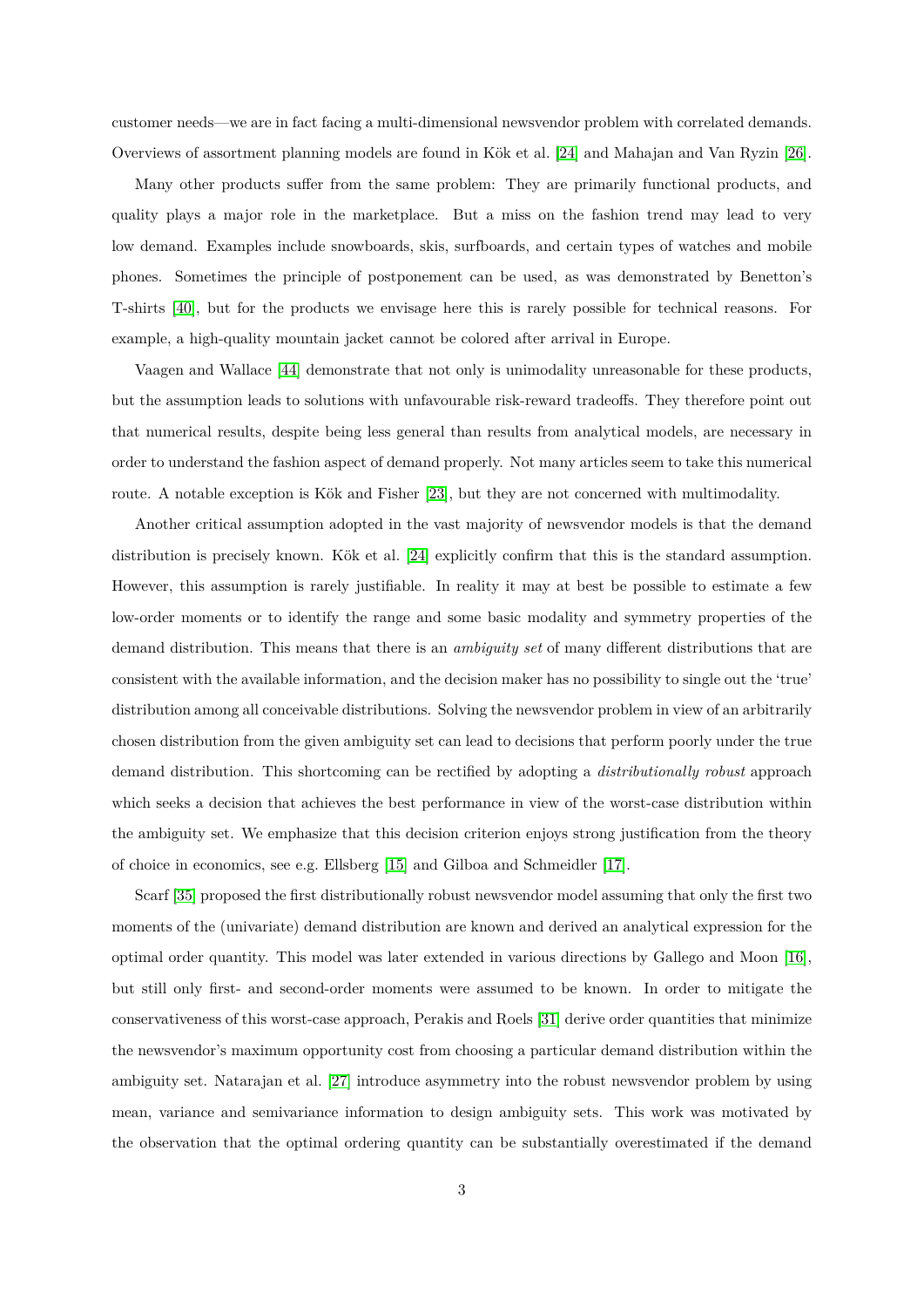distribution is skewed, see Bartezzaghi et al. [\[3\]](#page-27-1). All approaches discussed so far focus on closed-form solutions for single-product newsvendor problems. Wang et al. [\[46\]](#page-30-2) propose an efficient computational procedure to solve a distributionally robust newsvendor problem with an ambiguity set containing all distributions that achieve a certain level of likelihood given a sequence of historical demand observations. Generic distributionally robust stochastic programming problems have been investigated, for example, by Dupačová [\[14,](#page-28-4) [13\]](#page-28-5), Shapiro and Ahmed [\[37\]](#page-30-3), Delage and Ye [\[10\]](#page-28-6), and Bertsimas et al. [\[6\]](#page-27-2).

In this paper we study typical newsvendor situations where the demand distribution can be modeled as a mixture of *m* modes with known sizes (probability masses), locations (conditional mean values) and shapes (conditional covariance matrices). No other distributional information is assumed to be available. As it is impossible to construct a unique demand distribution from the given data, we embrace the distributionally robust approach and introduce a *multimodal ambiguity set* comprising all distributions matching the given conditional moments. We later generalize this ambiguity set to account for uncertainty in the probabilities and the conditional moments of the modes.

We highlight the following main contributions of this paper.

- We formulate a distributionally robust multi-product newsvendor model with a worst-case meanrisk objective. The worst case is taken over all demand distributions within the multimodal ambiguity set. This model captures generic inventory management situations that arise, for instance, when new products are introduced, demand is dominated by large customers, new competitors enter the market or products are subject to fashion trends.
- We prove that the distributionally robust multi-item newsvendor problem is NP-hard and disclose a connection to Manhattan norm maximization problems over ellipsoids.
- We prove that our newsvendor model has an exact reformulation as a semidefinite program (SDP) where the number of linear matrix inequalities scales exponentially with the number of products. By using quadratic decision rules to approximate the recourse decisions, we further show that our model admits a conservative SDP approximation that only involves a polynomial number of linear matrix inequalities. The resulting approximate problem is computationally tractable and can be solved efficiently with interior point algorithms.
- We show that our quadratic decision rule approximation achieves an acceptable level of accuracy on a wide spectrum of randomly generated test instances and distinctly outperforms the exact model in terms of the problem sizes it can handle. We further demonstrate that disregarding either the multimodality or the ambiguity of the demand distribution can lead to solutions that perform poorly if the data-generating distribution differs only slightly from the newsvendor's estimate.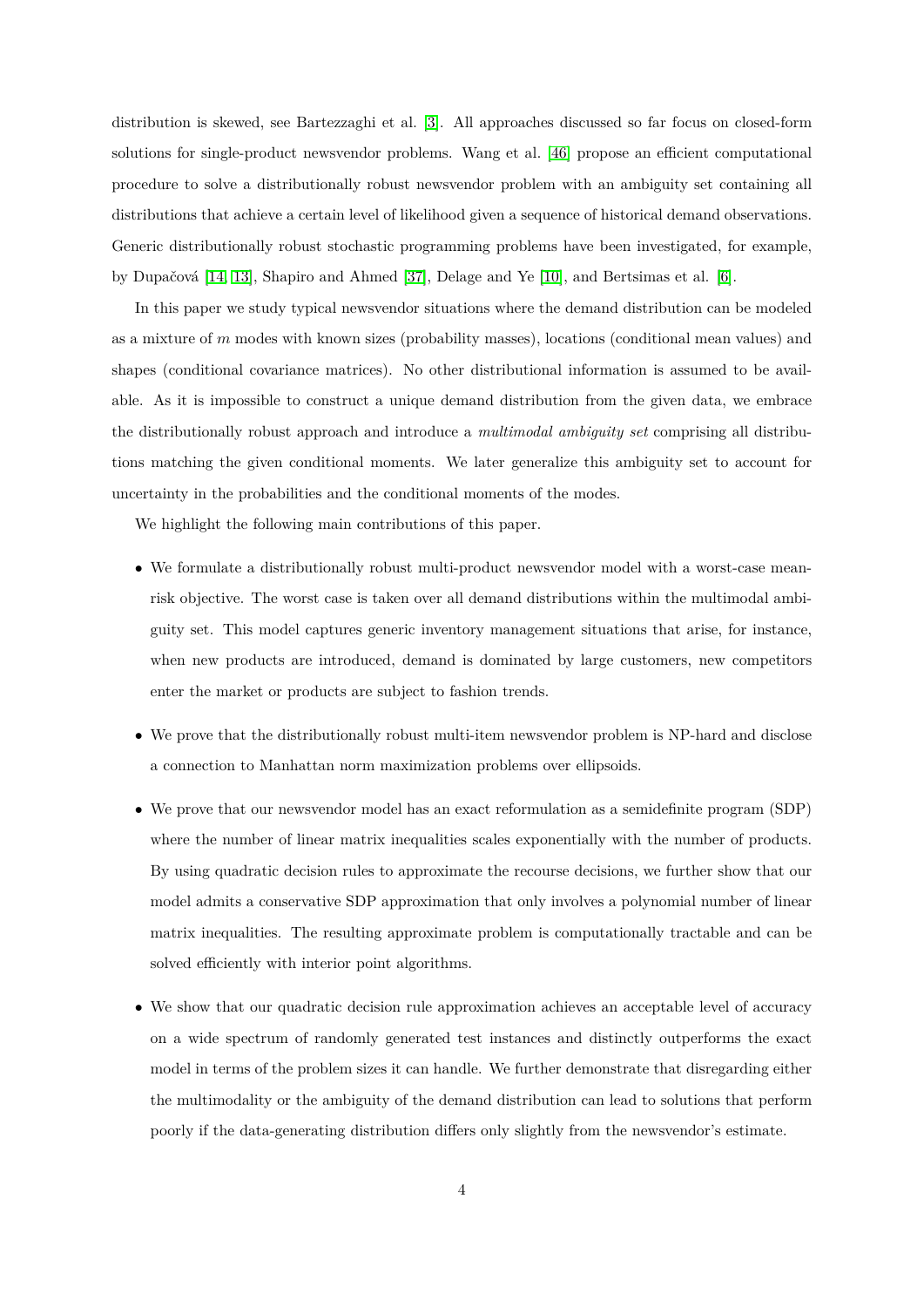The rest of the paper develops as follows. In Section [2](#page-4-0) we introduce our distributionally robust multiitem newsvendor problem and characterize the underlying ambiguity set. We demonstrate that this model has an exact reformulation as an SDP of exponential size. By using quadratic decision rules, we further show that our model admits a conservative SDP approximation of polynomial size. Section [3](#page-14-0) discusses extensions of the basic model and refinements of the decision rule approximation. The computational complexity of the model is analyzed in Section [4.](#page-18-0) Section [5](#page-22-0) reports on numerical results that analyze the scalability of the proposed model and highlight the benefit of truthfully accounting for the multimodality and ambiguity of the demand distributions.

**Notation.** We use lower-case bold face letters to denote vectors and upper-case bold face letters to denote matrices. We define  $e \in \mathbb{R}^n$  as the vector with all elements equal to 1, and we let  $e_i \in \mathbb{R}^n$ be the *i*-th standard basis vector. The space of symmetric matrices of dimension *n* is denoted by  $\mathbb{S}^n$ . For any two matrices  $X, Y \in \mathbb{S}^n$ , we let  $\langle X, Y \rangle = \text{Tr}(XY)$  be the trace scalar product, while the relation  $X \ge Y$  ( $X > Y$ ) implies that  $X - Y$  is positive semidefinite (positive definite). We define diag(v)∈ S<sup>n</sup> as a diagonal matrix with the vector  $v \in \mathbb{R}^n$  on its main diagonal. Random variables are always represented by symbols with tildes, while their realizations are denoted by the same symbols without tildes. Furthermore, for  $x \in \mathbb{R}$  we define  $x^+ = \max(x, 0)$ .

## <span id="page-4-0"></span>**2 Risk-Averse Multi-Product Newsvendor Problem**

A newsvendor trades in different products with a non-negligible order lead time. The products are indexed by  $i = 1, \ldots, n$ . At the beginning of the business cycle, the newsvendor orders  $x_i$  units of product *i* at the wholesale price  $c_i$ . Only after the goods have been delivered, the demand  $\xi_i$  for product *i* is revealed, and an amount  $y_i(\xi_i)$  is sold at the retail price  $v_i$ . Of course, the quantity sold must neither exceed the demand nor the initial stock, that is,  $0 \leq y_i(\xi_i) \leq \min(x_i, \xi_i)$ . Any unsold stock  $[x_i - y_i(\xi_i)]^+$ is cleared at the salvage price  $g_i$ , and any unsatisfied demand  $[\xi_i - y_i(\xi_i)]^+$  incurs a stock-out cost of  $b_i$ per unit. Throughout this paper we will assume that  $c_i < v_i$  and  $g_i < v_i$ . This implies that the optimal sales decisions are of the form  $y_i^*(\xi_i) = \min(x_i, \xi_i)$ .

In the remainder we let  $x = (x_i)_{i=1}^n$  be the vector of order quantities,  $\xi = (\xi_i)_{i=1}^n$  the uncertain demand vector and  $y^*(\xi) = \min(x,\xi)$  the vector of optimal sales quantities, where 'min' stands for component-wise minimization. Moreover,  $\mathbf{c} = (c_i)_{i=1}^n$  and  $\mathbf{v} = (v_i)_{i=1}^n$  denote the vectors of wholesale and retail prices, while  $g = (g_i)_{i=1}^n$  and  $b = (b_i)_{i=1}^n$  denote the vectors of salvage prices and stock-out costs, respectively. Using this notation, the total cost incurred by an order portfolio  $x$  under demand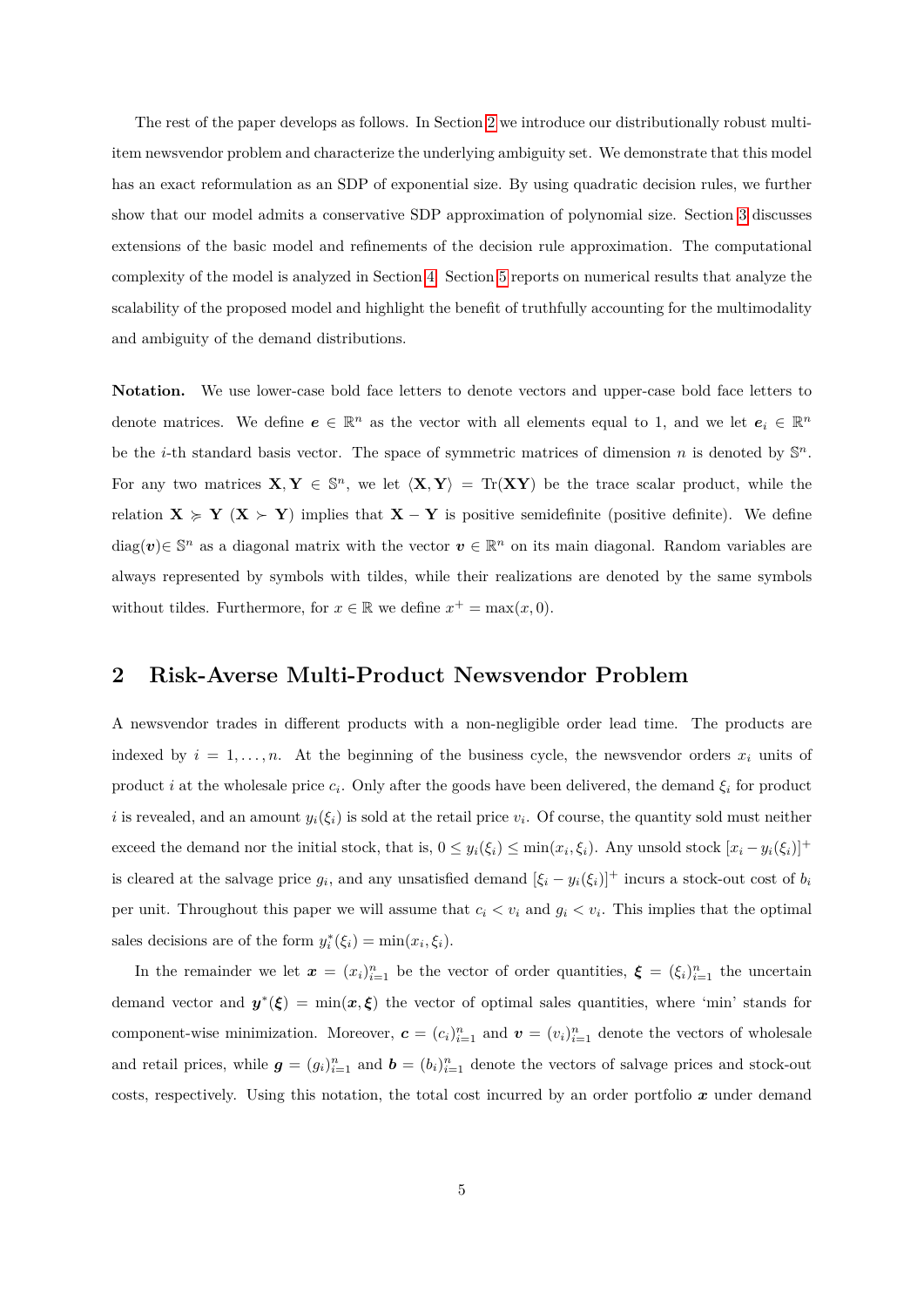scenario  $\xi$  can be represented as a piecewise linear loss function of the form

$$
L(\boldsymbol{x},\boldsymbol{\xi})=\boldsymbol{c}^{\intercal}\boldsymbol{x}-\boldsymbol{v}^{\intercal}\boldsymbol{y}^{*}(\boldsymbol{\xi})-\boldsymbol{g}^{\intercal}(\boldsymbol{x}-\boldsymbol{y}^{*}(\boldsymbol{\xi}))+\boldsymbol{b}^{\intercal}(\boldsymbol{\xi}-\boldsymbol{y}^{*}(\boldsymbol{\xi}))\,.
$$

#### **2.1 Stochastic Model**

Assume first that the demand can be modeled by a random vector  $\tilde{\mathcal{E}}$  with a *known* probability distribution  $\mathbb{P}$ , and let  $\mathbb{E}_{\mathbb{P}}(\cdot)$  denote the expectation operator under  $\mathbb{P}$ . Moreover, assume that the newsvendor is riskaverse and uses the Conditional Value-at-Risk (CVaR) at level  $\epsilon \in (0,1)$  to quantify the riskiness of an order portfolio. A risk-sensitive decision criterion is necessary whenever the newsvendor's financial resources are not ample enough to survive a streak of several above-average losses. Our motivation for using CVaR as the risk measure is threefold. First, the CVaR at level  $\epsilon$  has an intuitive interpretation as the average of the  $100 \times e\%$  worst outcomes of the loss distribution and is widely used in industry. Second, CVaR is known to be a coherent risk-measure in the sense of Artzner et al. [\[1\]](#page-27-3) and is consistent with first- second-order stochastic dominance [\[29\]](#page-29-6). Finally, the use of CVaR will lead to computationally tractable conic optimization models that can be solved efficiently with readily available solvers. Recall that the CVaR at level  $\epsilon$  with respect to the distribution  $\mathbb P$  is formally defined as

$$
\mathbb{P}\text{-CVaR}_{\epsilon}(L(\boldsymbol{x},\tilde{\boldsymbol{\xi}}))=\min_{\beta\in\mathbb{R}}\left\{\beta+\frac{1}{\epsilon}\mathbb{E}_{\mathbb{P}}\left([L(\boldsymbol{x},\tilde{\boldsymbol{\xi}})-\beta]^{+}\right)\right\},\,
$$

see [\[34\]](#page-29-7). In this framework, a newsvendor concerned about the expected costs as well as the risk of the order portfolio will solve the following mean-risk optimization model

<span id="page-5-1"></span><span id="page-5-0"></span>
$$
\underset{\boldsymbol{x}\in\mathbb{R}_{+}^{n}}{\text{minimize}} \quad \lambda \mathbb{P}\text{-CVaR}_{\epsilon}(L(\boldsymbol{x},\tilde{\boldsymbol{\xi}})) + (1-\lambda)\mathbb{E}_{\mathbb{P}}(L(\boldsymbol{x},\tilde{\boldsymbol{\xi}})),
$$
\n(1)

where  $\lambda \in [0, 1]$  can be viewed as a parameter reflecting the newsvendor's risk-aversion. Substituting the known explicit expression for  $y^*(\xi)$  into the definition of  $L(x,\xi)$  yields

$$
L(x,\xi) = c^{\mathsf{T}}x - v^{\mathsf{T}}\min(x,\xi) - g^{\mathsf{T}}(x - \min(x,\xi)) + b^{\mathsf{T}}(\xi - \min(x,\xi))
$$
  
= 
$$
d^{\mathsf{T}}x + b^{\mathsf{T}}\xi + h^{\mathsf{T}}\max(x - \xi, 0),
$$
 (2)

where  $d = c - v - b$  and  $h = v + b - g$ . Since  $v > g$  and  $b \ge 0$  by assumption, we conclude that  $h > 0$ . This in turn implies that the loss function is jointly convex in x and  $\xi$ . Problem [\(1\)](#page-5-0) is therefore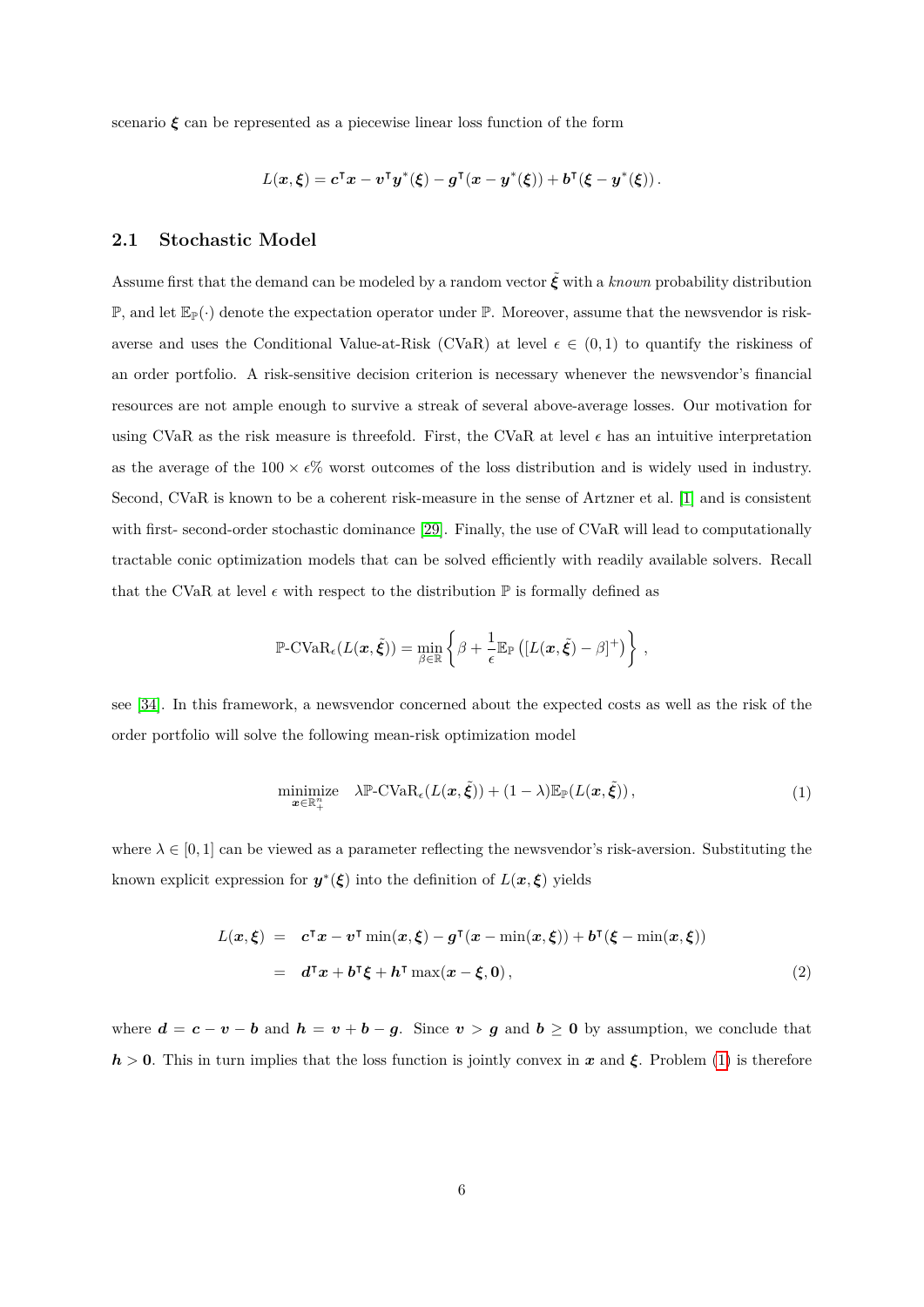equivalent to the following convex single-stage stochastic program.

$$
\underset{\beta \in \mathbb{R}, \boldsymbol{x} \in \mathbb{R}_+^n}{\text{minimize}} \quad \lambda \beta + \mathbb{E}_{\mathbb{P}} \left( \frac{\lambda}{\epsilon} \left[ L(\boldsymbol{x}, \tilde{\boldsymbol{\xi}}) - \beta \right]^+ + (1 - \lambda) L(\boldsymbol{x}, \tilde{\boldsymbol{\xi}}) \right) \tag{3}
$$

**Remark 2.1** *By the translation invariance of coherent risk measures, the newsvendor is indifferent between a certain loss of size*  $\lambda \mathbb{P}\text{-CVaR}_{\epsilon}(L(\mathbf{x}, \tilde{\xi})) + (1 - \lambda) \mathbb{E}_{\mathbb{P}}(L(\mathbf{x}, \tilde{\xi}))$  *and the random loss*  $L(\mathbf{x}, \tilde{\xi})$ *. Thus, the objective of problem* [\(1\)](#page-5-0) *has a physical interpretation as the certainty equivalent of*  $L(x, \tilde{\xi})$ *.* 

### **2.2 Distributionally Robust Model**

In practice a newsvendor has to estimate the demand distribution  $\mathbb P$  using limited structural information and historical data. Therefore, the assumption of full and accurate information about  $\mathbb P$  is unrealistic. Replacing  $\mathbb P$  in problem [\(1\)](#page-5-0) with a noisy estimate  $\hat{\mathbb P}$  (and thereby pretending that  $\hat{\mathbb P}$  is the true demand distribution) typically results in order portfolios with a poor performance under the true distribution P.

Instead of pretending to have full knowledge of P, we will henceforth acknowledge our lack of distributional information: we will assume that  $\mathbb P$  is ambiguous and only known to be an element of a given set  $P$ , which can be viewed as a confidence region in the space of demand distributions. Under this kind of distributional ambiguity the newsvendor will solve the following variant of problem [\(1\)](#page-5-0).

<span id="page-6-0"></span>
$$
\underset{\boldsymbol{x}\in\mathbb{R}_{+}^{n}}{\text{minimize}} \quad \lambda \underset{\mathbb{P}\in\mathcal{P}}{\text{sup}} \quad \mathbb{P}\text{-CVaR}_{\epsilon}(L(\boldsymbol{x},\tilde{\xi})) + (1-\lambda) \underset{\mathbb{P}\in\mathcal{P}}{\text{sup}} \quad \mathbb{E}_{\mathbb{P}}(L(\boldsymbol{x},\tilde{\xi})) \tag{4}
$$

Problem [\(4\)](#page-6-0) constitutes a distributionally robust counterpart of [\(1\)](#page-5-0). Its objective is to minimize a convex combination of the worst-case CVaR and the worst-case expectation of the loss function, where the worst case is taken with respect to all distributions in the set  $P$ . This objective constitutes again a coherent risk measure [\[48\]](#page-30-4), and its numerical value can be interpreted as the certainty equivalent of  $L(x, \tilde{\xi})$ .

**Remark 2.2** *A less conservative variant of the robust problem* [\(4\)](#page-6-0) *is obtained by requiring the distribution used in the CVaR and the expectation of the losses to be equal. This results in the following optimization model that accomodates a worst-case mean-risk objective.*

<span id="page-6-1"></span>
$$
\underset{\boldsymbol{x}\in\mathbb{R}_{+}^{n}}{\text{minimize}} \quad \underset{\mathbb{P}\in\mathcal{P}}{\text{sup}}\left[\lambda \; \mathbb{P}\text{-CVaR}_{\epsilon}(L(\boldsymbol{x},\tilde{\boldsymbol{\xi}})) + (1-\lambda) \; \mathbb{E}_{\mathbb{P}}(L(\boldsymbol{x},\tilde{\boldsymbol{\xi}}))\right]
$$
(5)

*Problem* [\(5\)](#page-6-1) *is in line with our intuition that there is a unique probabilistic model characterizing the random demand*  $\tilde{\mathbf{\xi}}$ . Nevertheless, we will work with problem [\(4\)](#page-6-0) in the remainder of the paper for the *following reasons.*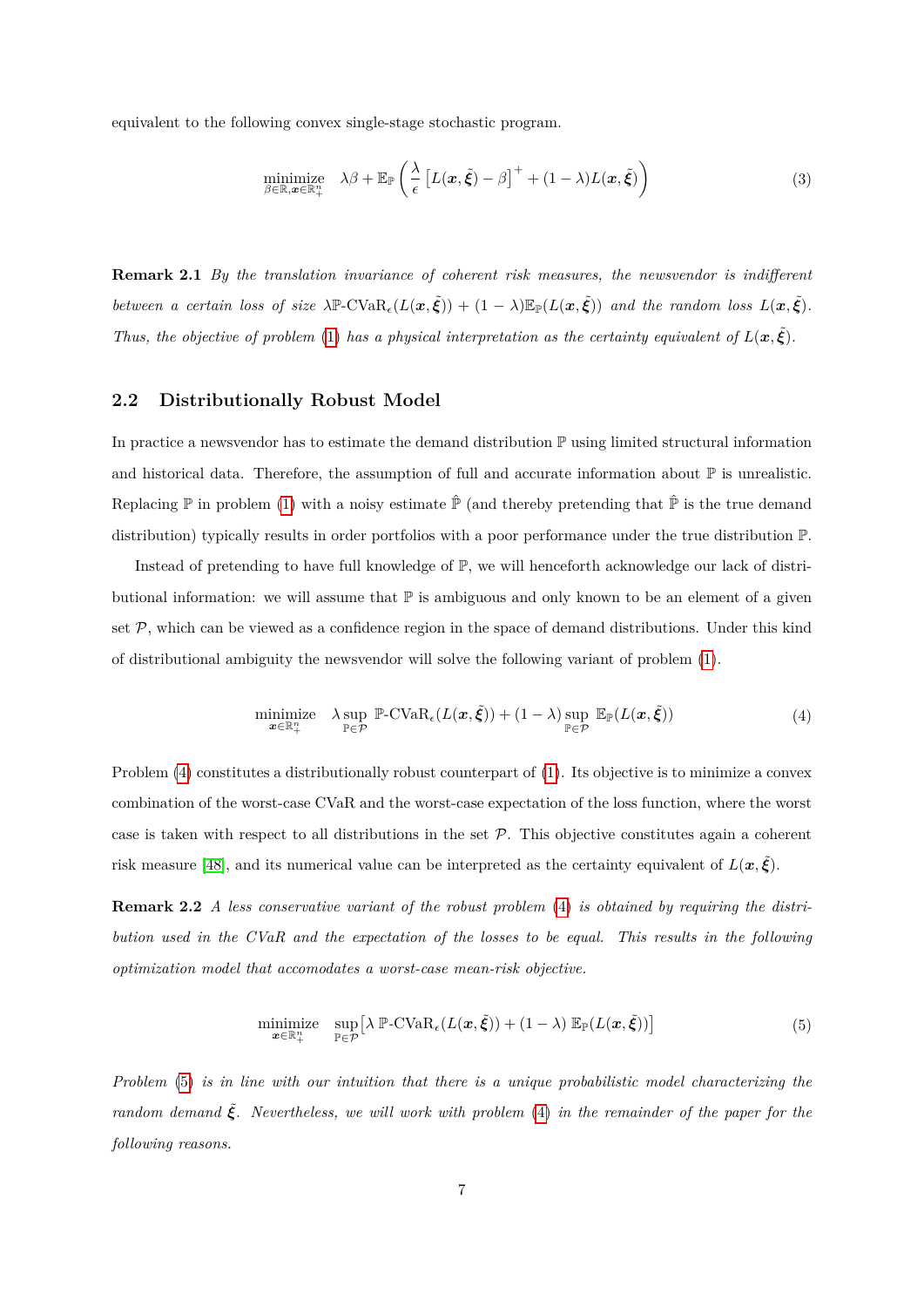- *1. Numerical experiments show that the optimal order portfolios for the models* [\(4\)](#page-6-0) *and* [\(5\)](#page-6-1) *are qualitatively equal.*
- *2. The optimal order portfolios resulting from model* [\(4\)](#page-6-0) *are Pareto efficient in the sense that they offer an optimal trade-off between worst-case risk and worst-case expected loss. The corresponding Pareto frontier can be computed efficiently by using the techniques developed in the remainder of this paper. In contrast, the optimal portfolios corresponding to* [\(5\)](#page-6-1) *are not Pareto efficient in the above sense. Moreover, they even fail to be Pareto efficient if the mean and risk are evaluated under any crisp distribution*  $\mathbb{P} \in \mathcal{P}$  *or with respect to some adaptable worst-case distribution that is extremal in* [\(5\)](#page-6-1) *and thus changes with λ. Note that* [\(4\)](#page-6-0) *is equivalent to a model that minimizes worst-case risk subject to a (suitably chosen) upper bound on the worst-case expected losses. In contrast, problem* [\(5\)](#page-6-1) *does not admit a similar reformulation.*

From now on we assume that only certain properties of the distribution  $\mathbb P$  are known. In particular, we assume that  $\mathbb{P} = \sum_{j=1}^{m} p_j \mathbb{P}_j$  is known to be a mixture of *m* distinct distributions  $\mathbb{P}_1, \ldots, \mathbb{P}_m$ , with known mixture probabilities  $p_1, \ldots, p_m \in [0,1], \sum_{j=1}^m p_j = 1$ . We further assume that each  $\mathbb{P}_j$  is only known to be supported on a non-degenerate ellipsoid  $\Xi_j$  and to have a known mean value  $\mu_j$  and a known covariance matrix  $\Sigma_j \succ 0$ ,  $j = 1, ..., m$ . Each ellipsoidal support set  $\Xi_j$  is representable as

$$
\Xi_j = \left\{ \boldsymbol{\xi} \in \mathbb{R}^n : (\boldsymbol{\xi} - \boldsymbol{\nu}_j) \boldsymbol{\Lambda}_j^{-1} (\boldsymbol{\xi} - \boldsymbol{\nu}_j) \leq \delta_j^2 \right\},\tag{6}
$$

where  $\nu_j \in \mathbb{R}^n$ ,  $\Lambda_j \in \mathbb{S}^n$ ,  $\Lambda_j \succ 0$  and  $\delta_j \in \mathbb{R}_+$  determine the center, shape and size of  $\Xi_j$ , respectively. In other words, P is a mixture of *m* ambiguous distributions, which are unknown beyond their supports and first- and second-order moments. Thus,  $\mathbb P$  is only known to belong to the ambiguity set

<span id="page-7-1"></span><span id="page-7-0"></span>
$$
\mathcal{P} = \sum_{j=1}^{m} p_j \, \mathcal{P}(\Xi_j, \mu_j, \Sigma_j), \tag{7}
$$

where

$$
\mathcal{P}(\Xi,\mu,\Sigma)=\left\{\mu\in\mathcal{M}_+~:~\int_\Xi\mu(\mathrm{d}\pmb{\xi})=1,~\int_\Xi\pmb{\xi}\mu(\mathrm{d}\pmb{\xi})=\mu,~\int_\Xi\pmb{\xi}\pmb{\xi}^\intercal\mu(\mathrm{d}\pmb{\xi})=\Sigma+\mu\mu^\intercal\right\}
$$

denotes the set of all distributions supported on  $\Xi$  that share the same mean value  $\mu \in \mathbb{R}^n$  and covariance matrix  $\Sigma \in \mathbb{S}^n$ ,  $\Sigma \succ 0$ , while  $\mathcal{M}_+$  denotes the cone of non-negative Borel measures on  $\mathbb{R}^n$ . The set addition in [\(7\)](#page-7-0) is understood in the sense of Minkowski.

The *m* mixture components or modes of the ambiguous demand distribution can be viewed as different popularity states of the products. If a particular product is assigned a high/low expected value in state *j*,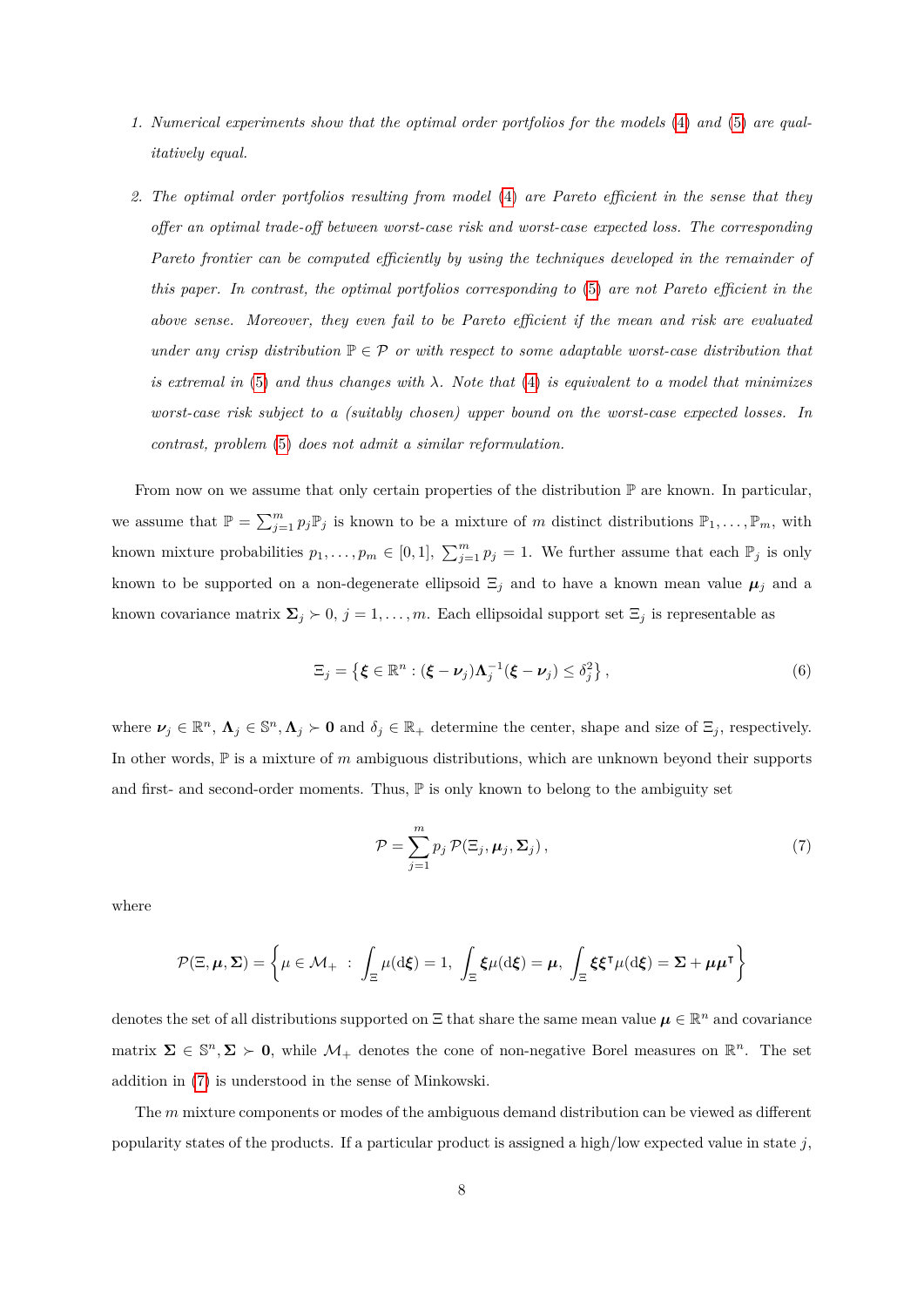that is, if its component in the mean vector  $\mu_j$  exceeds/undershoots some prescribed threshold, then this product is considered to be popular/unpopular in the *j*th state. The support set  $\Xi_j$  and the covariance matrix  $\Sigma_j$  provide information about the conditional demand uncertainty in state *j*. The choice of ellipsoidal support sets has distinct computational advantages as it facilitates a conic reformulation of the distributionally robust newsvendor problem [\(4\)](#page-6-0) in Section [2.3.](#page-8-0) Moreover, the  $\Xi_j$  are conveniently found by clustering algorithms that cover the demand data by minimum-volume ellipsoids [\[42\]](#page-30-5).

The newsvendor model introduced above has several important applications as outlined in the introduction. A prototypical example where multimodality and ambiguity are pertinent features of the demand distribution arises in the textile apparel industry. Consider a supplier selling different variants of a well-defined fashion apparel category that are distinguished by style and color. The joint demand distribution has two states representing separated clusters of probability mass. In the first state some variants (e.g., textiles in bright colors) are popular while others (e.g., textiles in pastel colors) are unpopular, and in state 2 the situation is reversed. A detailed case study centered around this scenario is described in [\[44\]](#page-30-0), where the demand distribution is modeled as a mixture of two lognormal modes. As typical business cycles in the fashion apparel industry are of the order of quarters or even years, however, it is unlikely that the supplier has enough data to infer a unique demand distribution. Instead, one can at best construct an ambiguity set of distributions that are compatible with the given data.

In the remainder of this section we derive semidefinite programming (SDP) based reformulations of the worst-case CVaR in [\(4\)](#page-6-0) under the ambiguity set [\(7\)](#page-7-0). As the worst-case expected loss coincides with the worst-case CVaR for  $\epsilon = 1$ , these results will enable us to reformulate [\(4\)](#page-6-0) as an SDP.

#### <span id="page-8-0"></span>**2.3 Worst-Case Conditional Value-at-Risk**

By using the definition of CVaR and a stochastic min-max theorem by Shapiro and Kleywegt [\[39\]](#page-30-6), we can reexpress the worst-case CVaR in the objective function of problem [\(4\)](#page-6-0) as

<span id="page-8-1"></span>
$$
\sup_{\mathbb{P}\in\mathcal{P}} \mathbb{P}\text{-CVaR}_{\epsilon}(L(\boldsymbol{x},\tilde{\boldsymbol{\xi}})) = \inf_{\beta} \beta + \frac{1}{\epsilon} \sup_{\mathbb{P}\in\mathcal{P}} \mathbb{E}_{\mathbb{P}}([L(\boldsymbol{x},\tilde{\boldsymbol{\xi}})-\beta]^{+}).
$$
\n(8)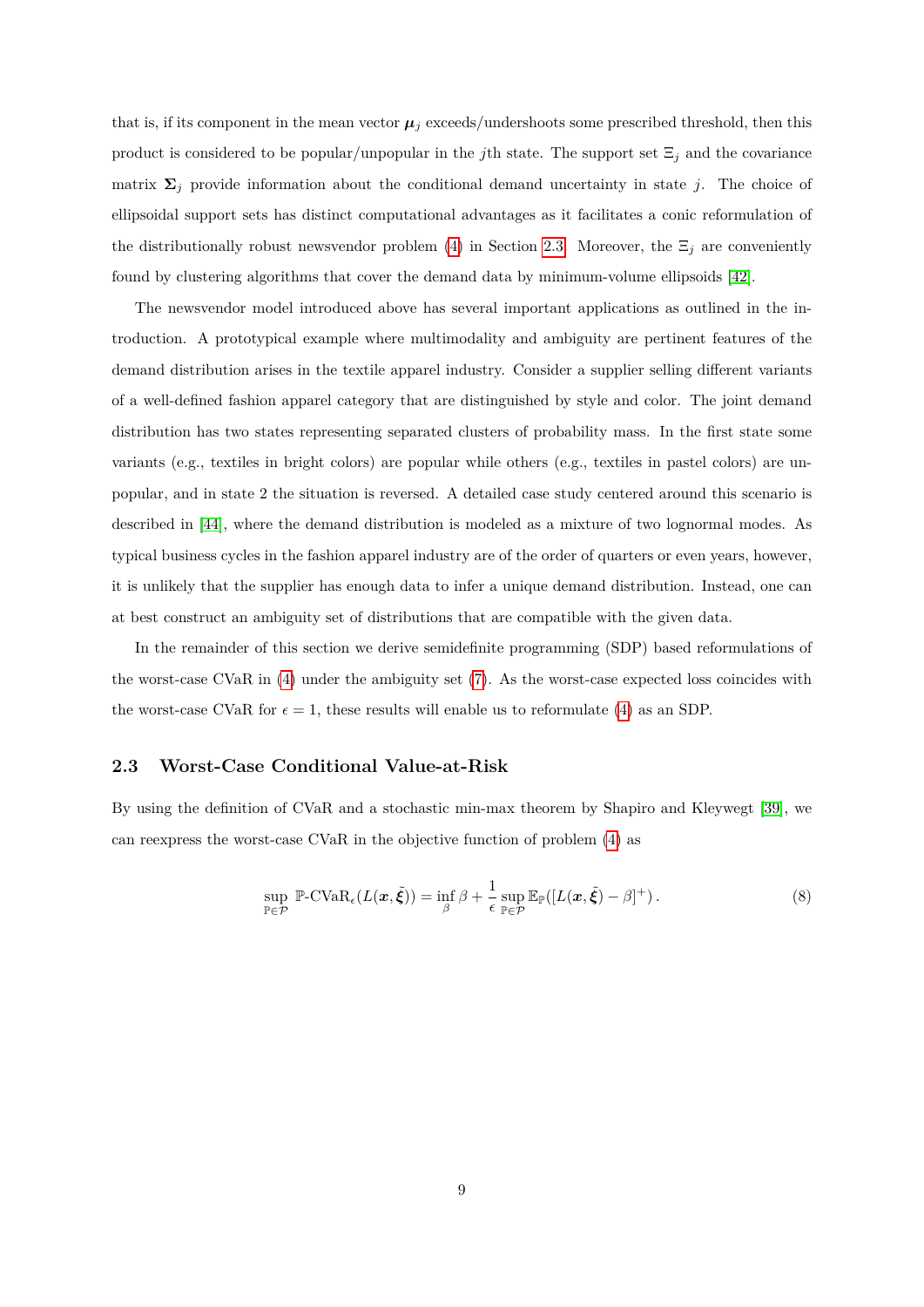Note that the inner maximization problem on the right hand side of the above equation is equivalent to the following semi-infinite linear program

<span id="page-9-0"></span>
$$
\sup_{\mu_1,\dots,\mu_m \in \mathcal{M}_+} \sum_{j=1}^m p_j \int_{\Xi_j} \max(0, L(\boldsymbol{x}, \boldsymbol{\xi}) - \beta) \mu_j(\mathrm{d}\boldsymbol{\xi})
$$
  
s.t. 
$$
\int_{\Xi_j} \mu_j(\mathrm{d}\boldsymbol{\xi}) = 1
$$

$$
\int_{\Xi_j} \boldsymbol{\xi} \mu_j(\mathrm{d}\boldsymbol{\xi}) = \boldsymbol{\mu}_j
$$

$$
\int_{\Xi_j} \boldsymbol{\xi} \boldsymbol{\xi}^\mathsf{T} \mu_j(\mathrm{d}\boldsymbol{\xi}) = \boldsymbol{\Sigma}_j + \mu_j \boldsymbol{\mu}_j^\mathsf{T}
$$

$$
(9)
$$

where the optimization variables are the non-negative measures  $\mu_1, \ldots, \mu_m$ . The constraints restrict  $\mu_1, \ldots, \mu_m$  to be probability measures with prescribed first- and second-order moments. We remark that the worst-case expectation problem [\(9\)](#page-9-0) is separable with respect to the *m* states, but the worst-case CVaR problem [\(8\)](#page-8-1) is not as  $\beta$  must be equal in all states. We now apply the variable transformation  $p_j \mu_j \rightarrow \mu_j, j = 1, \ldots, m$ , and then formulate the dual of problem [\(9\)](#page-9-0), see e.g. [\[36\]](#page-30-7).

$$
\inf \sum_{j=1}^{m} p_j (y_j + \mathbf{y}_j^{\mathsf{T}} \boldsymbol{\mu}_j + \langle \mathbf{Y}_j, \boldsymbol{\Sigma}_j + \boldsymbol{\mu}_j \boldsymbol{\mu}_j^{\mathsf{T}} \rangle)
$$
\n
$$
\text{s.t.} \quad y_j \in \mathbb{R}, \quad \mathbf{y}_j \in \mathbb{R}^n, \quad \mathbf{Y}_j \in \mathbb{S}^n \quad \forall j = 1, \dots, m
$$
\n
$$
y_j + \mathbf{y}_j^{\mathsf{T}} \boldsymbol{\xi} + \langle \mathbf{Y}_j, \boldsymbol{\xi} \boldsymbol{\xi}^{\mathsf{T}} \rangle \ge \max(0, L(\mathbf{x}, \boldsymbol{\xi}) - \beta) \quad \forall \boldsymbol{\xi} \in \Xi_j, \ j = 1, \dots, m
$$
\n
$$
(10)
$$

Because  $\Sigma_j \succ 0$  for all  $j = 1, \ldots, m$ , it can be shown that strong duality holds [\[22\]](#page-28-7). Therefore, the optimal values of [\(9\)](#page-9-0) and [\(10\)](#page-9-1) coincide. By redefining the decision variables in [\(10\)](#page-9-1) as

<span id="page-9-1"></span>
$$
\mathbf{M}_j = \begin{bmatrix} \mathbf{Y}_j & \frac{1}{2}\mathbf{y}_j \\ \frac{1}{2}\mathbf{y}_j^{\mathsf{T}} & y_j \end{bmatrix} \quad \forall j = 1,\ldots,m\,,
$$

and by introducing  $\Omega_j$  to denote the second-order moment matrices of the conditional distributions,

<span id="page-9-2"></span>
$$
\boldsymbol{\Omega}_j = \begin{bmatrix} \boldsymbol{\Sigma}_j + \boldsymbol{\mu}_j \boldsymbol{\mu}_j^{\mathsf{T}} & \boldsymbol{\mu}_j \\ \boldsymbol{\mu}_j^{\mathsf{T}} & 1 \end{bmatrix} \quad \forall j = 1, \ldots, m,
$$

problem [\(10\)](#page-9-1) can be simplified to

$$
\inf_{\mathbf{M}_1,\dots,\mathbf{M}_m \in \mathbb{S}^{n+1}} \quad \sum_{j=1}^m p_j \langle \mathbf{\Omega}_j, \mathbf{M}_j \rangle
$$
\n
$$
\text{s.t.} \quad [\xi^\intercal 1] \mathbf{M}_j [\xi^\intercal 1]^\intercal \ge \max(0, L(\boldsymbol{x}, \xi) - \beta) \quad \forall \xi \in \Xi_j, \ j = 1, \dots, m. \tag{11}
$$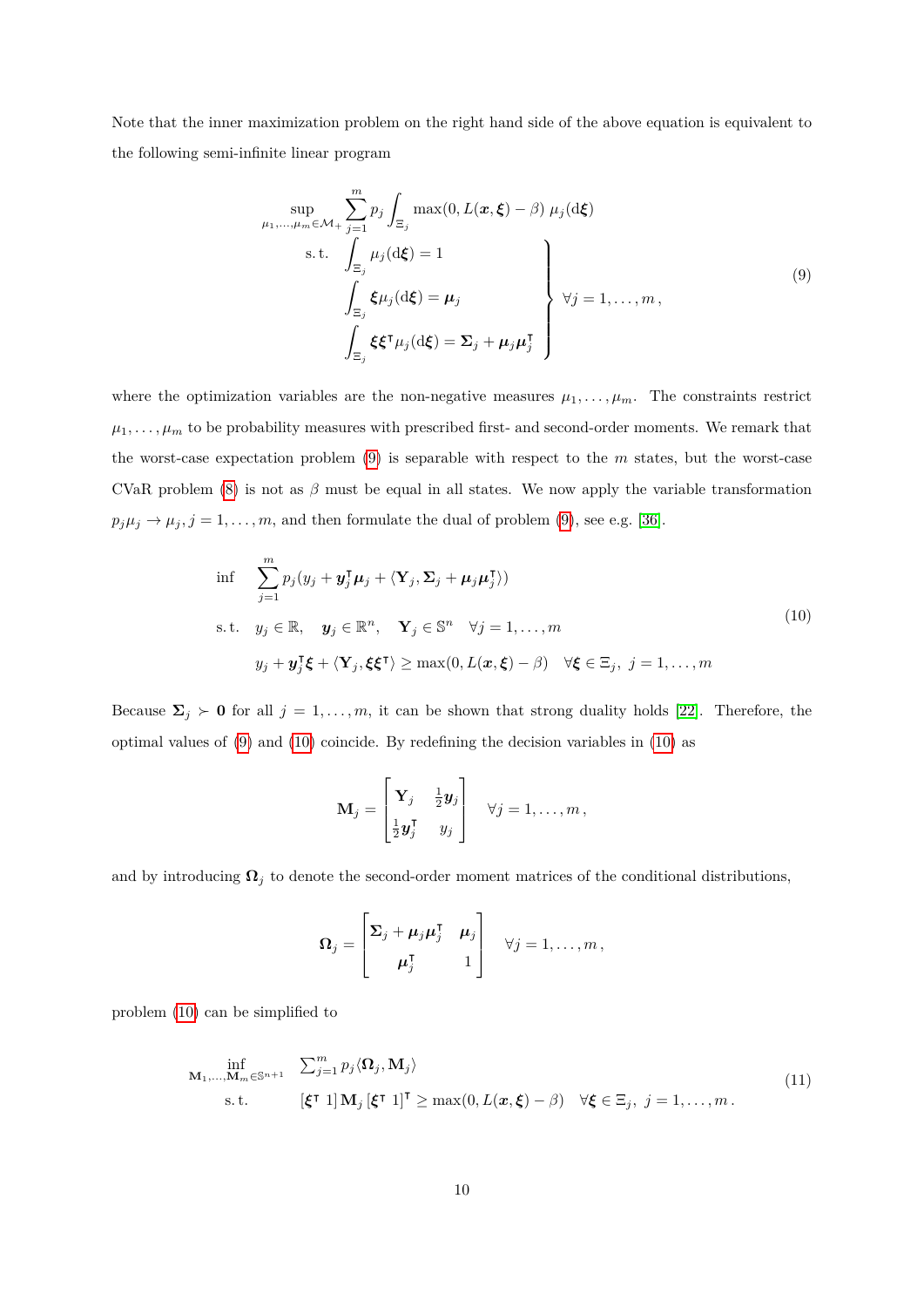Note that the semi-infinite constraint in [\(11\)](#page-9-2) can be decomposed as follows.

<span id="page-10-1"></span>
$$
\left[\xi^{\mathsf{T}}\ 1\right]\mathbf{M}_{j}\left[\xi^{\mathsf{T}}\ 1\right]^{\mathsf{T}}\geq0\quad\forall\xi\in\Xi_{j},\ j=1,\ldots,m\tag{12a}
$$

$$
\left[\xi^{\mathsf{T}}\ 1\right]\mathbf{M}_{j}\left[\xi^{\mathsf{T}}\ 1\right]^{\mathsf{T}}\geq L(\boldsymbol{x},\xi)-\beta\quad\forall\xi\in\Xi_{j},\ j=1,\ldots,m\tag{12b}
$$

In the remainder we will invoke the  $S$ -lemma [\[32\]](#page-29-8) to reexpress these semi-infinite constraints in terms of linear matrix inequalities (LMI). To this end, we introduce the constant matrices

<span id="page-10-4"></span>
$$
\mathbf{W}_{j} = \begin{bmatrix} \mathbf{\Lambda}_{j}^{-1} & -\mathbf{\Lambda}_{j}^{-1}\mathbf{\nu}_{j} \\ -(\mathbf{\Lambda}_{j}^{-1}\mathbf{\nu}_{j})^{\mathsf{T}} & \mathbf{\nu}_{j}^{\mathsf{T}}\mathbf{\Lambda}_{j}^{-1}\mathbf{\nu}_{j} - \delta_{j}^{2} \end{bmatrix} \quad \forall j = 1, ..., m,
$$
\n(13)

where  $\nu_j$ ,  $\Lambda_j$ , and  $\delta_j$  are the parameters characterizing the ellipsoid  $\Xi_j$ . The S-lemma then implies that [\(12a\)](#page-5-0) is equivalent to *m* LMIs of the form

$$
\forall j = 1, \dots, m \; \exists \alpha_j \in \mathbb{R}_+ : \mathbf{M}_j + \alpha_j \mathbf{W}_j \succcurlyeq \mathbf{0}.\tag{14}
$$

Constraint [\(12b\)](#page-5-1) has a less benign structure due to the max terms in the definition of the loss function. Such constraints have been studied systematically in the context of classical robust optimization by Gorissen and den Hertog [\[19\]](#page-28-8). In the remainder we propose two methods to reexpress constraint [\(12b\)](#page-5-1) in terms of finitely many LMIs. The first approach consists in a complete expansion of the maximization operations in the definition of  $L(x, \xi)$  and provides a lossless reformulation of [\(12b\)](#page-5-1). Unfortunately, this approach results in  $\mathcal{O}(m \times 2^n)$  LMI constraints and is therefore computationally burdensome. The second approach exploits quadratic decision rules to derive a conservative but tractable approximation for [\(12b\)](#page-5-1).

#### <span id="page-10-2"></span>**2.3.1 Approach 1: Complete Expansion**

By substituting the expression [\(2\)](#page-5-1) for the loss function into [\(12b\)](#page-5-1) we obtain

$$
[\xi^{\mathsf{T}}\ 1]\ \mathbf{M}_{j}\ [\xi^{\mathsf{T}}\ 1]^{\mathsf{T}} \geq d^{\mathsf{T}}x + b^{\mathsf{T}}\xi + h^{\mathsf{T}}\max(x-\xi,0) - \beta \quad \forall \xi \in \Xi_{j},\ j = 1,\ldots,m. \tag{15}
$$

Thus, for any fixed x and  $\beta$  the quadratic function  $[\xi^{\dagger} \ 1] M_j [\xi^{\dagger} \ 1]^{\dagger}$  is required to exceed the piecewiselinear convex function on the right-hand side of [\(15\)](#page-10-0), which can also be viewed as the upper envelope of  $2^n$  affine functions (recall that  $h > 0$ ). Indeed, the term

<span id="page-10-3"></span><span id="page-10-0"></span>
$$
h^{\mathsf{T}} \max(x - \xi, 0) = \sum_{i=1}^{n} h_i \max(x_i - \xi_i, 0)
$$
 (16)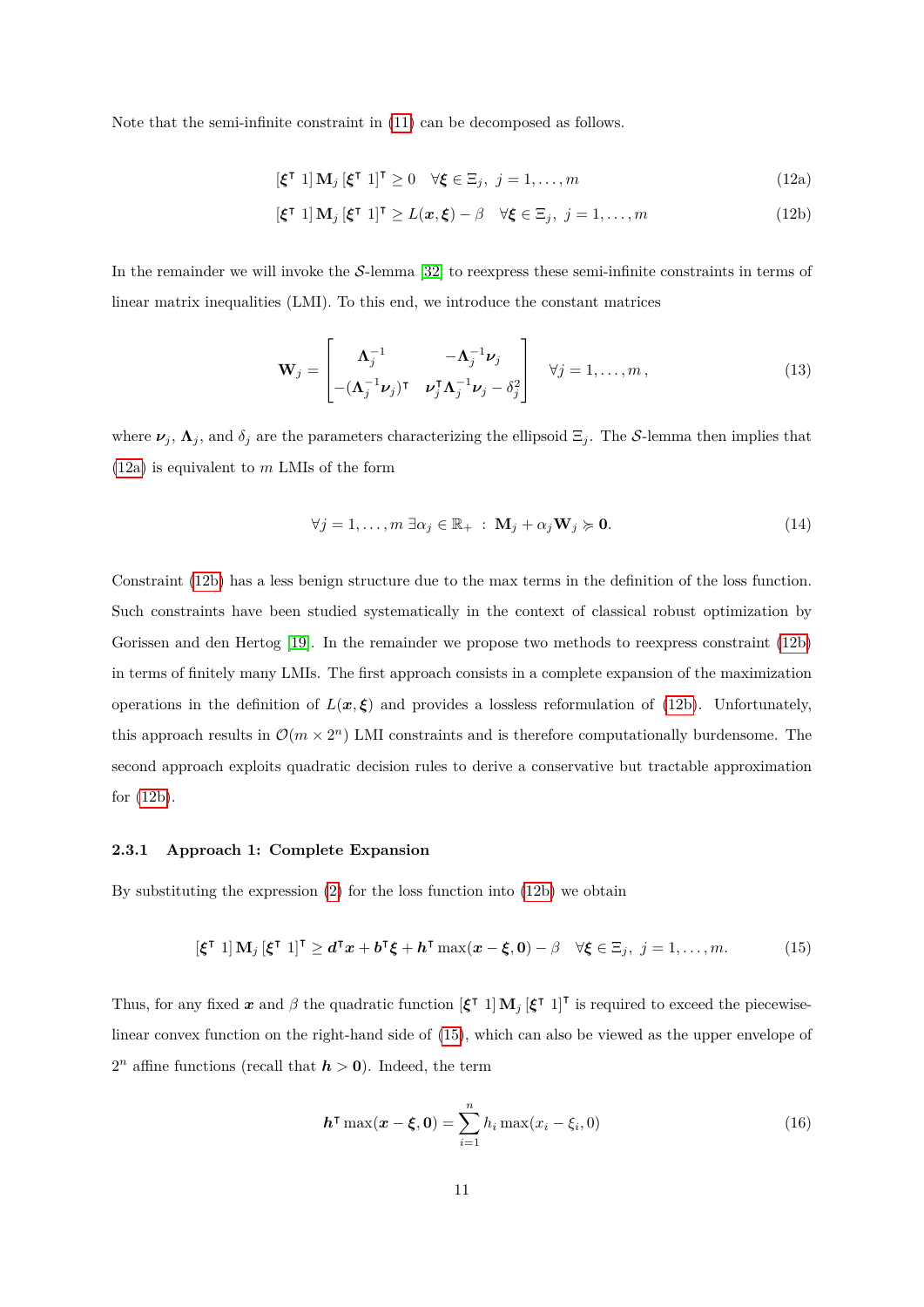represents a superposition of  $n$  max functions with independent arguments and has therefore  $2^n$  pieces of linearity. Hence, [\(15\)](#page-10-0) is equivalent to the requirement that  $[\xi^{\dagger} \ 1] \mathbf{M}_j [\xi^{\dagger} \ 1]^{\dagger}$  exceeds  $2^n$  affine functions individually. In order to formalize the above arguments, we let  $\mathbf{B} \in \mathbb{R}^{n \times 2^n}$  denote the matrix whose columns represent all binary numbers with *n* digits in ascending order. For example, for  $n = 2$  we set

$$
\mathbf{B} = \begin{bmatrix} 0 & 1 & 0 & 1 \\ 0 & 0 & 1 & 1 \end{bmatrix}.
$$

Furthermore, we introduce functions  $\mathcal{I}_k : \mathbb{R}^n \to \mathbb{R}^n$  for  $k = 1, \ldots, 2^n$ , which are defined through

$$
[\mathcal{I}_k(\boldsymbol{h})]_i = \begin{cases} h_i & \text{if} \quad B_{ik} = 1, \\ 0 & \text{otherwise,} \end{cases} \qquad \forall i = 1, \dots, n.
$$

Using this notation, we can reexpress the semi-infinite constraint [\(15\)](#page-10-0) as

$$
[\xi^{\mathsf{T}}\;1]\,\mathbf{M}_j\,[\xi^{\mathsf{T}}\;1]^{\mathsf{T}}\geq d^{\mathsf{T}}x+b^{\mathsf{T}}\xi+\mathcal{I}_k(h)^{\mathsf{T}}(x-\xi)-\beta\quad\forall\xi\in\Xi_j,\;j=1,\ldots,m,\;k=1,\ldots,2^n\,,
$$

which by the  $S$ -lemma is equivalent to

$$
\forall j=1,\ldots,m, \ k=1,\ldots,2^n \ \exists \gamma_{jk} \in \mathbb{R}_+ \ : \ \mathbf{M}_j + \gamma_{jk} \mathbf{W}_j \succcurlyeq \begin{bmatrix} \mathbf{0} & \frac{1}{2}(\mathbf{b} - \mathcal{I}_k(\mathbf{h})) \\ \frac{1}{2}(\mathbf{b} - \mathcal{I}_k(\mathbf{h}))^{\intercal} & (\mathbf{d} + \mathcal{I}_k(\mathbf{h}))^{\intercal} \mathbf{x} - \beta \end{bmatrix}.
$$

Substituting the above LMI reformulations of [\(12\)](#page-10-1) into [\(11\)](#page-9-2) yields the following equivalent reformulation of the semi-infinite linear program [\(9\)](#page-9-0).

<span id="page-11-0"></span>
$$
\inf \sum_{j=1}^{m} p_j \langle \mathbf{\Omega}_j, \mathbf{M}_j \rangle
$$
\n
$$
\text{s.t.} \quad \mathbf{M}_j \in \mathbb{S}^{n+1}, \quad \alpha_j, \ \gamma_{jk} \in \mathbb{R}_+ \quad \forall j = 1, \dots, m, \ k = 1, \dots, 2^n
$$
\n
$$
\mathbf{M}_j + \alpha_j \mathbf{W}_j \succcurlyeq \mathbf{0} \quad \forall j = 1, \dots, m
$$
\n
$$
\mathbf{M}_j + \gamma_{jk} \mathbf{W}_j \succcurlyeq \begin{bmatrix} \mathbf{0} & \frac{1}{2} (\mathbf{b} - \mathcal{I}_k(\mathbf{h})) \\ \frac{1}{2} (\mathbf{b} - \mathcal{I}_k(\mathbf{h}))^\mathsf{T} & (\mathbf{d} + \mathcal{I}_k(\mathbf{h}))^\mathsf{T} \mathbf{x} - \beta \end{bmatrix} \quad \forall j = 1, \dots, m
$$
\n
$$
\forall j = 1, \dots, m
$$
\n
$$
\forall k = 1, \dots, 2^n
$$
\n
$$
(17)
$$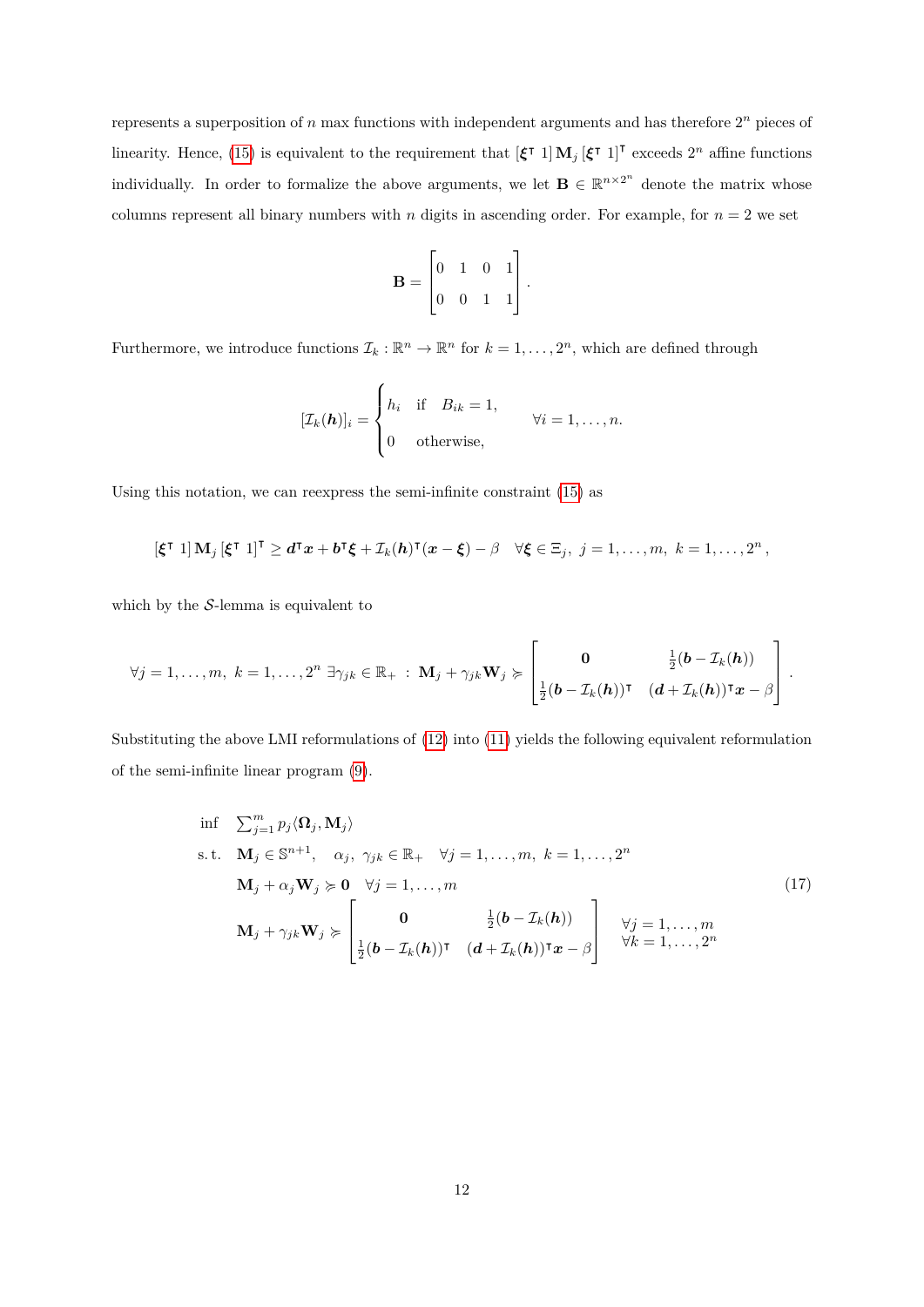Furthermore, substituting [\(17\)](#page-11-0) into [\(8\)](#page-8-1) yields the desired SDP representation of the worst-case CVaR.

<span id="page-12-0"></span>
$$
\sup_{\mathbb{P}\in\mathcal{P}} \mathbb{P}\text{-CVaR}_{\epsilon}(L(\boldsymbol{x}, \tilde{\boldsymbol{\xi}}))
$$
\n
$$
= \inf \beta + \frac{1}{\epsilon} \sum_{j=1}^{m} p_j \langle \mathbf{M}_j, \mathbf{\Omega}_j \rangle
$$
\n
$$
\text{s.t. } \beta \in \mathbb{R}, \quad \mathbf{M}_j \in \mathbb{S}^{n+1}, \quad \alpha_j, \ \gamma_{jk} \in \mathbb{R}_+ \quad \forall j = 1, \dots, m, \ k = 1, \dots, 2^n \tag{18}
$$
\n
$$
\mathbf{M}_j + \alpha_j \mathbf{W}_j \succcurlyeq \mathbf{0} \quad \forall j = 1, \dots, m
$$
\n
$$
\mathbf{M}_j + \gamma_{jk} \mathbf{W}_j \succcurlyeq \begin{bmatrix} \mathbf{0} & \frac{1}{2}(\mathbf{b} - \mathcal{I}_k(\mathbf{h})) \\ \frac{1}{2}(\mathbf{b} - \mathcal{I}_k(\mathbf{h}))^\mathsf{T} & (\mathbf{d} + \mathcal{I}_k(\mathbf{h}))^\mathsf{T} \boldsymbol{x} - \beta \end{bmatrix} \quad \forall j = 1, \dots, m
$$

Although [\(18\)](#page-12-0) constitutes a finite SDP, it involves  $\mathcal{O}(m \times 2^n)$  LMI constraints and therefore fails to scale with the number of products. As a result, the problem is solvable only for small to medium values of *n*. Note that for  $\epsilon = 1$  the SDP [\(18\)](#page-12-0) provides an exact reformulation of the worst-case expectation in [\(4\)](#page-6-0). In Appendix [A](#page-31-0) we describe a method to construct extremal distributions for the worst-case CVaR problem [\(8\)](#page-8-1). These extremal distributions will be useful to perform targeted stress tests for different order portfolios in Section [5.](#page-22-0)

#### <span id="page-12-2"></span>**2.3.2 Approach 2: Quadratic Decision Rule Approximation**

A conservative approximation for the semi-infinite constraint [\(15\)](#page-10-0) that avoids the exponential number of constraints characteristic for the full expansion model is obtained by introducing new decision variables  $q_j, \ell_j, z_j \in \mathbb{R}^n, j = 1, \ldots, m$ , and imposing the constraints

<span id="page-12-1"></span>
$$
\begin{aligned}\n[\xi^{\intercal} \ 1] \mathbf{M}_{j} \,[\xi^{\intercal} \ 1]^{\intercal} &\geq d^{\intercal} x + b^{\intercal} \xi + h^{\intercal} (\xi \circ q_{j} \circ \xi + \ell_{j} \circ \xi + z_{j}) - \beta \\
\xi \circ q_{j} \circ \xi + \ell_{j} \circ \xi + z_{j} &\geq \max(x - \xi, 0)\n\end{aligned}\n\bigg\} \quad \forall \xi \in \Xi_{j}, \ j = 1, \ldots, m, \quad (19)
$$

where '∘' denotes the Hadamard product. The approximation thus arises from sandwiching a separable quadratic function between a non-separable quadratic function and a piecewise linear separable max function. This is equivalent to replacing the individual max functions in [\(15\)](#page-10-0) with quadratic overestimators. We refer to these overestimators as *quadratic decision rules*. We remark that quadratic decision rules are generally known to provide tractable approximations for dynamic optimization problems [\[5,](#page-27-4) p. 382], but they can also render some problems infeasible. However, this may not happen in our setting. As  $\Xi_j$  is compact, any continuous function on  $\Xi_j$  is bounded above by a constant and—*a fortiori*—a (separable) quadratic function. It is thus clear that for any fixed x one can find  $q_j$ ,  $\ell_j$ ,  $z_j$  and  $M_j$ satisfying [\(19\)](#page-12-1). As the max function has only linear asymptotic growth, one can show that (19) remains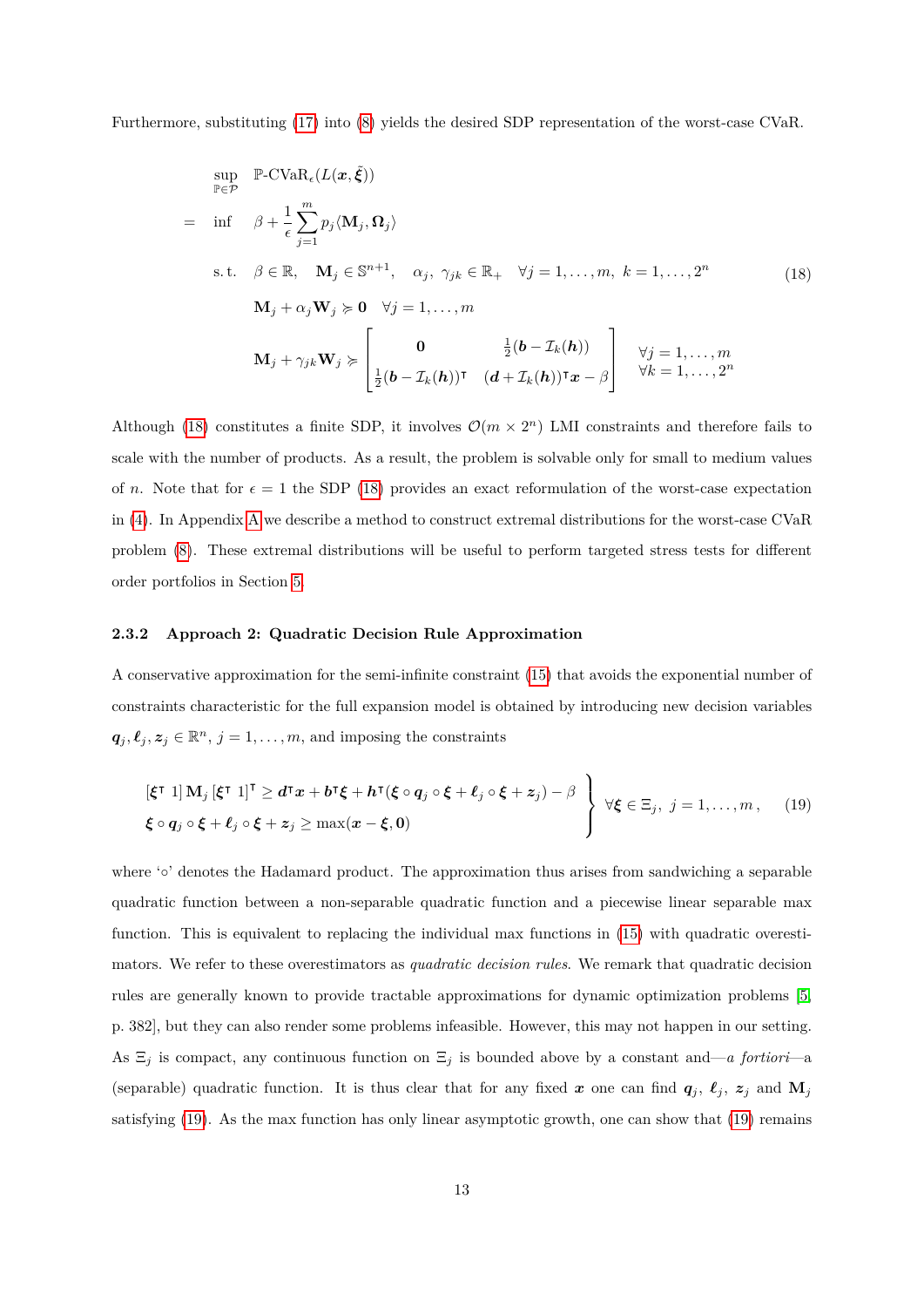feasible even if  $\Xi_j$  is inflated to the entire space.

We now demonstrate that [\(19\)](#page-12-1) constitutes a tractable constraint system. Indeed, note that the first constraint in  $(19)$  can be reexpressed via the S-lemma as

$$
[\xi^{\mathsf{T}} \ 1] \mathbf{M}_{j} [\xi^{\mathsf{T}} \ 1]^{\mathsf{T}} \geq d^{\mathsf{T}} x + b^{\mathsf{T}} \xi + h^{\mathsf{T}} (\xi \circ q_{j} \circ \xi + \ell_{j} \circ \xi + z_{j}) - \beta \quad \forall \xi \in \Xi_{j}, \ j = 1, ..., m
$$
  

$$
\iff \forall j = 1, ..., m \ \exists \gamma_{j} \in \mathbb{R}_{+} : \mathbf{M}_{j} + \gamma_{j} \mathbf{W}_{j} \succcurlyeq \left[ \begin{array}{cc} \text{diag}(\boldsymbol{h} \circ q_{j}) & \frac{1}{2}(\boldsymbol{b} + \boldsymbol{h} \circ \ell_{j}) \\ \frac{1}{2}(\boldsymbol{b} + \boldsymbol{h} \circ \ell_{j})^{\mathsf{T}} & d^{\mathsf{T}} x + \boldsymbol{h}^{\mathsf{T}} z_{j} - \beta \end{array} \right]. \tag{20a}
$$

The second constraint can be reformulated as

$$
\begin{aligned}\n\boldsymbol{\xi} \circ \boldsymbol{q}_j &\circ \boldsymbol{\xi} + \boldsymbol{\ell}_j \circ \boldsymbol{\xi} + \boldsymbol{z}_j \ge \max(\boldsymbol{x} - \boldsymbol{\xi}, \boldsymbol{0}) \quad \forall \boldsymbol{\xi} \in \Xi_j, \ j = 1, \dots, m \\
&\iff q_{ji} \xi_i^2 + \ell_{ji} \xi_i + z_{ji} \ge x_i - \xi_i, \ q_{ji} \xi_i^2 + \ell_{ji} \xi_i + z_{ji} \ge 0 \quad \forall \xi_i \in \Xi_{ji}, \ i = 1, \dots, n, \ j = 1, \dots, m,\n\end{aligned}
$$

where  $\Xi_{ji} = \{\xi_i \in \mathbb{R} : \frac{(\xi_i - \nu_{ji})^2}{|\Lambda_i|_{ii}}\}$  $\frac{i-\nu_{ji}}{[\Lambda_j]_{ii}} \leq \delta_j^2$  denotes the marginal projection of  $\Xi_j$  onto the *i*-th coordinate. By introducing the constant matrices

$$
\mathbf{W}_{ji} = \begin{bmatrix} 1 & -\nu_{ji} \\ -\nu_{ji} & \nu_{ji}^2 - \delta_j^2 [\Lambda_j]_{ii} \end{bmatrix} \quad \forall i = 1, \dots, n,
$$

and by invoking the  $S$ -lemma, the second constraint is equivalent to

$$
\forall i = 1,...,n \quad \exists \phi_{ji}, \psi_{ji} \in \mathbb{R}_{+} : \begin{bmatrix} q_{ji} & \frac{1}{2}\ell_{ji} \\ \frac{1}{2}\ell_{ji} & z_{ji} \\ q_{ji} & \frac{1}{2}(\ell_{ji} + 1) \\ \frac{1}{2}(\ell_{ji} + 1) & z_{ji} - x_{i} \end{bmatrix} + \psi_{ji} \mathbf{W}_{ji} \succ \mathbf{0}.
$$
\n(20b)

Thus, the semi-infinite constraints [\(19\)](#page-12-1) are equivalent to the tractable LMIs [\(20a\)](#page-5-0) and [\(20b\)](#page-5-1). Substituting these LMIs into [\(11\)](#page-9-2) yields an upper bound approximation for the semi-infinite linear program [\(9\)](#page-9-0), which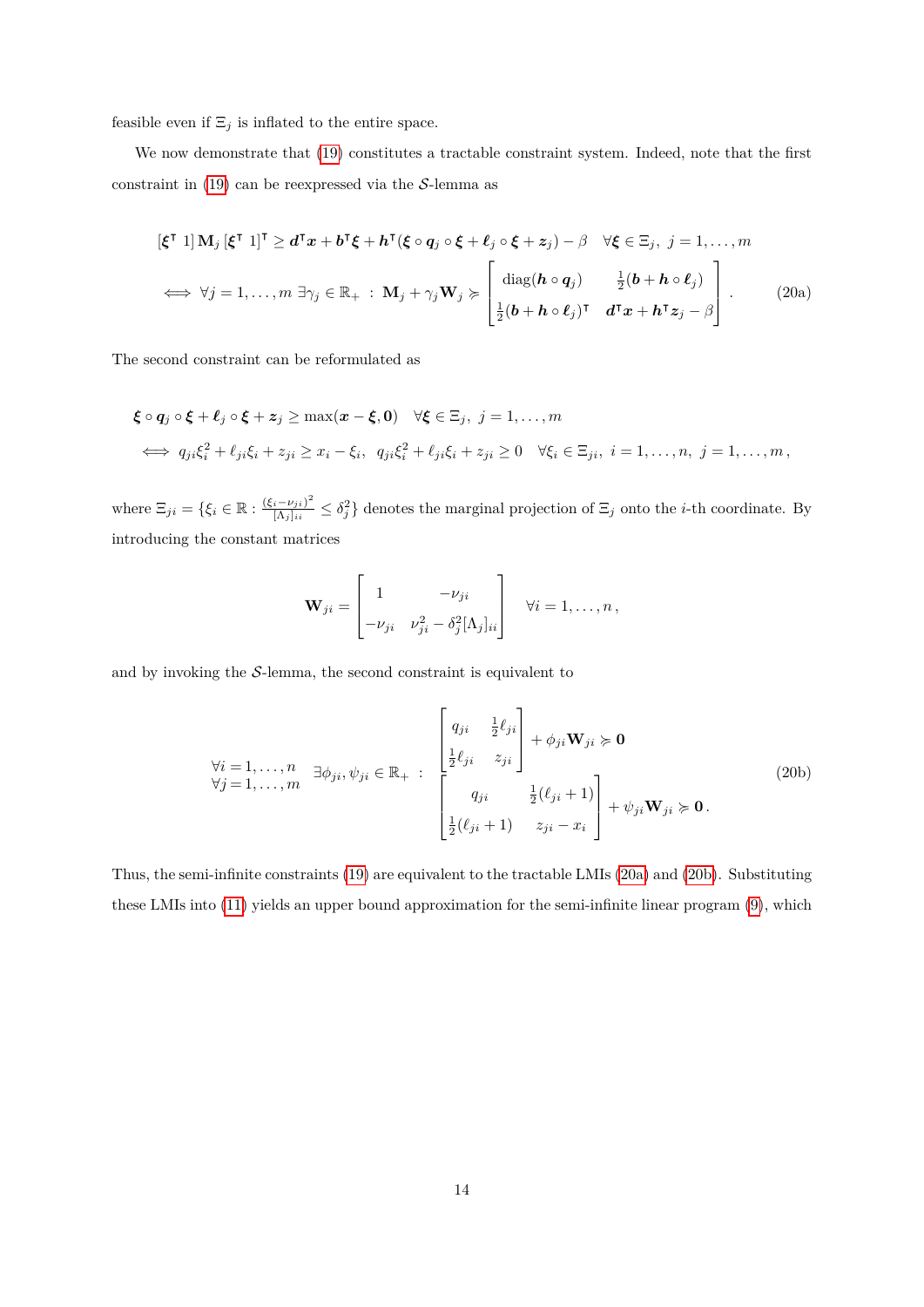in turn gives rise to the following conservative SDP-based approximation for the worst-case CVaR.

<span id="page-14-1"></span>
$$
\sup_{\mathbb{P}\in\mathcal{P}} \mathbb{P}\text{-CVaR}_{\epsilon}(L(\boldsymbol{x},\tilde{\boldsymbol{\xi}})) \leq \inf \qquad \beta + \frac{1}{\epsilon} \sum_{j=1}^{m} p_{j} \langle \mathbf{M}_{j}, \Omega_{j} \rangle
$$
\n
$$
\text{s.t.} \qquad \beta \in \mathbb{R}, \quad \mathbf{M}_{j} \in \mathbb{S}^{n+1}, \quad q_{j}, \ell_{j}, \ z_{j} \in \mathbb{R}^{n} \quad \forall j = 1, ..., m
$$
\n
$$
\alpha_{j}, \ \gamma_{j}, \ \phi_{ji}, \ \psi_{ji} \in \mathbb{R}_{+} \quad \forall i = 1, ..., n, \ j = 1, ..., m
$$
\n
$$
\mathbf{M}_{j} + \alpha_{j} \mathbf{W}_{j} \succcurlyeq \mathbf{0} \quad \forall j = 1, ..., m
$$
\n
$$
\mathbf{M}_{j} + \gamma_{j} \mathbf{W}_{j} \succcurlyeq \begin{bmatrix} \text{diag}(\mathbf{h} \circ \mathbf{q}_{j}) & \frac{1}{2}(\mathbf{b} + \mathbf{h} \circ \ell_{j}) \\ \frac{1}{2}(\mathbf{b} + \mathbf{h} \circ \ell_{j})^{\intercal} & \mathbf{d}^{\intercal}\mathbf{x} + \mathbf{h}^{\intercal}\mathbf{z}_{j} - \beta \end{bmatrix} \quad \forall j = 1, ..., m
$$
\n
$$
\begin{bmatrix} q_{ji} & \frac{1}{2}\ell_{ji} \\ \frac{1}{2}\ell_{ji} & z_{ji} \end{bmatrix} + \phi_{ji} \mathbf{W}_{ji} \succcurlyeq \mathbf{0}
$$
\n
$$
\begin{bmatrix} \forall i = 1, ..., n \\ \frac{1}{2}(\ell_{ji} + 1) & z_{ji} - x_{i} \end{bmatrix} + \psi_{ji} \mathbf{W}_{ji} \succcurlyeq \mathbf{0}
$$
\n
$$
\begin{bmatrix} \forall i = 1, ..., n \\ \forall j = 1, ..., m \\ \frac{1}{2}(\ell_{ji} + 1) & z_{ji} - x_{i} \end{bmatrix} \qquad (21)
$$

Unlike the exact SDP reformulation [\(18\)](#page-12-0), problem [\(21\)](#page-14-1) involves only  $\mathcal{O}(m \times n)$  LMI constraints, which ensures its computational tractability. Note that for  $\epsilon = 1$  the SDP [\(21\)](#page-14-1) provides a tractable approximation for the worst-case expectation in [\(4\)](#page-6-0).

The main results of this section can be summarized as follows. By using the full expansion approach to re-express the worst-case CVaR and the worst-case expectation in [\(4\)](#page-6-0) as the optimal values of two conic programs, we obtain an exact SDP reformulation of the distributionally robust newsvendor problem. However, the resulting SDP scales exponentially with the number of products. In contrast, using the quadratic decision rule approach to approximate the worst-case CVaR and worst-case expectation results in a computationally tractable conservative approximation.

**Remark 2.3** *One could also envisage richer ambiguity sets that contain information about higher-order moments, directional deviations or location and dispersion measures from robust statistics. In these cases it would still be possible to derive conic reformulations of the distributionally robust newsvendor problem by using methods from [\[49,](#page-30-8) [18,](#page-28-9) [33,](#page-29-9) [47\]](#page-30-9) and the references therein.*

## <span id="page-14-0"></span>**3 Extensions**

We now discuss extensions that enhance the realism of the basic newsvendor model and develop refinements of the decision rule approximation. Section [3.1](#page-15-0) presents a model that accounts for uncertainty in the state probabilities and conditional moments. Section [3.2](#page-18-1) develops tractable partial expansion bounds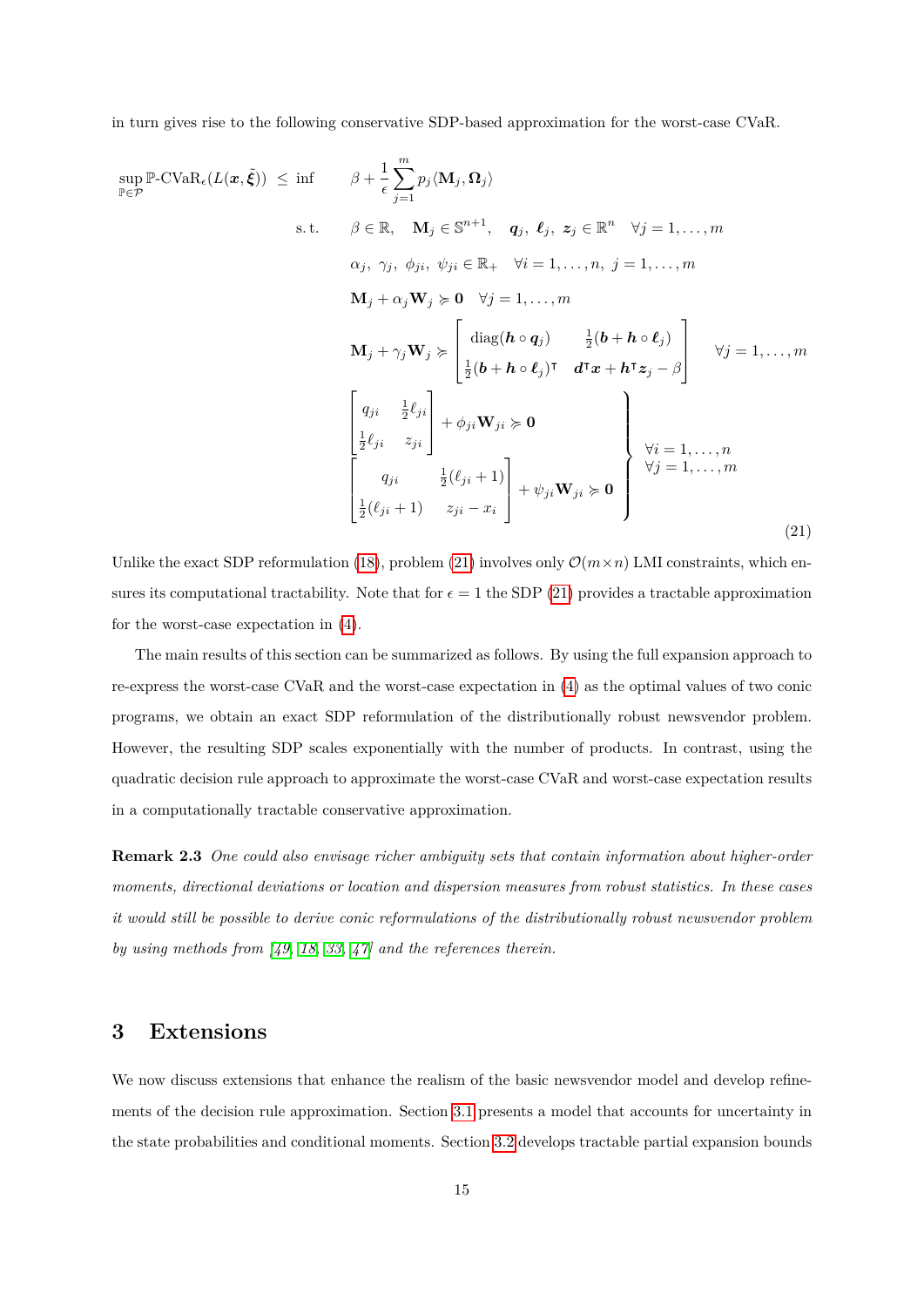that allow us to better control the trade-off between approximation quality and computational effort.

#### <span id="page-15-0"></span>**3.1 Second Layer of Robustness**

In practice, the statewise second-order moment matrices  $\mathbf{\Omega}_j$ ,  $j = 1, \ldots, m$ , and the state probability vector  $p \in \mathbb{R}^m_+$  must be estimated from noisy data and are therefore corrupted by estimation errors. We now derive an extended newsvendor model that is immunized against this type of parameter uncertainty.

We assume that each  $\Omega_i$  is only known to be contained in a box uncertainty set (or multi-dimensional interval) of the form  $[\underline{\Omega}_j, \Omega_j]$ . To ensure that this set contains a valid second-order moment matrix, we  $\text{require that } [\mathbf{\Omega}_j]_{n+1,n+1} = [\mathbf{\Omega}_j]_{n+1,n+1} = 1 \text{ and that there exists } \mathbf{\Omega}_j \succ 0 \text{ with } \mathbf{\Omega}_j \leq \mathbf{\Omega}_j \leq \mathbf{\Omega}_j.$  Separate uncertainty sets of this type for the mean vector and the covariance matrix were considered in [\[28\]](#page-29-10). Our model is slightly different in that we define a single uncertainty set for the second-order moment matrix. This approach has two advantages. First, the resulting SDP reformulation of the newsvendor problem accommodates fewer explicit constraints and is therefore leaner. Second, the combined uncertainty set is less conservative as the positive semidefiniteness of  $\Omega_j$  also impacts the first-order moments. This will typically push the worst-case mean vector away from the corner points of its marginal uncertainty set.

We further assume that  $p \in \mathbb{R}^m_+$  is only known to be close to a nominal (e.g., estimated) state probability vector  $\hat{\boldsymbol{p}} \in \mathbb{R}^m_+$  with respect to the  $\chi^2$ -distance. Thus,  $\boldsymbol{p}$  is contained in the uncertainty set

<span id="page-15-1"></span>
$$
\Delta = \{ \mathbf{p} \in \mathbb{R}_+^m : \mathbf{e}^\mathsf{T} \mathbf{p} = 1, \ \sum_{j=1}^m (p_j - \hat{p}_j)^2 / p_j \le \delta_{\mathbf{p}} \},\tag{22}
$$

where  $\delta_p \geq 0$  controls the level of robustness. The  $\chi^2$ -distance belongs to the class  $\phi$ -divergences [\[30\]](#page-29-11), and the construction of uncertainty sets for ambiguous probability vectors via *φ*-divergences was propagated in [\[4\]](#page-27-5). Our motivation for using the  $\chi^2$ -distance to construct  $\Delta$  is threefold. First,  $\Delta$  is determined by a single size parameter  $\delta_p$  which can easily be calibrated, e.g., via cross-validation. Secondly, the  $\chi^2$ -distance guarantees that any weight vector  $p \in \Delta$  assigns nonzero probability to all states that have nonzero probability under the nominal weight vector  $\hat{p}$ . Finally, the structure of  $\Delta$  implied by the  $\chi^2$ -distance has distinct computational benefits that will become evident in Proposition [3.1.](#page-16-0)

**Remark 3.1** *From a purely computational point of view, the uncertainty set* ∆ *could also be designed differently. As will become clear from the discussion below, we only need to require that the maximization problem*  $\max_{p \in \Delta} \varphi^{\dagger} p$  *admits a strong dual and that the dual has a tractable conic representation for* any fixed  $\varphi \in \mathbb{R}^m$ . For example, we could allow for (nonempty) polyhedral uncertainty sets of the form  $\Delta = {\bf{p} \in \mathbb{R}_+^m : e^{\dagger} \mathbf{p} = 1, \ \mathbf{A}\mathbf{p} \leq \mathbf{b}}$ , where the matrix **A** and the vector **b** have appropriate dimensions.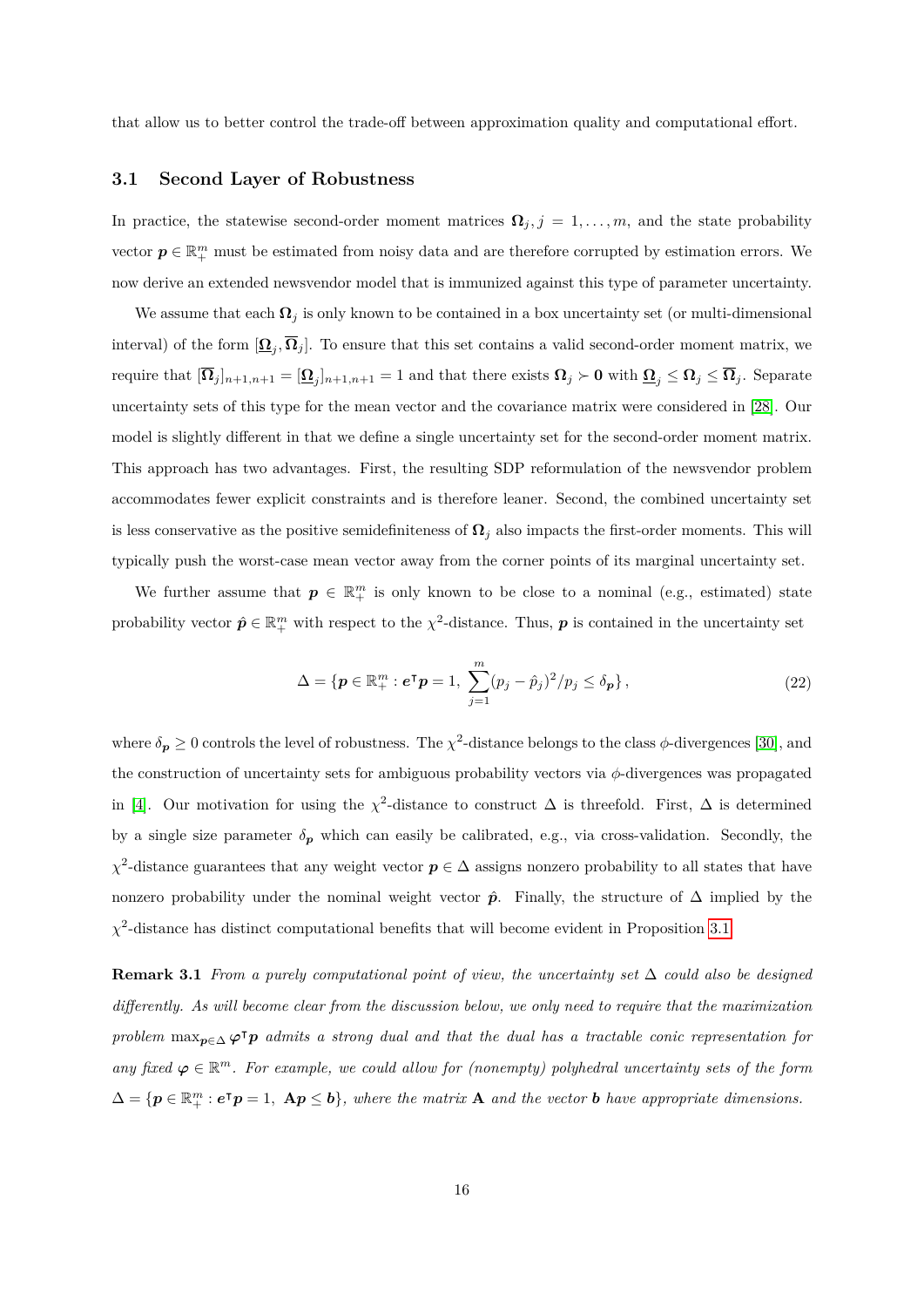An ambiguity set for the demand distribution that accounts both for the uncertainty in the state probability vector as well as the statewise second-order moment matrices can then be defined as

<span id="page-16-1"></span>
$$
\mathcal{P} = \left\{ \sum_{j=1}^{m} p_j \mu_j : \begin{array}{c} \mathbf{p} \in \Delta, \quad \mu_j \in \mathcal{M}_+ \quad \forall j = 1, \dots, m \\ \mathbf{\Omega}_j \leq \int_{\Xi_j} [\xi^\intercal \ 1]^\intercal [\xi^\intercal \ 1] \mu_j(\mathrm{d}\xi) \leq \overline{\mathbf{\Omega}}_j \quad \forall j = 1, \dots, m \end{array} \right\} . \tag{23}
$$

<span id="page-16-2"></span>If we use the ambiguity set [\(23\)](#page-16-1) instead of [\(7\)](#page-7-0) in Section [2.3,](#page-8-0) the semi-infinite linear program [\(9\)](#page-9-0) becomes

<span id="page-16-3"></span>
$$
\sup_{\mathbf{p}\in\Delta} \quad \sup_{\mu_1,\dots,\mu_m\in\mathcal{M}_+} \quad \sum_{j=1}^m p_j \int_{\Xi_j} \max(0, L(\mathbf{x}, \boldsymbol{\xi}) - \beta) \mu_j(\mathrm{d}\boldsymbol{\xi})
$$
\n
$$
\text{s.t.} \quad \mathbf{\Omega}_j \le \int_{\Xi_j} [\boldsymbol{\xi}^\mathsf{T} \ 1]^\mathsf{T} [\boldsymbol{\xi}^\mathsf{T} \ 1] \mu_j(\mathrm{d}\boldsymbol{\xi}) \le \overline{\mathbf{\Omega}}_j \quad \forall j = 1,\dots,m \,.
$$
\n
$$
(24)
$$

Dualizing the inner maximization problem yields

$$
\sup_{p \in \Delta} \quad \inf \quad \sum_{j=1}^{m} p_j \langle \overline{\Omega}_j, \overline{\mathbf{M}}_j \rangle - \langle \underline{\Omega}_j, \underline{\mathbf{M}}_j \rangle
$$
\n
$$
\text{s.t.} \quad \overline{\mathbf{M}}_j, \underline{\mathbf{M}}_j \in \mathbb{S}^{n+1}, \quad \overline{\mathbf{M}}_j, \underline{\mathbf{M}}_j \ge \mathbf{0} \quad \forall j = 1, \dots, m
$$
\n
$$
[\xi^{\mathsf{T}} \ 1] \left( \overline{\mathbf{M}}_j - \underline{\mathbf{M}}_j \right) [\xi^{\mathsf{T}} \ 1]^{\mathsf{T}} \ge \max(0, L(\mathbf{x}, \xi) - \beta) \quad \forall \xi \in \Xi_j, \ j = 1, \dots, m,
$$
\n
$$
(25)
$$

and strong duality holds for [\(24\)](#page-16-2) and [\(25\)](#page-16-3) because each box  $[\underline{\Omega}_j, \Omega_j]$  contains a strictly positive semidefinite matrix [\[22\]](#page-28-7). To further simplify [\(25\)](#page-16-3), we need the following technical proposition.

<span id="page-16-0"></span>**Proposition 3.1** *Define*  $\Delta$  *as in* [\(22\)](#page-15-1)*. For any*  $\varphi \in \mathbb{R}^m$ , both the optimal value and a maximizer of the *worst-case expectation problem* max<sub>p∈△</sub>  $\varphi$ <sup>T</sup>p *can be obtained by solving the second-order cone program* 

<span id="page-16-4"></span>max 
$$
\varphi^{\mathsf{T}} p
$$
  
\ns.t.  $p, r \in \mathbb{R}_+^m$ ,  $\mathbf{1}^{\mathsf{T}} p = 1$ ,  $\mathbf{1}^{\mathsf{T}} r \le \delta_p$   
\n
$$
\sqrt{(p_j - \hat{p}_j)^2 + \frac{1}{4}p_j^2 + r_j^2} \le \frac{1}{2}p_j + r_j \quad \forall j = 1, ..., m.
$$
\n(26)

*The optimal value can also be computed by solving the following second-order cone program dual to* [\(26\)](#page-16-4)*.*

$$
\begin{aligned}\n\min \quad & \delta_p \zeta - \eta - 2\hat{p}^\mathsf{T} r + 2\zeta \hat{p}^\mathsf{T} e \\
\text{s.t.} \quad & \zeta \in \mathbb{R}_+, \quad \eta \in \mathbb{R}, \quad r, s \in \mathbb{R}^m \\
& \varphi_j \leq s_j, \quad s_j + \eta \leq \zeta, \quad \sqrt{4r_j^2 + (s_j + \mu)^2} \leq 2\zeta - s_j - \eta \quad \forall j = 1, \dots, m\n\end{aligned}\n\tag{27}
$$

**Proof:** The claim follows immediately from [\[4,](#page-27-5) Theorem 4.1].  $\blacksquare$ 

If we identify  $\varphi_j$  with the optimal value of the *j*th inner minimization problem in [\(25\)](#page-16-3), then (25) can be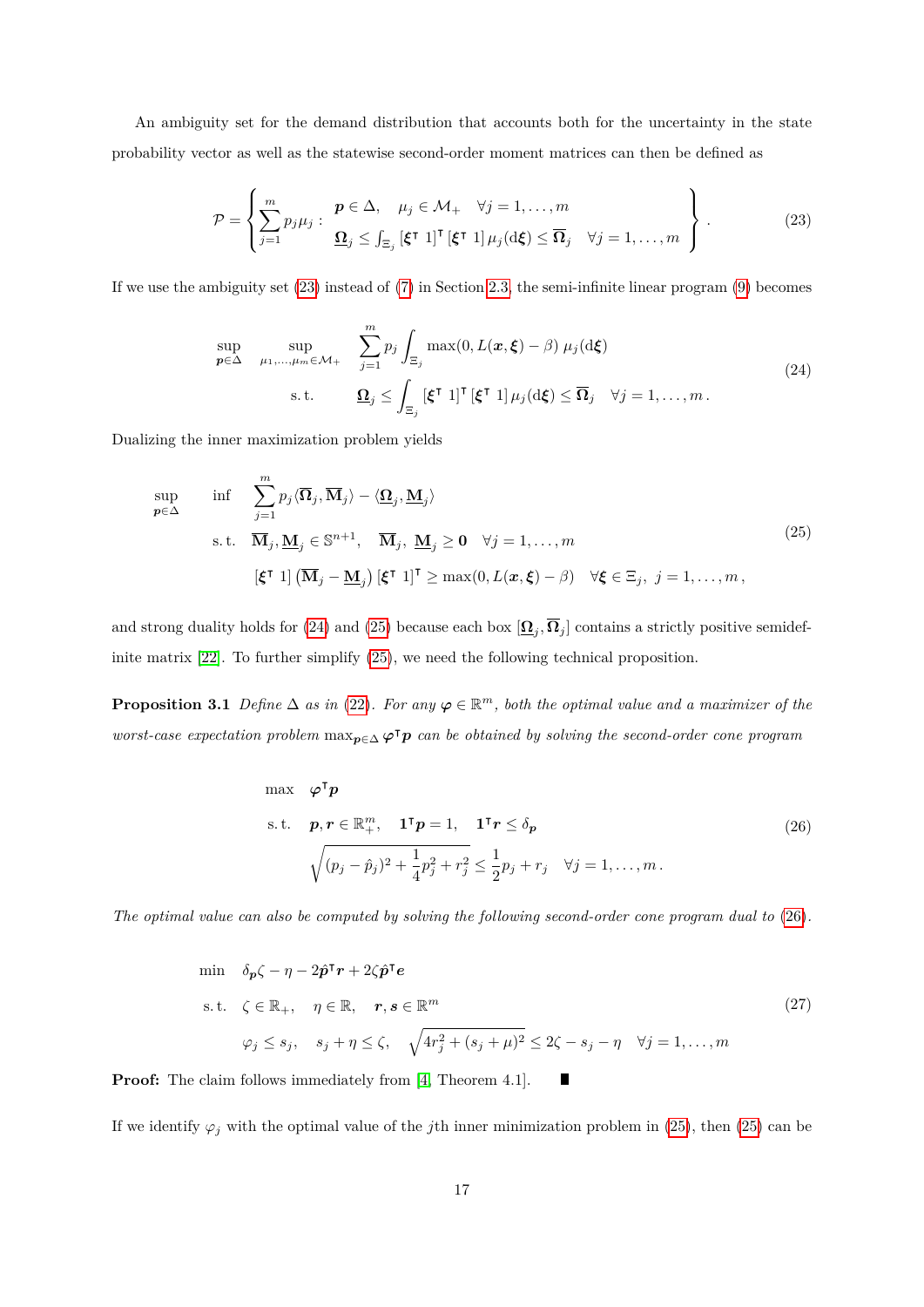re-expressed as  $\max_{p \in \Delta} \varphi^{\mathsf{T}} p$ . By Proposition [3.1,](#page-16-0) [\(25\)](#page-16-3) is thus equivalent to

<span id="page-17-0"></span>
$$
\inf \delta_{p}\zeta - \eta - 2\hat{p}^{\mathsf{T}}r + 2\zeta\hat{p}^{\mathsf{T}}e
$$
\n
$$
\text{s.t. } \zeta \in \mathbb{R}_{+}, \quad \eta \in \mathbb{R}, \quad r, s \in \mathbb{R}^{m}, \quad \overline{\mathbf{M}}_{j}, \underline{\mathbf{M}}_{j} \in \mathbb{S}^{n+1}, \quad \overline{\mathbf{M}}_{j}, \underline{\mathbf{M}}_{j} \ge 0 \quad \forall j = 1, \dots, m
$$
\n
$$
s_{j} + \eta \le \zeta, \quad \sqrt{4r_{j}^{2} + (s_{j} + \eta)^{2}} \le 2\zeta - s_{j} - \eta \quad \forall j = 1, \dots, m
$$
\n
$$
\langle \overline{\mathbf{\Omega}}_{j}, \overline{\mathbf{M}}_{j} \rangle - \langle \underline{\mathbf{\Omega}}_{j}, \underline{\mathbf{M}}_{j} \rangle \le s_{j} \quad \forall j = 1, \dots, m
$$
\n
$$
[\xi^{\mathsf{T}} \ 1] \left( \overline{\mathbf{M}}_{j} - \underline{\mathbf{M}}_{j} \right) [\xi^{\mathsf{T}} \ 1]^{\mathsf{T}} \ge \max(0, L(\mathbf{x}, \xi) - \beta) \quad \forall \xi \in \Xi_{j} \quad \forall j = 1, \dots, m.
$$
\n
$$
(28)
$$

By applying the full expansion and quadratic decision rule approaches of Sections [2.3.1](#page-10-2) and [2.3.2](#page-12-2) to the semi-infinite constraints in [\(28\)](#page-17-0), we obtain an exact SDP reformulation and a tractable conservative SDP approximation for [\(24\)](#page-16-2), respectively. Substituting these SDPs into [\(8\)](#page-8-1) then yields an exact SDP reformulation and a tractable conservative SDP approximation for the worst-case CVaR. For the sake of conciseness, we omit these routine calculations and merely state the SDP reformulation of the worst-case CVaR obtained from the full expansion approach.

<span id="page-17-1"></span>
$$
\inf \beta + \frac{1}{\epsilon} (\delta_p \zeta - \eta - 2\hat{p}^\mathsf{T} r + 2\zeta \hat{p}^\mathsf{T} e)
$$
\n
$$
\text{s.t. } \zeta \in \mathbb{R}_+, \beta, \eta \in \mathbb{R}, \quad r, s \in \mathbb{R}^m, \quad \overline{\mathbf{M}}_j, \quad \underline{\mathbf{M}}_j \in \mathbb{S}^{n+1}, \quad \overline{\mathbf{M}}_j, \quad \underline{\mathbf{M}}_j \ge 0 \quad \forall j = 1, \dots, m
$$
\n
$$
\alpha_j, \quad \gamma_{jk} \in \mathbb{R}_+ \quad \forall j = 1, \dots, m, \quad k = 1, \dots, 2^n
$$
\n
$$
s_j + \eta \le \zeta, \quad \sqrt{4r_j^2 + (s_j + \eta)^2} \le 2\zeta - s_j - \eta \quad \forall j = 1, \dots, m
$$
\n
$$
\langle \overline{\mathbf{\Omega}}_j, \overline{\mathbf{M}}_j \rangle - \langle \underline{\mathbf{\Omega}}_j, \underline{\mathbf{M}}_j \rangle \le s_j \quad \forall j = 1, \dots, m
$$
\n
$$
\overline{\mathbf{M}}_j - \underline{\mathbf{M}}_j + \alpha_j \mathbf{W}_j \succ 0 \quad \forall j = 1, \dots, m
$$
\n
$$
\overline{\mathbf{M}}_j - \underline{\mathbf{M}}_j + \gamma_{jk} \mathbf{W}_j \succ \begin{bmatrix} 0 & \frac{1}{2}(b - \mathcal{I}_k(h)) \\ \frac{1}{2}(b - \mathcal{I}_k(h))^\intercal & (d + \mathcal{I}_k(h))^\intercal x - \beta \end{bmatrix} \quad \forall j = 1, \dots, m, \quad \forall k = 1, \dots, 2^n.
$$
\n(29)

**Remark 3.2** *As in Section [A,](#page-31-0) we can construct an extremal distribution for the worst-case CVaR problem over the generalized ambiguity set* [\(23\)](#page-16-1)*. To this end, we set*  $\varphi_j = \langle \overline{\Omega}_j, \overline{\mathbf{M}}_j^* \rangle$  $\langle \sum_{j}^{*} \rangle - \langle \sum_{j}^{*} \sum_{j}^{*} \rangle, j = 1, \ldots, m,$ *where*  $\overline{\mathbf{M}}_{j}^{*}$  *and*  $\underline{\mathbf{M}}_{j}^{*}$  *are taken from an optimal solution of the SDP* [\(29\)](#page-17-1)*. Then, we calculate worst-case state probabilities*  $p^*$  ∈ argmax $_{p ∈ ∆}$   $\varphi^{\mathsf{T}} p$  *by solving the second-order cone program* [\(26\)](#page-16-4)*. Finally, we can derive an extremal distribution for the inner maximization problem in* [\(24\)](#page-16-2) *with*  $p = p^*$  *by using the procedure outlined in Section [A](#page-31-0) (with obvious minor modifications). By construction, this discrete distribution is extremal for the worst-case CVaR problem.*

**Remark 3.3** *In the presence of data scarcity it may be difficult to estimate the statewise covariances for all pairs of products, and the newsvendor may only have access to first-order moment information. This*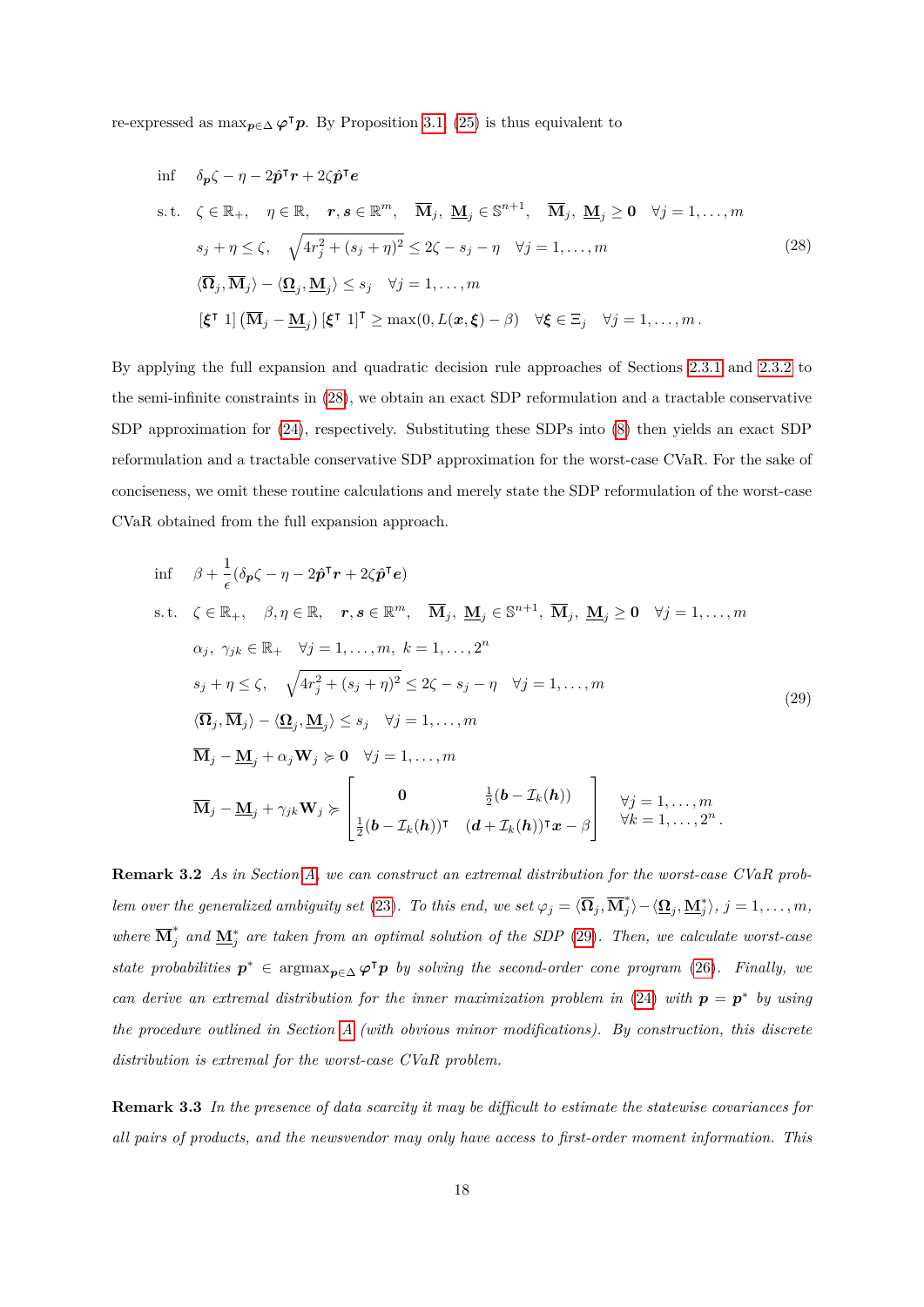*situation is conveniently captured by an ambiguity set of the type* [\(23\)](#page-16-1)*, where the upper and lower bounds on the first order moments coincide, while the upper and lower bounds for all second-order moments are set to* +∞ *and* −∞*, respectively. Assuming for simplicity that the state probabilities are precisely known, one can show that the SDP reformulation of the worst-case CVaR then reduces to*

$$
\inf \quad \beta + \frac{1}{\epsilon} \sum_{j=1}^{m} p_j (y_j + \mu_j^{\mathsf{T}} y_j)
$$
\n
$$
\text{s.t.} \quad \beta \in \mathbb{R}, \quad y_j \in \mathbb{R}^n, \quad y_j \in \mathbb{R}, \quad \alpha_j, \ \gamma_{jk} \in \mathbb{R}_+ \quad \forall j = 1, \dots, m, \ k = 1, \dots, 2^n
$$
\n
$$
\begin{bmatrix}\n\mathbf{0} & \frac{1}{2} y_j \\
\frac{1}{2} y_j & y_j \\
\mathbf{0} & \frac{1}{2} y_j\n\end{bmatrix} + \alpha_j \mathbf{W}_j \succcurlyeq \mathbf{0} \quad \forall j = 1, \dots, m
$$
\n
$$
\begin{bmatrix}\n\mathbf{0} & \frac{1}{2} (b - \mathcal{I}_k(h)) \\
\frac{1}{2} y_j & y_j\n\end{bmatrix} + \gamma_{jk} \mathbf{W}_j \succcurlyeq \begin{bmatrix}\n\mathbf{0} & \frac{1}{2} (b - \mathcal{I}_k(h)) \\
\frac{1}{2} (b - \mathcal{I}_k(h))^\mathsf{T} & (d + \mathcal{I}_k(h))^\mathsf{T} x - \beta\n\end{bmatrix} \quad \forall j = 1, \dots, m
$$

*In the extreme case when no distributional information beyond the support is available, the worst-case CVaR problem reduces to a classical robust optimization problem of the type studied in [\[5,](#page-27-4) [2\]](#page-27-6).* 

#### <span id="page-18-1"></span>**3.2 Partial Expansion Approach to Improve the Approximation Quality**

Recall that the quadratic decision rule approximation replaces each of the *n* max terms in [\(16\)](#page-10-3) by a quadratic overestimator. A less conservative approximation is obtained by selecting  $n_e < n$  products, expanding the corresponding  $n_e$  max terms and overestimating the remaining  $n - n_e$  max terms by quadratic decision rules. There are  $\binom{n}{n_e}$  possibilities to choose  $n_e$  out of *n* products. If  $n_e$  is kept fixed, this number scales polynomially with *n*. Each choice provides a different upper bound on the worstcase CVaR that can be computed by solving a tractable SDP. We refer to the best (lowest) of these upper bounds as the partial expansion bound. This bound can be computed in polynomial time, and its computation can be substantially accelerated by solving the  $\binom{n}{n_e}$  individual SDPs in parallel.

One can show that in the absence of support constraints, at least  $n_e = 2$  terms must be expanded for the partial expansion bound to improve on the quadratic decision rule bound of Section [2.3.2.](#page-12-2)

**Remark 3.4** *In order to improve the approximation quality one could also use higher order polynomials to overestimate the max functions in* [\(16\)](#page-10-3)*. In fact, it has been shown in [\[7\]](#page-27-7) that one can optimize efficiently over certain classes of polynomial decision rules that admit a sum-of-squares decomposition.*

## <span id="page-18-0"></span>**4 Complexity Analysis**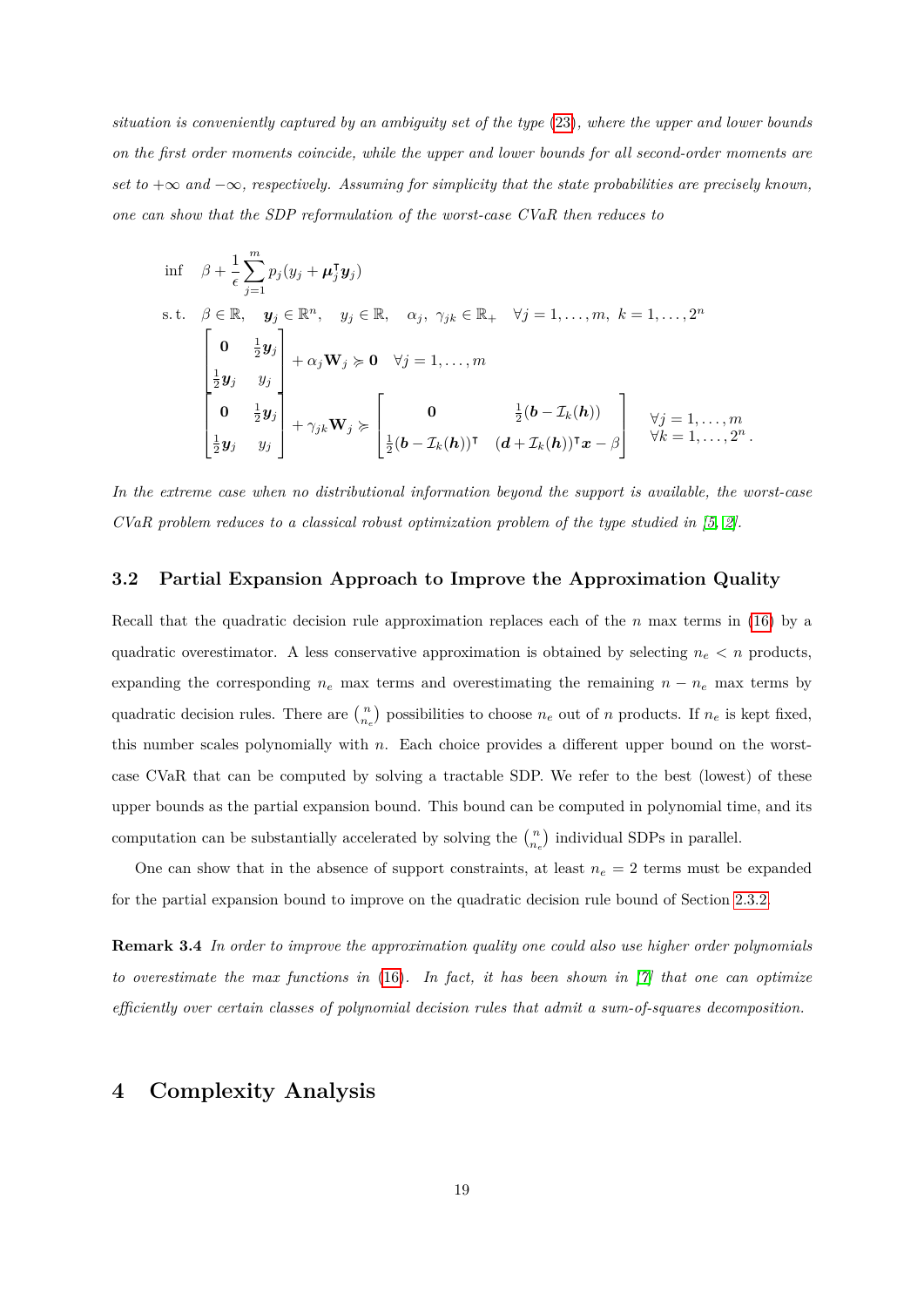In this section we formally prove that the distributionally robust multi-item newsvendor problem [\(4\)](#page-6-0) is NP-hard and that the use of approximation techniques (e.g. based on quadratic decision rules) is therefore justified. Before we embark on the proof of the main result, we first show that optimizing the Manhattan norm (1-norm) over an ellipsoid is computationally intractable.

<span id="page-19-0"></span>**Lemma 4.1** *Maximizing the Manhattan norm over an ellipsoid of the form* [\(6\)](#page-7-1) *is* NP*-hard.*

**Remark 4.1** *More rigorously, the lemma can be paraphrased as follows: Computing the maximum Manhattan norm over an ellipsoid of the form* [\(6\)](#page-7-1) *to within accuracy ε cannot be achieved in time polynomial in the description of the ellipsoid and*  $\log \frac{1}{\varepsilon}$  *unless*  $P = NP$ *.* 

**Proof of Lemma [4.1](#page-19-0)** The claim follows from a hardness result for general matrix norm problems due to Steinberg [\[41\]](#page-30-10). Given  $n \in \mathbb{N}$  and a positive definite matrix  $\mathbf{A} \in \mathbb{S}^n$ , it is NP-hard to compute

$$
\|{\bf A}\|_{2,1}=\max_{\|{\pmb \xi}\|_2\leq 1}\|{\bf A}{\pmb \xi}\|_1\,,
$$

see [\[41,](#page-30-10) p. 22]. For any  $n \in \mathbb{N}$  and  $\mathbf{A} \in \mathbb{S}^n$ ,  $\mathbf{A} \succ 0$ , we can construct an instance of the ellipsoid  $\Xi_1$  by setting the parameters in [\(6\)](#page-7-1) to  $\nu_1 = 0$ ,  $\Lambda_1 = (AA)^{-1}$  and  $\delta_1 = 1$ . By construction, we then have

$$
\max_{\|\xi\|_2 \le 1} \|\mathbf{A}\xi\|_1 = \max_{\|\mathbf{A}^{-1}\xi\|_2 \le 1} \|\xi\|_1 = \max_{\xi \in (\mathbf{A}\mathbf{A})^{-1}\xi \le 1} \|\xi\|_1 = \max_{\xi \in \Xi_1} \|\xi\|_1. \tag{30}
$$

Thus, maximizing the Manhattan norm over  $\Xi_1$  is equivalent to computing  $\|\mathbf{A}\|_{2,1}$ . We conclude that it is impossible to efficiently compute the maximum Manhattan norm over an ellipsoid unless  $P = NP$ . П

<span id="page-19-2"></span>We are now ready to state the first main result of this section.

**Theorem 4.1** *The worst-case CVaR problem* [\(8\)](#page-8-1) *and the distributionally robust multi-item newsvendor problem* [\(4\)](#page-6-0) *are* NP-hard even for an ambiguity set of the type [\(7\)](#page-7-0) with  $m = 1$ .

**Proof:** Our proof follows the reasoning of Delage [\[9,](#page-28-10) Proposition 3.5.4] and Bertsimas et al. [\[6,](#page-27-2) § 3.1]. By the results at the beginning of Section [2.3,](#page-8-0) we know that for *m* = 1 the worst-case CVaR problem [\(8\)](#page-8-1) is equivalent to

<span id="page-19-1"></span>
$$
\inf_{\beta \in \mathbb{R}, \mathbf{M} \in \mathbb{S}^{n+1}} \beta + \frac{1}{\epsilon} \langle \Omega_1, \mathbf{M} \rangle
$$
\ns.t. 
$$
[\xi^{\mathsf{T}} \ 1] \mathbf{M} [\xi^{\mathsf{T}} \ 1]^{\mathsf{T}} \ge \max(0, d^{\mathsf{T}} x + b^{\mathsf{T}} \xi + h^{\mathsf{T}} \max(x - \xi, 0) - \beta) \quad \forall \xi \in \Xi_1.
$$
\n(31)

The separation version of this problem can be stated as follows.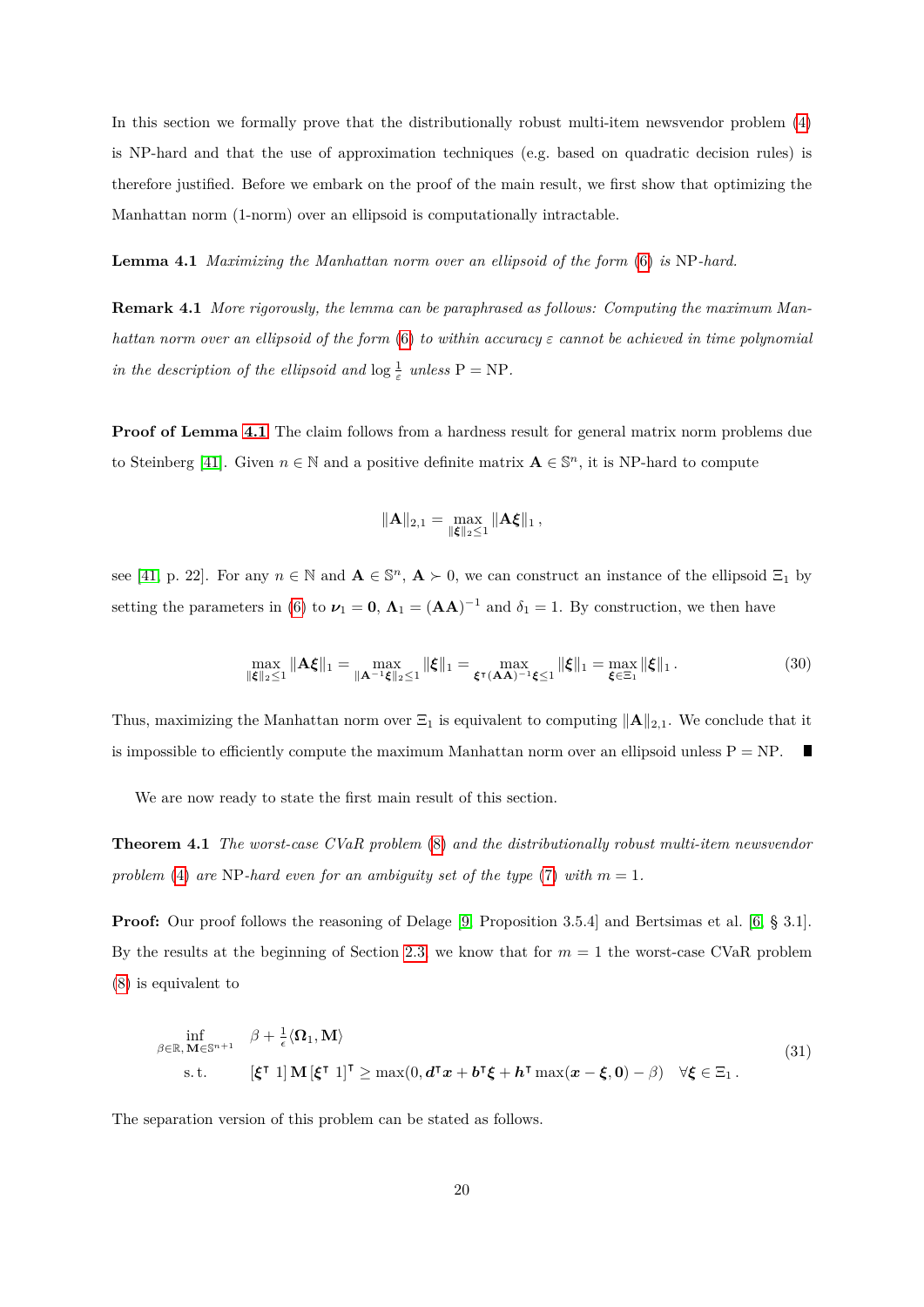**Separation problem:** Given **M**,  $\Omega_1$ ,  $\Lambda$ ,  $x$ ,  $d$ ,  $b$ ,  $h$ ,  $\nu$ ,  $\beta$ ,  $\epsilon$  and  $\delta_1$ , check whether the semi-infinite constraint in [\(31\)](#page-19-1) is satisfied. If it is violated, then find  $\beta \in \mathbb{R}$ ,  $\mathbf{M} \in \mathbb{S}^{n+1}$  and  $\boldsymbol{\xi} \in \Xi_1$  such that

$$
[\xi^{\intercal} \ 1] \mathbf{M} [\xi^{\intercal} \ 1]^{\intercal} < \max(0, \mathbf{d}^{\intercal} \mathbf{x} + \mathbf{b}^{\intercal} \xi + \mathbf{h}^{\intercal} \max(\mathbf{x} - \xi, 0) - \beta).
$$

Given an instance of the Manhattan norm maximization problem over an ellipsoid  $\Xi_1$  of the form [\(6\)](#page-7-1), we can construct an instance of the separation problem with parameters  $M = 0, x = 0, d = 0, b = e, h =$ 2e and with a support set that coincides with the ellipsoid supplied to the norm maximization problem. The resulting instance of the separation problem asks whether  $\max_{\xi \in \Xi_1} ||\xi||_1 \leq \beta$ . If this inequality could be verified efficiently for arbitrary values of *β*, we could devise an efficient bisection algorithm to solve the norm maximization problem over  $\Xi_1$ . Thus, by Lemma [4.1](#page-19-0) the separation problem is NP-hard. NPhardness of the worst-case CVaR problem [\(8\)](#page-8-1) follows now immediately from the equivalence of separation and optimization, see Grötschel et al. [\[20\]](#page-28-11). NP-hardness of the worst-case expectation problem and the distributionally robust multi-item newsvendor problem [\(4\)](#page-6-0) can be shown in a similar way. Details are omitted for brevity of exposition. П

Next, we demonstrate that the distributionally robust newsvendor problem [\(4\)](#page-6-0) remains NP-hard even in the absence of support constraints, that is, for  $m = 1$  and  $\Xi_1 = \mathbb{R}^n$ . This case could be seen as less realistic because it allows for unbounded demands. However, our complexity results are easy to derive in view of the preparatory work above and may also be of interest outside the realm of newsvendor problems. Our proof will be based on a reduction of the NP-complete partition problem.

#### <span id="page-20-1"></span>PARTITION PROBLEM

**Instance.** Given is a vector  $w \in \mathbb{N}^n$  of positive integers. **Question.** Is there a vector  $\xi \in \{-1, 1\}^n$  such that  $\mathbf{w}^\intercal \xi = 0$  ?

Given an instance of the partition problem with input  $w \in \mathbb{N}^n$ , we set

$$
\tau = \frac{3}{8\|\mathbf{w}\|_2^2}, \quad \mathbf{\Lambda} = \left[\mathbf{B} \ \frac{\mathbf{w}}{2\|\mathbf{w}\|_2}\right] \left[\mathbf{B} \ \frac{\mathbf{w}}{2\|\mathbf{w}\|_2}\right]^\mathsf{T} . \tag{32}
$$

Here, the columns of the matrix  $\mathbf{B} \in \mathbb{R}^{n \times (n-1)}$  consist of  $(n-1)$  arbitrary *orthonormal* vectors orthogonal to  $w$ . This matrix can be constructed efficiently, for example, via the Gram-Schmidt procedure.

<span id="page-20-0"></span>We first prove a fundamental result about quadratic majorants of the Manhattan norm.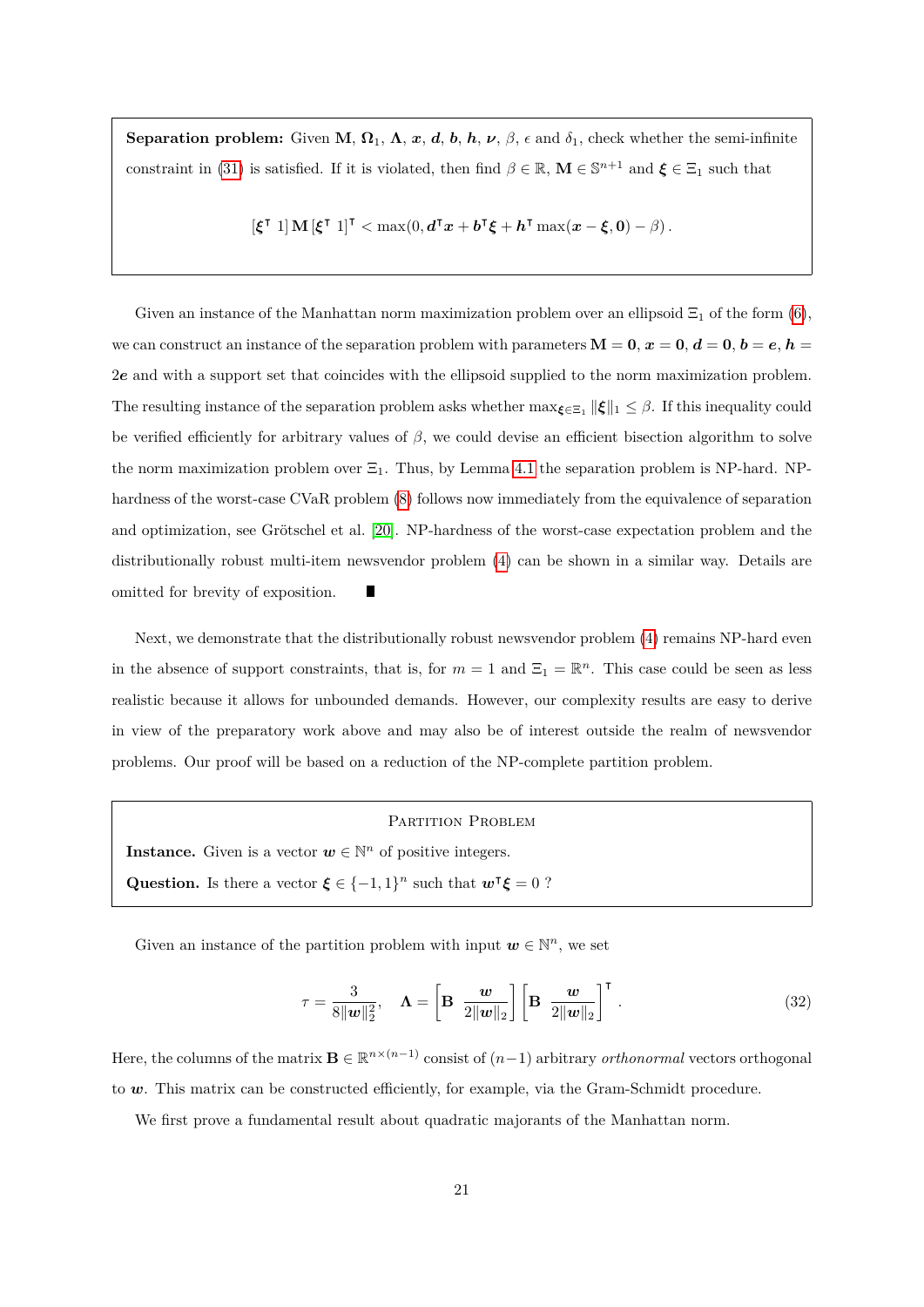**Theorem 4.2** *Checking whether a quadratic function*  $q(\xi)$  *majorizes the Manhattan norm is* NP-hard, *i.e., there is no efficient algorithm to check whether*  $q(\xi) \geq ||\xi||_1$  *for all*  $\xi \in \mathbb{R}^n$  *unless*  $P = NP$ *.* 

The proof of Theorem [4.2](#page-20-0) will rely on the following technical lemma.

**Lemma 4.2** *There exists a solution to the partition problem with input*  $w \in \mathbb{N}^n$  *if and only if there*  $\forall x$  *exists*  $\xi \in \mathbb{R}^n$  *such that*  $\xi^{\dagger} \Lambda^{-1} \xi + n - \tau \leq 2 \|\xi\|_1$ *, where*  $\tau$  *and*  $\Lambda$  *are defined as in* [\(32\)](#page-20-1)*.* 

**Proof:** To establish the 'only if' part, suppose  $\hat{\xi} \in \{-1,1\}^n$  with  $\mathbf{w}^{\intercal} \hat{\xi} = 0$  is a solution to the partition problem. Thus, we find

<span id="page-21-0"></span>
$$
\hat{\xi}^\mathsf{T} \Lambda^{-1} \hat{\xi} + n - \tau = n + n - \tau < 2n = 2\|\hat{\xi}\|_1,
$$

where we use the fact that  $\hat{\xi}^{\dagger} \Lambda^{-1} \hat{\xi} = n$  for all integer vectors  $\hat{\xi} \in \{-1,1\}^n$  with  $w^{\dagger} \hat{\xi} = 0$ .

To establish the 'if' part, suppose there exists  $\xi \in \mathbb{R}^n$  with  $\xi^{\dagger} \Lambda^{-1} \xi + n - \tau < 2 \|\xi\|_1$ , implying that

$$
0 > \min_{\xi \in \mathbb{R}^n} \xi^\mathsf{T} \Lambda^{-1} \xi + n - \tau - 2 \max_{\mathbf{r} \in \{-1,1\}^n} \mathbf{r}^\mathsf{T} \xi
$$
  
= 
$$
\min_{\xi \in \mathbb{R}^n, \ \mathbf{r} \in \{-1,1\}^n} \xi^\mathsf{T} \Lambda^{-1} \xi + n - \tau - 2 \mathbf{r}^\mathsf{T} \xi
$$
  
= 
$$
\min_{\mathbf{r} \in \{-1,1\}^n} n - \tau - \mathbf{r}^\mathsf{T} \Lambda \mathbf{r} .
$$

This is equivalent to asserting the existence of  $r \in \{-1,1\}^n$  with  $n - \tau < r^{\intercal} \Lambda r$ . By the construction of  $\Lambda$  in [\(32\)](#page-20-1), we conclude that this r satisfies

$$
n-\tau < (B_1^{\mathsf{T}}r)^2 + \cdots + (B_{n-1}^{\mathsf{T}}r)^2 + \frac{1}{4\|\mathbf{w}\|_2^2}(\mathbf{w}^{\mathsf{T}}r)^2
$$
  
=  $||r||_2^2 - \frac{1}{\|\mathbf{w}\|_2^2}(\mathbf{w}^{\mathsf{T}}r)^2 + \frac{1}{4\|\mathbf{w}\|_2^2}(\mathbf{w}^{\mathsf{T}}r)^2$   
=  $n - \frac{3}{4\|\mathbf{w}\|_2^2}(\mathbf{w}^{\mathsf{T}}r)^2$ ,

where the first equality follows from Parserval's identity. As  $\tau = \frac{3}{8||w||_2^2}$ , we have that  $(w^{\intercal}r)^2 < \frac{1}{2}$ . Since both w and r are integer vectors, we may conclude that  $w^{\dagger}r = 0$ . Thus the claim follows.

**Proof of Theorem [4.2:](#page-20-0)** Select an arbitrary  $w \in \mathbb{N}^n$  and construct  $\Lambda$  as in [\(32\)](#page-20-1). By Lemma [4.2,](#page-21-0) w solves the partition problem iff the quadratic function  $q(\xi) = \frac{1}{2}(\xi^{\dagger}\Lambda^{-1}\xi + n - \tau)$  is *not* a majorant for the Manhattan norm. Thus, there can be no efficient algorithm to check whether a quadratic function majorizes the Manhattan norm unless  $P = NP$ .

The second main result of this section is a corollary of Theorem [4.2.](#page-20-0)

**Theorem 4.3** *The worst-case CVaR problem* [\(8\)](#page-8-1) *and the distributionally robust multi-item newsvendor problem* [\(4\)](#page-6-0) *are* NP-hard even for an ambiguity set of the type [\(7\)](#page-7-0) with  $m = 1$  and  $\Xi_1 = \mathbb{R}^n$ .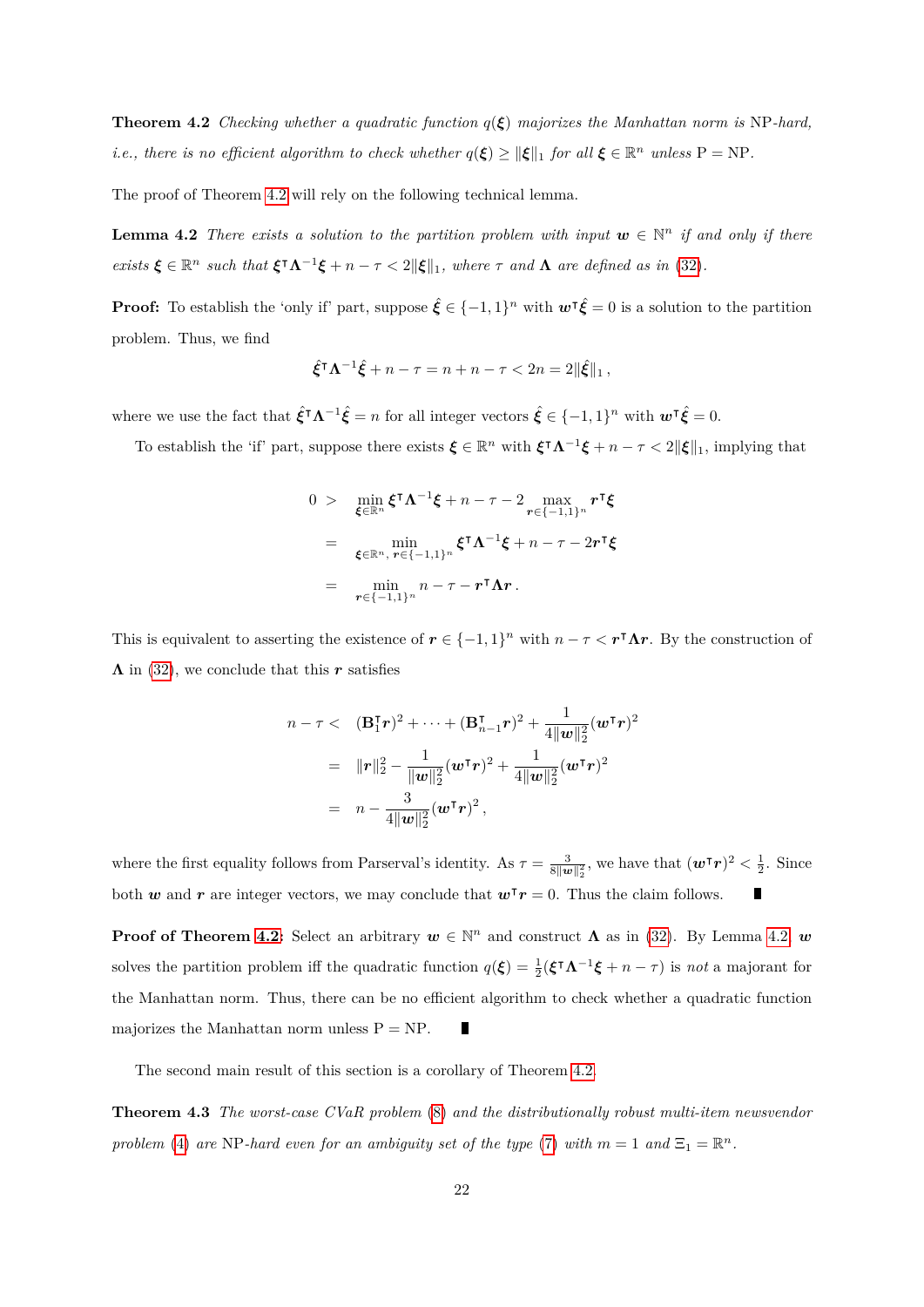## <span id="page-22-0"></span>**5 Numerical Results**

All semidefinite programming problems arising in this section are solved with MOSEK by using the Yalmip [\[25\]](#page-29-12) interface, while all stochastic programming problems are solved with CPLEX via the ILOG C++ interface. All experiments are run on a 3.4 GHz machine with 8 GB RAM.

### **5.1 Optimality Gap and Scalability**

The first experiment is designed to assess the accuracy and the tractability of the quadratic decision rule and the partial expansion approximations as compared to the exact full expansion model. For each fixed number of products *n*, we generate 100 random instances of the distributionally robust newsvendor problem  $(4)$  with the ambiguity set  $(7)$ . We solve these instances both exactly using the complete expansion approach, as well as approximately using the quadratic decision rules and the partial expansion approach with  $n_e = 2$ . All instances share the following global parameters:  $m = 2$ ,  $\lambda = 0.5$ ,  $\epsilon = 5\%$ ,  $p = 0.5$  and  $\Xi_1 = \Xi_2 = \mathbb{R}^n$ . We also fix the retail prices to 10 for each product, and we set the salvage values and stockout costs to 10% and 25% of the corresponding selling prices, respectively.

For each fixed number of products *n*, the 100 random instances are constructed as follows. We sample the vector c uniformly from  $[3, 8]^n$ , thereby ensuring that the retail prices exceed the wholesale prices, which is a prerequisite for a profitable business operation. Similarly, the mean demand vectors  $\mu_1$ and  $\mu_2$  are sampled from independent uniform distributions on  $[5, 100]^n$ , while the vectors of standard deviations  $\sigma_1$  and  $\sigma_2$  of the demand in the two states of the world are sampled from independent uniform distributions on  $[0.1\mu_1, \mu_1]$  and  $[0.1\mu_2, \mu_2]$ , respectively. Here, we tie the standard deviations in the two states to their respective mean values as we expect the demand variability to scale with the mean demand.

The correlations among different demands are assumed to be independent of the state. In order to generate the corresponding correlation matrix **C**, we first sample a random matrix  $S \in \mathbb{R}^{n \times n}$  with independent standard normally distributed elements and set  $\mathbf{C} = \text{diag}(\mathbf{u})\mathbf{U}\,\text{diag}(\mathbf{u})$ , where  $\mathbf{U} = \mathbf{S}^{\mathsf{T}}\mathbf{S}$ and *u* is the vector whose *i*th element is defined as  $u_i = 1/\sqrt{U_{ii}}$ . Therefore, the covariance matrices corresponding to the two modes of the demand distribution are given by  $\Sigma_1 = \text{diag}(\sigma_1)C \text{diag}(\sigma_1)$  and  $\Sigma_2 = \text{diag}(\boldsymbol{\sigma}_2) \mathbf{C} \text{diag}(\boldsymbol{\sigma}_2)$ , respectively.

We solve each instance indexed by  $k = 1, \ldots, 100$  using the complete expansion, the quadratic decision rule and the partial expansion approaches, and we denote the corresponding optimal objective values by  $z_k^*$ ,  $\hat{z}_k$  and  $\bar{z}_k$ , respectively. The relative optimality gaps of the quadratic decision rule and partial expansion approximations are defined as  $100\% \times |(z_k - z_k^*)/z_k^*|$  and  $100\% \times |(\bar{z}_k - z_k^*)/z_k^*|$ . Figure [1](#page-23-0) (left)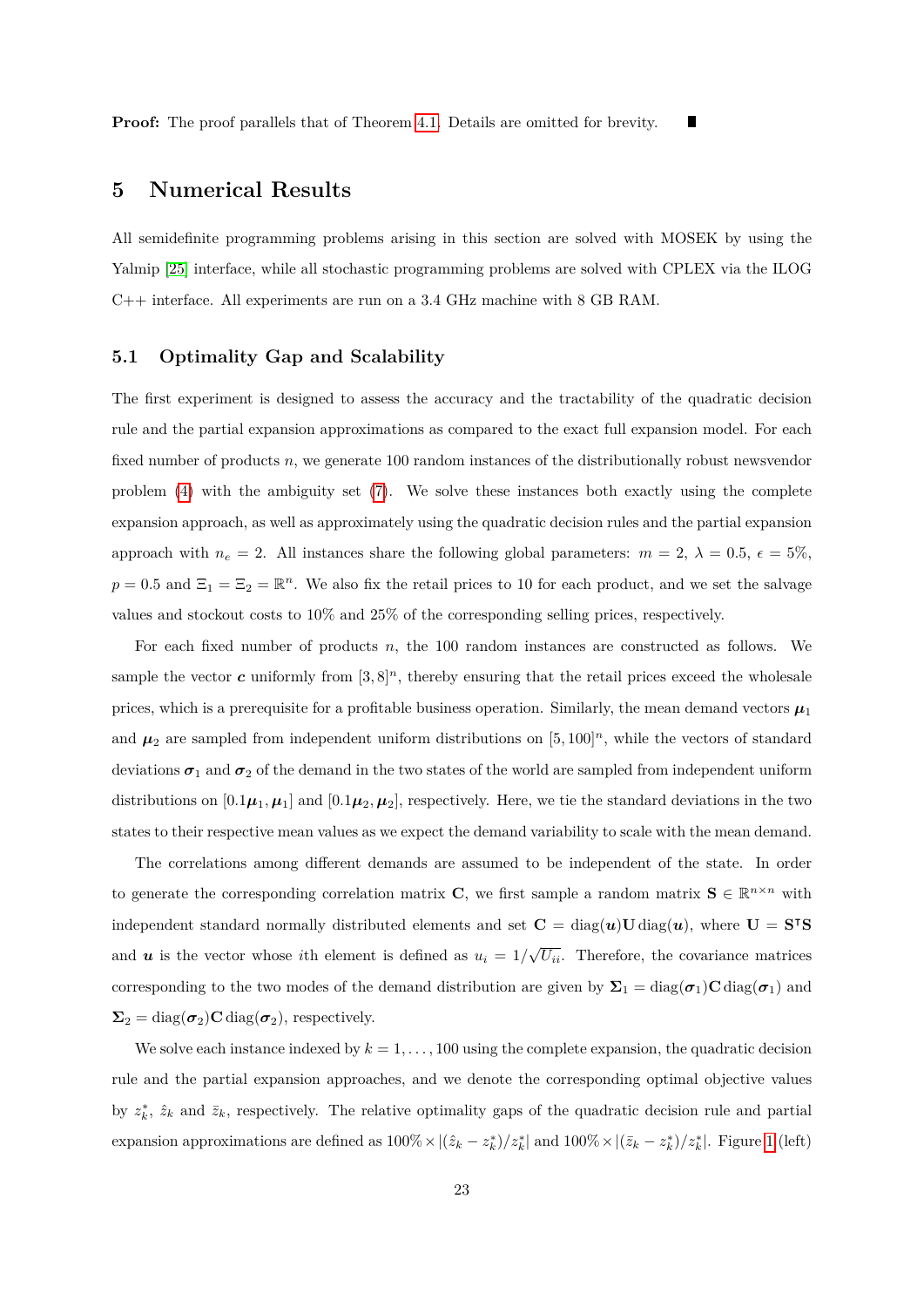<span id="page-23-0"></span>

Figure 1: Optimality gaps (left) and scalability properties (right) of the quadratic decision rule and partial expansion approximations as well as the complete expansion approach. Gray lines represent extreme values not considered to be outliers.

displays the median as well as maximum and minimum optimality gaps over the 100 instances as we vary the number of products. We observe that the median gaps of the quadratic decision rule (partial expansion) approximation are uniformly bounded above by  $4\%$  ( $2\%$ ), while the maximum gaps never exceed 7% (5%). This means that both approximations achieve a level of accuracy that is acceptable for practical purposes as stochastic programs necessarily constitute imprecise models of reality that can never truthfully capture all physical, commercial, legal, etc. aspects of a real decision-making situation.

Figure [1](#page-23-0) (right) shows a semi-log plot of the solver times for the 100 instances as we vary the number of products. As expected, the runtime of the complete expansion formulation scales exponentially with *n* and exceeds 6*,* 000 seconds already for 15 products. The runtime for the partial expansion approach scales more gracefully with *n*. It exceeds 6*,* 000 seconds if there are more than 38 products. Finally, the quadratic decision rule approximation allows us to solve instances with up to 50 products in less than 12 seconds. We conclude that the quadratic decision rule approximation is conservative, achieves an acceptable level of accuracy and distinctly outperforms the exact full expansion model in terms of the problem sizes it can handle. Therefore, we will exclusively use the quadratic decision rule approximation to solve all distributionally robust newsvendor problems in the remainder of this section.

#### **5.2 Stress Test Analysis**

In this section we discuss the experimental results of a stylized newsvendor problem involving  $n = 3$ products subject to a bimodal demand distribution. The main insights gained from this study extend to more general models with several products and multimodal demand distributions. We set the retail price and the wholesale price of each product to 10 and 5, respectively. We also set the salvage value and the stockout cost to 1 and 2.5, respectively. Finally, we set the parameters encoding the newsvendor's risk preferences to  $\epsilon = 5\%$  and  $\lambda = 0.8$ .

We denote by  $\bar{\mathbb{P}}$  the newsvendor's best estimate of the data-generating distribution, which may be derived from historical demand data or from expert knowledge. In our experiments we assume that  $\mathbb P$  is an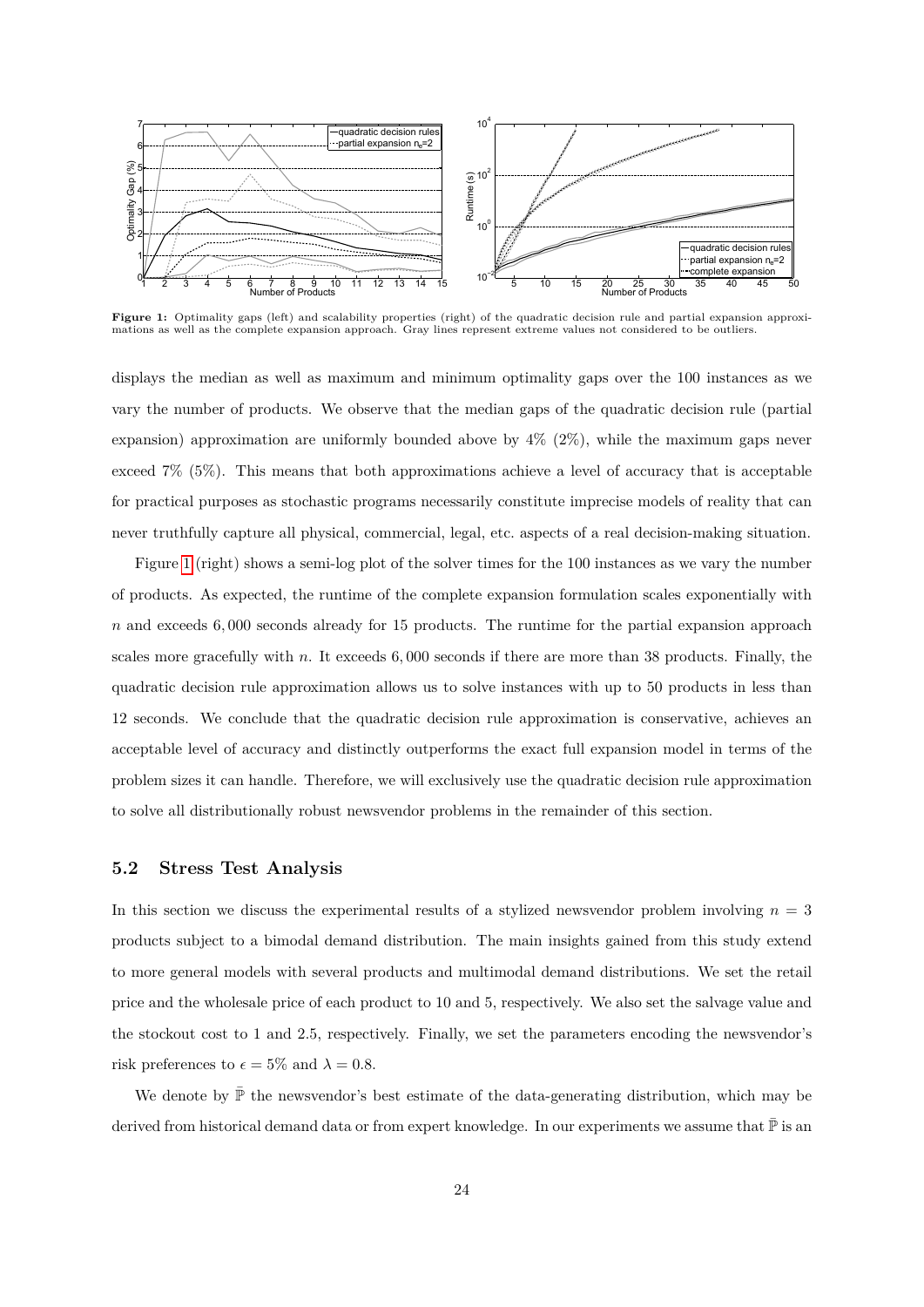equiprobable mixture of two truncated normal distributions  $\mathcal{N}(\mu_1, \Sigma_1, \rho_1)$  and  $\mathcal{N}(\mu_2, \Sigma_2, \rho_2)$ . Here, we assume that  $\mathcal{N}(\mu_j, \Sigma_j, \rho_j)$  is obtained by truncating the normal distribution  $\mathcal{N}(\mu_j, \frac{F_n(\rho_j^2)}{F_n(\rho_j^2)})$  $\frac{r_n(\rho_j)}{F_{n+2}(\rho_j^2)}\mathbf{\Sigma}_j$  ) outside of the ellipsoid  $\{\boldsymbol{\xi} : (\boldsymbol{\xi} - \boldsymbol{\mu}_j)^{\sf T} \boldsymbol{\Sigma}_j^{-1} (\boldsymbol{\xi} - \boldsymbol{\mu}_j) \le \frac{F_n(\rho_j^2)}{F_{n+2}(\rho_j^2)}\}$  $\frac{F_n(\rho_j^2)}{F_{n+2}(\rho_j^2)}\rho_j^2$ , where  $F_k$ ,  $(k \in \mathbb{N})$ , denotes the cumulative distribution function of a  $\chi^2$ -distribution with *k* degrees of freedom. By construction,  $\mathcal{N}(\mu_j, \Sigma_j, \rho_j)$ has mean value  $\mu_j$  and covariance matrix  $\Sigma_j$  for each  $j = 1, 2$  [\[43\]](#page-30-11). We select the statewise means and variances as shown in Table [1,](#page-24-0) where  $\mu_{+} = 30$ ,  $\mu_{-} = 15$  and  $\sigma = 5$ . We further assume that the statewise demands are pairwise correlated with correlation coefficients of 50%. Finally, we set  $\rho_1 = \rho_2 = \sqrt{F_n^{-1}(99\%)}$ , which means that  $\mathcal{N}(\mu_j, \Sigma_j, \rho_j)$  is obtained by truncating only 1% of the mass of the normal distribution  $\mathcal{N}(\boldsymbol{\mu}_j, \frac{F_n(\rho_j^2)}{F_n \cdot \rho_j(\rho_j^2)})$  $\frac{F_n(\rho_j)}{F_{n+2}(\rho_j^2)}\Sigma_j$ ),  $j=1,2$ . Observe that product 1 is unpopular (has low demand) and product 3 is popular (has high demand) in state 1, while product 3 is unpopular and product 1 is popular in state 2. In contrast, the popularity of product 2 is independent of the state.

**Table 1:** Marginal moments of the product demands

|       |                  |                        | Product                             |  |
|-------|------------------|------------------------|-------------------------------------|--|
| State | Parameter        |                        |                                     |  |
|       | Mean<br>Variance | $\frac{\mu}{\sigma^2}$ | $rac{1}{2}(\mu_{-}+\mu_{+})$        |  |
|       | Mean<br>Variance | $\mu_+$                | $rac{1}{2}(\mu - \frac{1}{2}\mu +)$ |  |

<span id="page-24-0"></span>An ambiguity-neutral newsvendor solves the stochastic program [\(1\)](#page-5-0) using  $\overline{P}$ , while an ambiguityaverse newsvendor hedges against the possibility that the true data-generating distribution may deviate from  $\bar{\mathbb{P}}$  and thus solves the distributionally robust problem [\(4\)](#page-6-0) using an ambiguity set  $\bar{\mathcal{P}}$  that contains  $\bar{\mathbb{P}}$ . Our experiments are based on the ambiguity set of Section [3.1](#page-15-0) that caters for two layers of robustness. We set  $m = 2$ ,  $\hat{p}_1 = \hat{p}_2 = 0.5$ ,  $\delta_{\mathbf{p}} = 0$  and

$$
\overline{\Omega}_j = \begin{bmatrix} (1+\tau)^2 (\Sigma_j + \mu_j \mu_j^{\mathsf{T}}) & (1+\tau)\mu_j \\ (1+\tau)\mu_j^{\mathsf{T}} & 1 \end{bmatrix}, \; \underline{\Omega}_j = \begin{bmatrix} (1-\tau)^2 (\Sigma_j + \mu_j \mu_j^{\mathsf{T}}) & (1-\tau)\mu_j \\ (1-\tau)\mu_j^{\mathsf{T}} & 1 \end{bmatrix} \; \forall j = 1, 2 \, ,
$$

where  $\tau \in [0, 1]$  quantifies the level of moment uncertainty. The parameters characterizing the ellipsoidal support  $\Xi_j$  are set to  $\nu_j = \mu_j$ ,  $\Lambda_j = \Sigma_j$  and  $\delta_j = \rho_j \sqrt{F_n(\rho_j^2)/F_{n+2}(\rho_j^2)}$  for  $j = 1, 2$ .

We can also envision a naive newsvendor who mistakenly believes that the demand distribution is unimodal or decides to approximate the true bimodal demand distribution by a unimodal one. We denote the naive newsvendor's best estimate of the data-generating distribution by  $\hat{\mathbb{P}}$ . In our experiments we will assume that  $\hat{P}$  follows a truncated normal distribution  $\mathcal{N}(\mu, \Sigma, \rho)$  with  $\mu = \sum_{j=1}^{2} p_j \mu_j$ ,  $\Sigma =$  $\sum_{j=1}^2 p_j (\mathbf{\Sigma}_j + \boldsymbol{\mu}_j \boldsymbol{\mu}_j^{\intercal})$  $\hat{J}_j$  –  $\mu\mu^{\dagger}$  and  $\rho = \sqrt{F_n^{-1}(99\%)}$ . By construction,  $\bar{\mathbb{P}}$  and  $\hat{\mathbb{P}}$  thus share the same (unconditional) first- and second-order moments.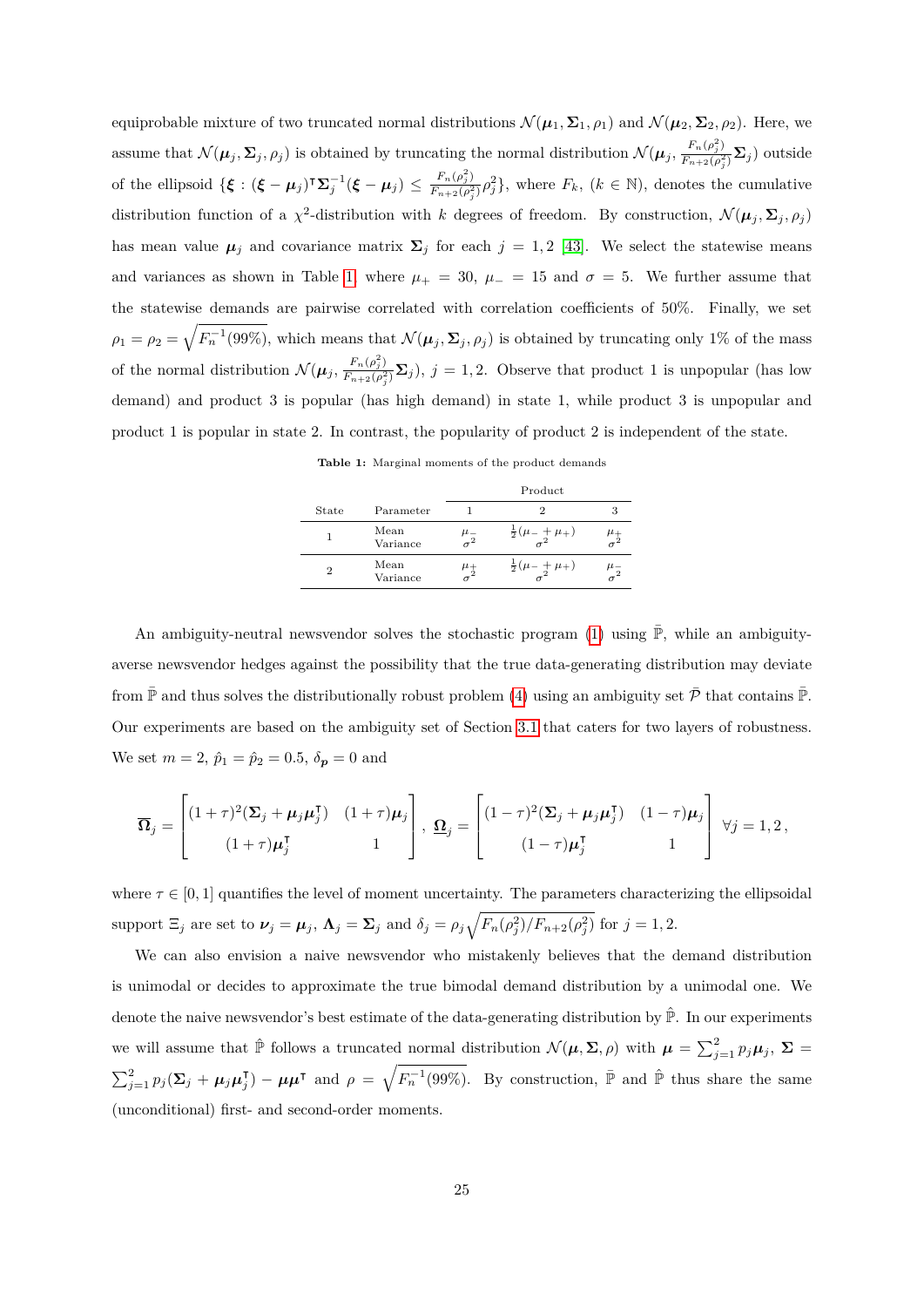An ambiguity-neutral naive newsvendor solves the stochastic program [\(1\)](#page-5-0) using  $\hat{P}$ , while an ambiguity-averse naive newsvendor solves the distributionally robust problem [\(4\)](#page-6-0) using an ambiguity set  $\hat{\mathcal{P}}$  that contains  $\hat{P}$ . In our experiments we use an ambiguity set of the type considered in Section [3.1](#page-15-0) with  $m = 1$ ,  $\mu_1 = \mu$  and  $\Sigma_1 = \Sigma$ . All other parameters are chosen as in the case of  $\bar{\mathcal{P}}$ . Throughout this section we assume that all moments used in the construction of ambiguity sets are free of estimation errors, that is, they constitute true parameters.

We now compare the robustness of the order portfolios obtained from the stochastic program  $(1)$ and the distributionally robust optimization problem [\(4\)](#page-6-0) by stress testing them under a contaminated demand distribution [\[11,](#page-28-12) [12\]](#page-28-13). Thus, we assess how different order portfolios perform under a datagenerating distribution of the form  $\mathbb{P}(v) = (1 - v)\overline{\mathbb{P}} + v\mathbb{P}^*$ , where  $\mathbb{P}^*$  represents a contaminant of  $\overline{\mathbb{P}}$  and  $v \in [0,1]$  encodes the contamination level. A meaningful choice for  $\mathbb{P}^*$  is the extremal distribution of the worst-case CVaR problem [\(8\)](#page-8-1) for an order portfolio that is optimal in [\(1\)](#page-5-0), see also [\[6,](#page-27-2) § 4.1.1].

<span id="page-25-0"></span>

**Figure 2:** Mean-CVaR objectives of stochastic and robust models (left) and percentage advantage of robust model over stochastic model (right) for different levels of moment uncertainty:  $\tau = 0$  (top),  $\tau = 0.1$  (middle), and  $\tau = 0.2$  (bottom).

The step-by-step procedure for the stress test analysis is summarized as follows. We solve the stochas-tic program [\(1\)](#page-5-0) using the sample average approximation [\[38\]](#page-30-12) with  $N = 50,000$  samples drawn from  $\overline{P}$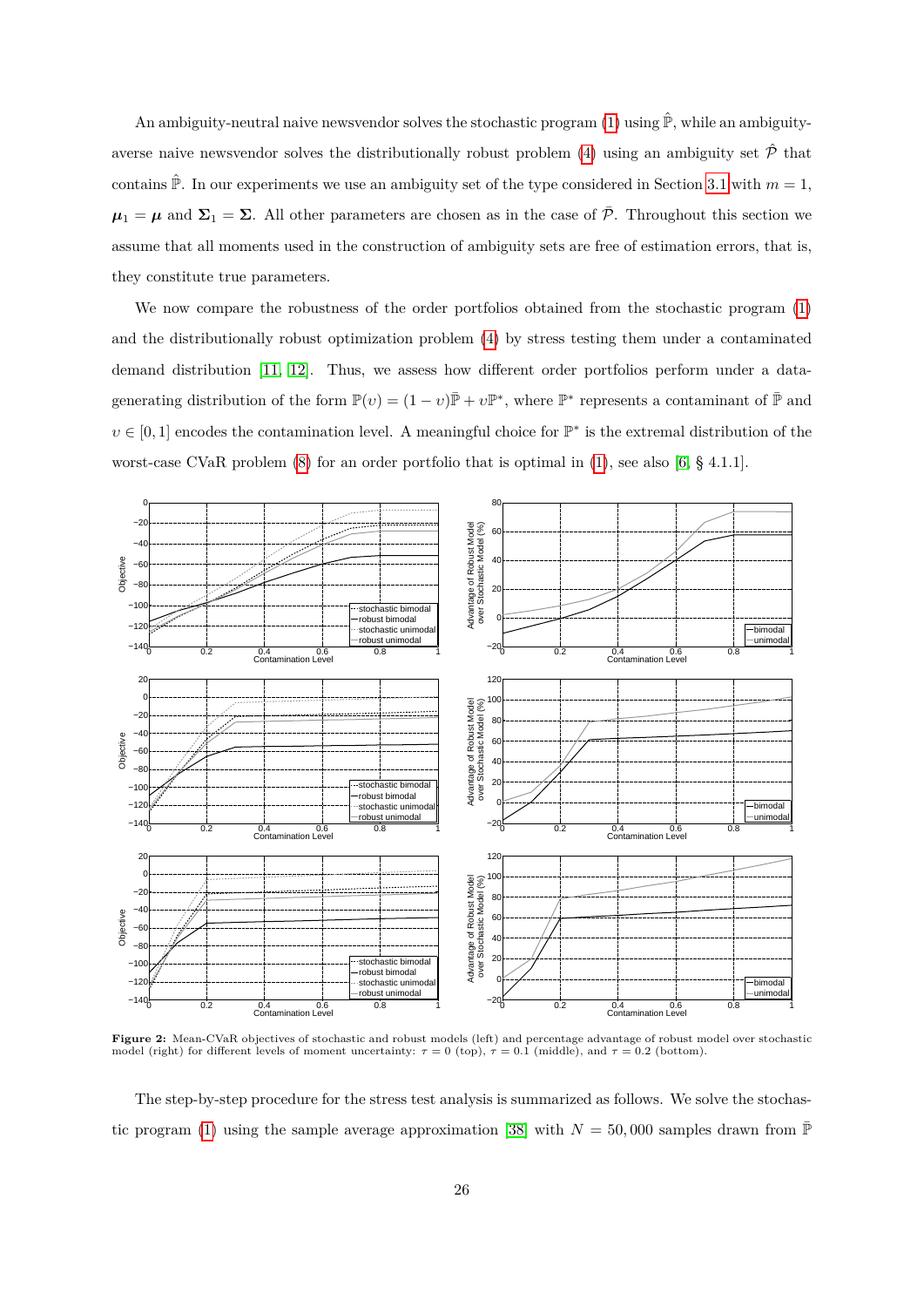$(\hat{\mathbb{P}})$  to obtain the optimal stochastic order portfolio  $\bar{x}_s$   $(\hat{x}_s)$ . We also solve the distributionally robust optimization problem [\(4\)](#page-6-0) under the ambiguity set  $\bar{\mathcal{P}}$  ( $\hat{\mathcal{P}}$ ) to obtain the optimal robust order portfolio  $\bar{x}_r$  ( $\hat{x}_r$ ). Next, we construct  $\mathbb{P}^*$  as an extremal distribution of the worst-case CVaR problem [\(8\)](#page-8-1) with  $\mathcal{P} = \bar{\mathcal{P}}$  and  $\mathbf{x} = \bar{\mathbf{x}}_s$ . Finally, we evaluate the quality of the order portfolios  $\bar{\mathbf{x}}_s$ ,  $\hat{\mathbf{x}}_s$ ,  $\bar{\mathbf{x}}_r$  and  $\hat{\mathbf{x}}_r$  under the contaminated distribution  $\mathbb{P}(v) = (1 - v)\overline{\mathbb{P}} + v\mathbb{P}^*$  for different contamination levels  $v \in [0, 1]$ .

The left panels of Figure [2](#page-25-0) display the mean-CVaR values of the order portfolios  $\bar{x}_s$  (stochastic bimodal),  $\hat{\boldsymbol{x}}_s$  (stochastic unimodal),  $\bar{\boldsymbol{x}}_r$  (robust bimodal) and  $\hat{\boldsymbol{x}}_r$  (robust unimodal) under  $\mathbb{P}(v)$  as we vary the contamination level  $v \in [0, 1]$ , while the right panels visualize the advantage (in terms of relative mean-CVaR values) of the distributionally robust portfolios  $\bar{x}_r$  (bimodal) and  $\hat{x}_r$  (unimodal) over the respective stochastic portfolios  $\bar{x}_s$  and  $\hat{x}_s$ . The results are shown for different levels of moment uncertainty, that is, for  $\tau = 0$  (top),  $\tau = 0.1$  (middle) and  $\tau = 0.2$  (bottom).

For small contamination levels the data-generating distribution  $\mathbb{P}(v)$  is well approximated by the best estimate  $\overline{P}$ . Thus, the stochastic order portfolios have a small advantage over the robust ones. As the contamination levels increase, both the ambiguity-neutral and the ambiguity-averse newsvendors face higher risk-adjusted losses. However, the losses associated with the stochastic portfolios increase more rapidly, with the consequence that the robust portfolios clearly dominate the stochastic ones for a wide spectrum of contamination levels. In the absence of moment uncertainty  $(\tau = 0)$ , the robust portfolios start to win at a contamination level of  $v = 20\%$ . For a medium (high) level of moment uncertainty  $\tau = 0.1$  ( $\tau = 0.2$ ), the robust portfolios already win for a contamination level as low as 10% (5%).

The advantage of the robust portfolios is more dramatic if the newsvendor is unaware of (or ignores) the bimodal structure of the demand distribution. In fact, Figure [2](#page-25-0) indicates that the ambiguity-averse naive newsvendor is better off than the ambiguity-neutral naive newsvendor for *all* contamination levels and irrespective of the degree of moment uncertainty. Thus, adopting a distributionally robust approach can compensate to a certain extent for the lack of modality information. Figure [3](#page-27-8) provides further insights into the value of modality information. It shows the relative advantage of the bimodal portfolios  $\bar{x}_r$  (robust) and  $\bar{x}_s$  (stochastic) over the respective unimodal portfolios  $\hat{x}_r$  and  $\hat{x}_s$  for different levels of moment uncertainty. The models that correctly account for the bimodality outperform their unimodal counterparts for most contamination levels. We remark that modality information becomes more valuable in the presence of moment uncertainty, which we are actually likely to encounter in reality.

We ran the experiments of this section also for different values of the nominal state probabilities  $\hat{p}$ and uncertainty levels  $\delta_p$ . The results of these additional experiments are qualitatively in agreement with those reported in this section. Further details are omitted for brevity of exposition.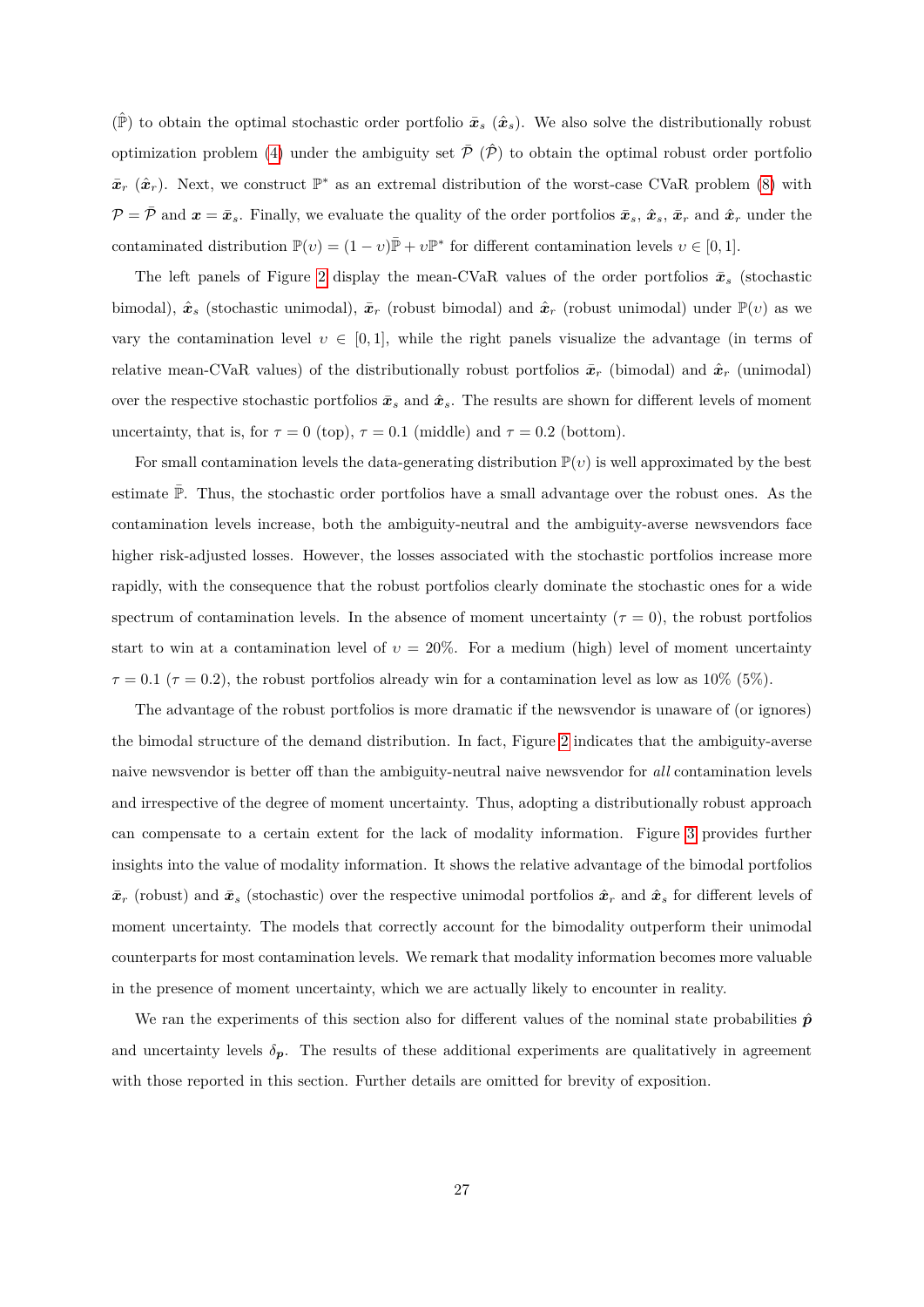<span id="page-27-8"></span>

**Figure 3:** Percentage advantage of bimodal model over unimodal model for  $\tau = 0$  (left) and  $\tau = 0.2$  (right).

**Acknowledgments:** We are indebted to Karthik Natarajan for valuable discussions on the topic of this paper. We also thank two anonymous reviewers whose comments led to substantial improvements of this paper. This research was supported by EPSRC under grant EP/I014640/1.

## <span id="page-27-3"></span>**References**

- [1] P. Artzner, F. Delbaen, J.M. Eber, and D. Heath. Coherent measures of risk. *Mathematical Finance*, 9(3):203–228, 1999.
- <span id="page-27-6"></span>[2] C. Bandi and D. Bertsimas. Tractable stochastic analysis in high dimensions via robust optimization. *Mathematical programming*, 134(1):23–70, 2012.
- <span id="page-27-1"></span>[3] E. Bartezzaghi, R. Verganti, and G. Zotteri. Measuring the impact of asymmetric demand distributions on inventories. *International Journal of Production Economics*, 60–61:395–404, 1999.
- <span id="page-27-5"></span>[4] A. Ben-Tal, D. den Hertog, A. De Waegenaere, B. Melenberg, and G. Rennen. Robust solutions of optimization problems affected by uncertain probabilities. *Management Science*, 2012. Forthcoming.
- <span id="page-27-4"></span>[5] A. Ben-Tal, L. El Ghaoui, and A. Nemirovski. *Robust Optimization*. Princeton University Press, 2009.
- <span id="page-27-2"></span>[6] D. Bertsimas, X.V. Doan, K. Natarajan, and C.-P Teo. Models for minimax stochastic linear optimization problems with risk aversion. *Mathematics of Operations Research*, 35(3):580–602, 2010.
- <span id="page-27-7"></span>[7] D. Bertsimas, D. Iancu, and P. Parrilo. A hierarchy of near-optimal policies for multistage adaptive optimization. *IEEE Transactions on Automatic Control*, 56(12):2809–2824, 2011.
- <span id="page-27-0"></span>[8] S. Choi, A. Ruszczyński, and Y. Zhao. A multiproduct risk-averse newsvendor with law-invariant coherent measures of risk. *Operations Research*, 59(2):346–364, 2011.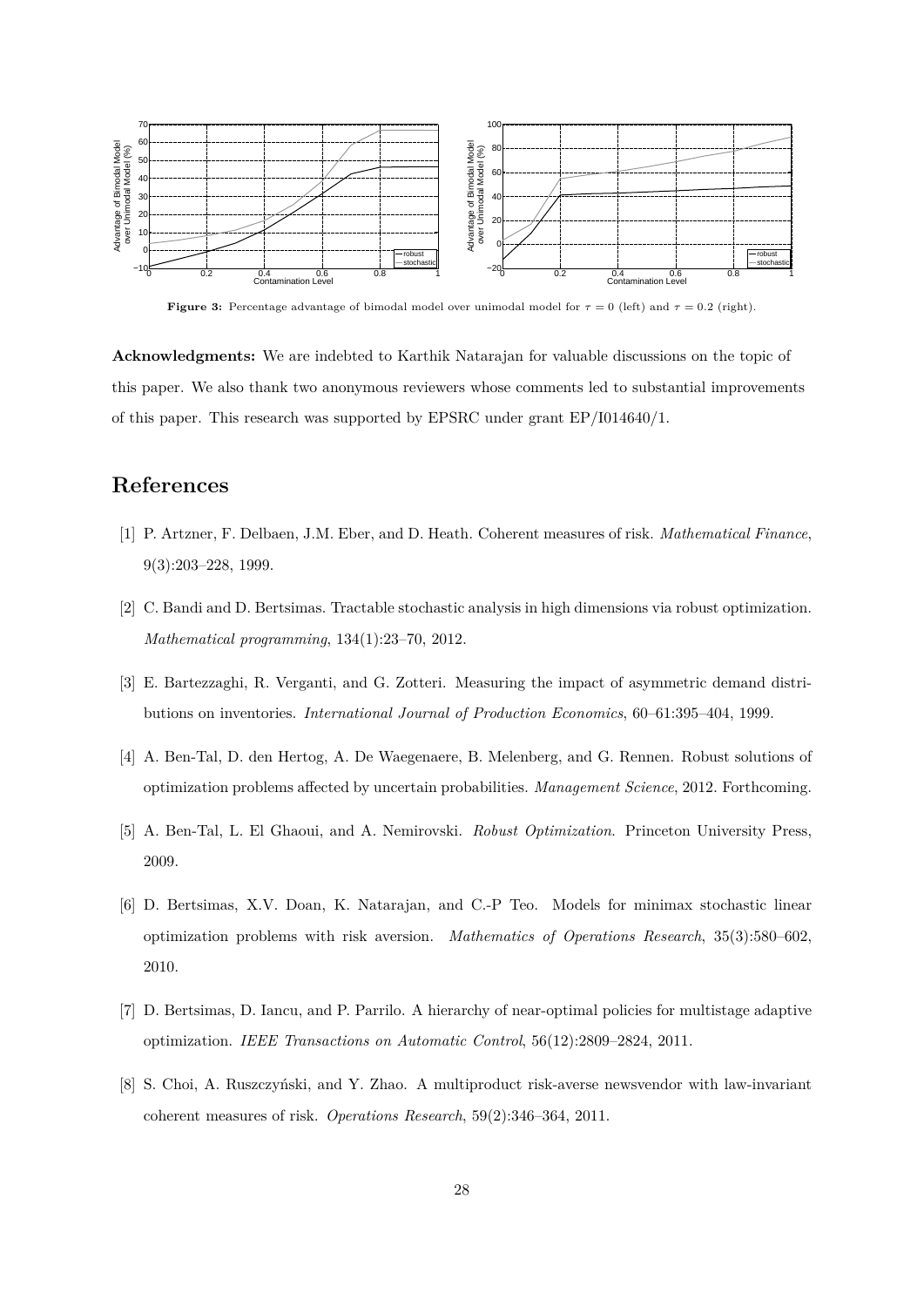- <span id="page-28-10"></span>[9] E. Delage. *Distributionally Robust Optimization in Context of Data-driven Problems*. PhD thesis, Stanford University, Palo Alto, CA, 2009.
- <span id="page-28-6"></span>[10] E. Delage and Y. Ye. Distributionally robust optimization under moment uncertainty with application to data-driven problems. *Operations Research*, 58:595–612, 2010.
- <span id="page-28-12"></span>[11] J. Dupačová. Stress testing via contamination. In K. Marti et al., editor, *Coping with Uncertainty: Modeling and Policy Issues, Lecture Notes in Economics and Mathematical Systems*, volume 58, pages 29–46. Springer, Berlin, 2006.
- <span id="page-28-13"></span>[12] J. Dupačová and M. Kopa. Robustness in stochastic programs with risk constraints. *Annals of Operations Research*, 200(1):55–74, 2012.
- <span id="page-28-5"></span>[13] J. Dupačová. The minimax approach to stochastic programming and an illustrative approach. *Stochastics*, 20(1):73–88, 1987.
- <span id="page-28-4"></span>[14] J. Dupačová (as Žáčková). On minimax solutions of stochastic linear programming problems. *Časopis pro pěstování matematiky*, 91(4):423–430, 1966.
- <span id="page-28-1"></span>[15] D. Ellsberg. Risk, ambiguity, and the Savage axioms. *The Quarterly Journal of Economics*, 75(4):643–669, 1961.
- <span id="page-28-3"></span>[16] G. Gallego and I. Moon. The distribution free newsboy problem: Review and extensions. *The Journal of the Operational Research Society*, 44(8):825–834, 1993.
- <span id="page-28-2"></span>[17] I. Gilboa and D. Schmeidler. Maxmin expected utility with non-unique prior. *Journal of Mathematical Economics*, 18(2):141–153, 1989.
- <span id="page-28-9"></span>[18] J. Goh and M. Sim. Distributionally robust optimization and its tractable approximations. *Operations Research*, 58(4):902–917, 2010.
- <span id="page-28-8"></span>[19] B.L. Gorissen and D. den Hertog. Robust counterparts of inequalities containing sums of maxima of linear functions. *European Journal of Operational Research*, 227(1):30–43, 2012.
- <span id="page-28-11"></span>[20] M. Grötschel, L. Lovász, and A. Schrijver. The ellipsoid method and its consequences in combinatorial optimization. *Combinatorica*, 1:169–197, 1981.
- <span id="page-28-0"></span>[21] G. Hadley and T.M. Whitin. *Analysis of Inventory Systems*. Prentice-Hall International Series in Management. Prentice-Hall, 1963.
- <span id="page-28-7"></span>[22] K. Isii. The extrema of probability determined by generalized moments (i) bounded random variables. *Annals of the Institute of Statistical Mathematics*, 12(2):119–134, 1960.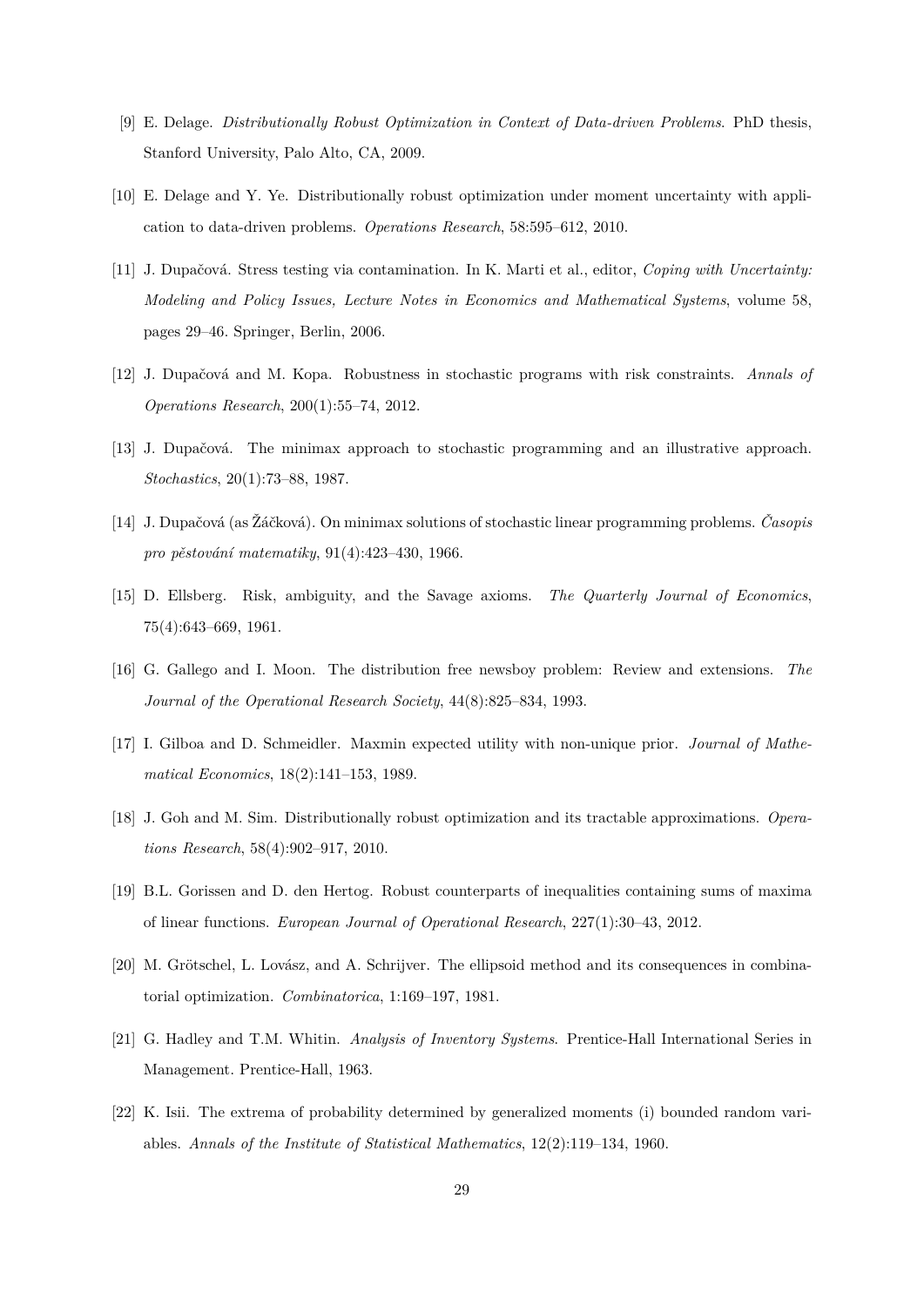- <span id="page-29-2"></span>[23] A.G. Kök and M. Fisher. Demand estimation and assortment optimization under substitution: Methodology and application. *Operations Research*, 55(6):1001–1021, 2007.
- <span id="page-29-0"></span>[24] A.G. Kök, M. Fisher, and R. Vaidyanathan. Assortment planning: Review of literature and industry practice. In B. Agrawal and S.A. Smith, editors, *Retail Supply Chain Management*, pages 99–154. Springer Verlag, 2009.
- <span id="page-29-12"></span>[25] J. Löfberg. YALMIP : A toolbox for modeling and optimization in MATLAB. In *Proceedings of the CACSD Conference*, 2004.
- <span id="page-29-1"></span>[26] S. Mahajan and G. van Ryzin. Retail inventories and consumer choice. In S. Tayur, R. Ganesham, and M. Magasine, editors, *Quantitative Methods in Supply Chain Management*, pages 201–209. Kluwer Publishers, Amsterdam, 1998.
- <span id="page-29-5"></span>[27] K. Natarajan, M. Sim, and J. Uichanco. Asymmetry and ambiguity in newsvendor models. Technical report, National University of Singapore, 2008.
- <span id="page-29-10"></span>[28] K. Natarajan, M. Sim, and J. Uichanco. Tractable robust expected utility and risk models for portfolio optimization. *Mathematical Finance*, 20(4):695–731, 2010.
- <span id="page-29-6"></span>[29] W. Ogryczak and A. Ruszczyński. Dual stochastic dominance and related mean-risk models. *SIAM Journal on Optimization*, 13(1):60–78, 2002.
- <span id="page-29-11"></span>[30] L. Pardo. *Statistical Inference Based on Divergence Measures*, volume 185 of *Statistics: A Series of Textbooks and Monographs*. Chapman and Hall/CRC, 2005.
- <span id="page-29-4"></span>[31] G. Perakis and G. Roels. Regret in the newsvendor model with partial information. *Operations Research*, 56(1):188–203, 2008.
- <span id="page-29-9"></span><span id="page-29-8"></span>[32] I. Pólik and T. Terlaky. A survey of the S-lemma. *SIAM Review*, 49(3):371–418, 2007.
- [33] I. Popescu. A semidefinite programming approach to optimal-moment bounds for convex classes of distributions. *Mathematics of Operations Research*, 30(3):632–657, 2005.
- <span id="page-29-7"></span>[34] R.T. Rockafellar and S. Uryasev. Optimization of conditional value-at-risk. *Journal of Risk*, 2:21–41, 2002.
- <span id="page-29-3"></span>[35] H.E. Scarf. A min-max solution to an inventory problem. In K.J. Arrow, S. Karlin, and H.E. Scarf, editors, *Studies in Mathematical Theory of Inventory and Production*, pages 201–209. Stanford University Press, Stanford, CA, 1958.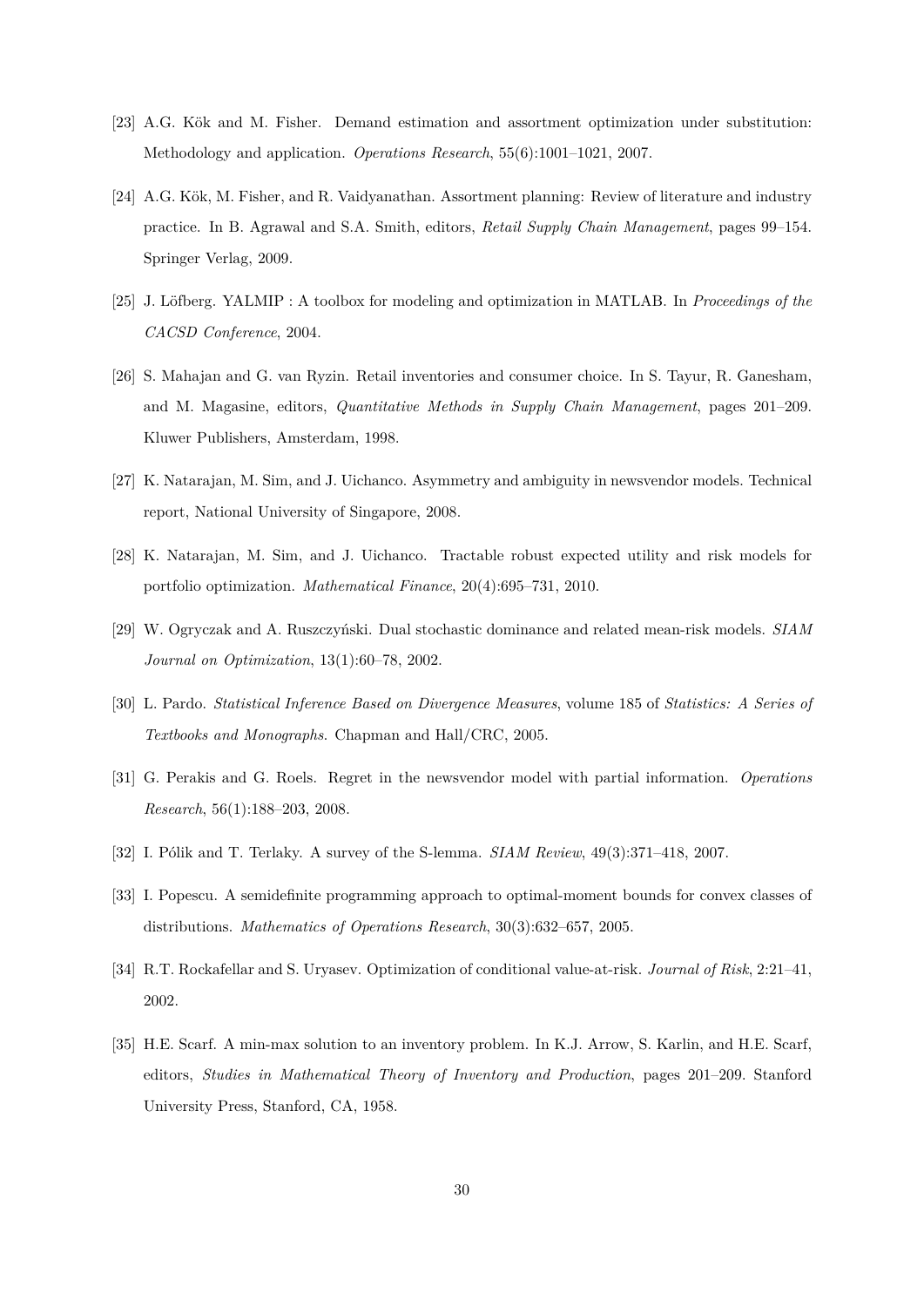- <span id="page-30-7"></span>[36] A. Shapiro. On duality theory of conic linear problems. In M.A. Goberna and M.A. Lopez, editors, *Semi-Infinite Programming: Recent Advances*, pages 135–165. Kluwer Academic Publishers, 2001.
- <span id="page-30-3"></span>[37] A. Shapiro and S. Ahmed. On a class of minimax stochastic programs. *SIAM Journal on Optimization*, 14(1):1237–1249, 2004.
- <span id="page-30-12"></span>[38] A. Shapiro, D. Dentcheva, and A. Ruszczyński. *Lectures on Stochastic Programming: Modeling and Theory*. SIAM, 2009.
- <span id="page-30-6"></span>[39] A. Shapiro and A.J. Kleywegt. Minimax analysis of stochastic problems. *Optimization Methods and Software*, 17(3):523–542, 2002.
- <span id="page-30-10"></span><span id="page-30-1"></span>[40] S. Signorelly and J.L. Heskett. Benetton. *Harvard Business School Case # 685020*, 1985.
- [41] D. Steinberg. Computation of matrix norms with applications to robust optimization. Master's thesis, Technion - Israel Institute of Technology, 2005.
- <span id="page-30-5"></span>[42] P. Sun and R.M. Freund. Computation of minimum-volume covering ellipsoids. *Operations Research*, 52(5):690–706, 2004.
- <span id="page-30-11"></span>[43] G.M. Tallis. Elliptical and radial truncation in normal populations. *The Annals of Mathematical Statistics*, 34(3):940–944, 1963.
- <span id="page-30-0"></span>[44] H. Vaagen and S.W. Wallace. Product variety arising from hedging in the fashion supply chains. *International Journal of Production Economics*, 114(2):431–455, 2008.
- <span id="page-30-13"></span>[45] L. Vandenberghe, S. Boyd, and K. Comanor. Generalized Chebyshev bounds via semidefinite programming. *SIAM Review*, 49(1):580–595, 2007.
- <span id="page-30-2"></span>[46] Z. Wang, P.W. Glynn, and Y. Ye. Likelihood robust optimization for data-driven newsvendor problems. Technical report, Stanford University, 2009.
- <span id="page-30-9"></span>[47] W. Wiesemann, D. Kuhn, and M. Sim. Distributionally robust convex optimization. Working paper, 2013.
- <span id="page-30-4"></span>[48] S. Zhu and M. Fukushima. Worst-case conditional value-at-risk with application to robust portfolio management. *Operations Research*, 57(6):1155–1168, 2009.
- <span id="page-30-8"></span>[49] L. Zuluaga and J. Peña. A conic programming approach to generalized Tchebycheff inequalities. *Mathematics of Operations Research*, 30(2):369–388, 2005.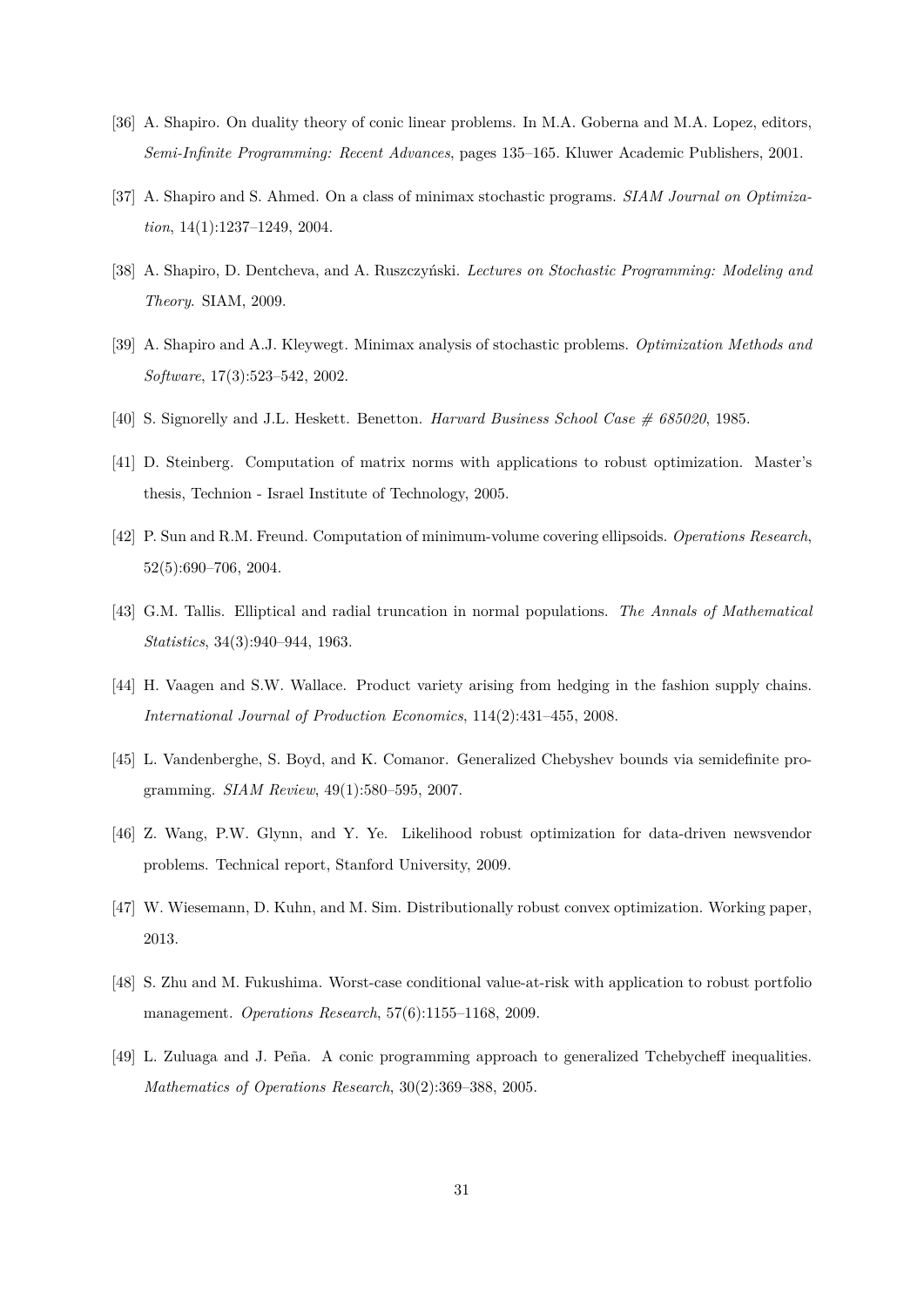## <span id="page-31-0"></span>**A Extremal Distributions**

In order to facilitate targeted stress tests for different order portfolios in Section [5,](#page-22-0) we describe here a method to construct extremal distributions for the worst-case CVaR problem [\(8\)](#page-8-1). The general recipe is to first solve the SDP [\(18\)](#page-12-0) and to substitute the resulting optimal  $\beta^*$  into [\(17\)](#page-11-0). An extremal distribution that achieves the supremum in [\(8\)](#page-8-1) can then be inferred from the dual solution of the SDP [\(17\)](#page-11-0) by adapting a procedure for generic worst-case expectation problems with piecewise linear objective functions and without support information; see [\[10,](#page-28-6) [6\]](#page-27-2). We extend this procedure so that it can handle support information. Our construction of the extremal distribution will rely on the following corollary of [\[45,](#page-30-13) Section 2.1].

<span id="page-31-2"></span>**Proposition A.1** *Let*  $\Xi = \{ \xi \in \mathbb{R}^n : [\xi^\intercal 1] \mathbf{W} [\xi^\intercal 1]^\intercal \leq 0 \}$  *be the ellipsoid specified by the matrix* 

$$
\mathbf{W} = \begin{bmatrix} \Lambda^{-1} & -\Lambda^{-1}\nu \\ -(\Lambda^{-1}\nu)^{\mathsf{T}} & \nu^{\mathsf{T}}\Lambda^{-1}\nu - \delta^2 \end{bmatrix}
$$

*with*  $\Lambda \in \mathbb{S}^n$ ,  $\Lambda \succ 0$ ,  $\nu \in \mathbb{R}^n$  and  $\delta \in \mathbb{R}$ . If

<span id="page-31-1"></span>
$$
\begin{bmatrix} z & z \\ z^{\intercal} & 1 \end{bmatrix} \succcurlyeq 0 \quad and \quad \left\langle \mathbf{W}, \begin{bmatrix} z & z \\ z^{\intercal} & 1 \end{bmatrix} \right\rangle \leq 0,
$$

*then one can construct a discrete distribution supported on*  $\Xi$  *with mean* z and covariance matrix  $\mathbf{Z}-zz^{\mathsf{T}}$ .

**Proof:** This proposition strenghtens a result proved in [\[45,](#page-30-13) Section 2.1] in the special case when  $\Xi$  is an ellipsoid. The covariance matrix of the discrete distribution constructed in [\[45\]](#page-30-13) is only upper bounded (in a positive semidefinite sense) by but not necessarily equal to  $\mathbf{Z} - zz^{\mathsf{T}}$ .

By using an eigenvalue decomposition, we can factorize  $\mathbf{Z} - zz^{\mathsf{T}}$  as  $\sum_{i=1}^{n} w_i w_i^{\mathsf{T}}$  $\overline{i}$ . Thus, we have

$$
\left\langle \mathbf{W}, \begin{bmatrix} \mathbf{Z} & \mathbf{z} \\ \mathbf{z}^{\mathsf{T}} & 1 \end{bmatrix} \right\rangle \leq 0 \iff \mathbf{z}^{\mathsf{T}} \mathbf{\Lambda}^{-1} \mathbf{z} + \sum_{i=1}^{n} \mathbf{w}_i^{\mathsf{T}} \mathbf{\Lambda}^{-1} \mathbf{w}_i - 2 \nu \mathbf{\Lambda}^{-1} \mathbf{z} + \nu^{\mathsf{T}} \mathbf{\Lambda}^{-1} \nu - \delta^2 \leq 0. \tag{33}
$$

Assume first that  $w_i = 0$  for all  $i = 1, \ldots, n$ . Then, [\(33\)](#page-31-1) implies that  $z \in \Xi$ . The Dirac distribution that concentrates unit mass at z is thus supported on  $\Xi$ , and it has mean z and covariance matrix  $\mathbf{Z} - z z^{\mathsf{T}} = \mathbf{0}$ . Assume now that  $\mathbf{w}_i \neq \mathbf{0}$  for all  $i \in \mathcal{N}$ , where  $\mathcal{N}$  is a nonempty subset of  $\{1, \ldots, n\}$ . As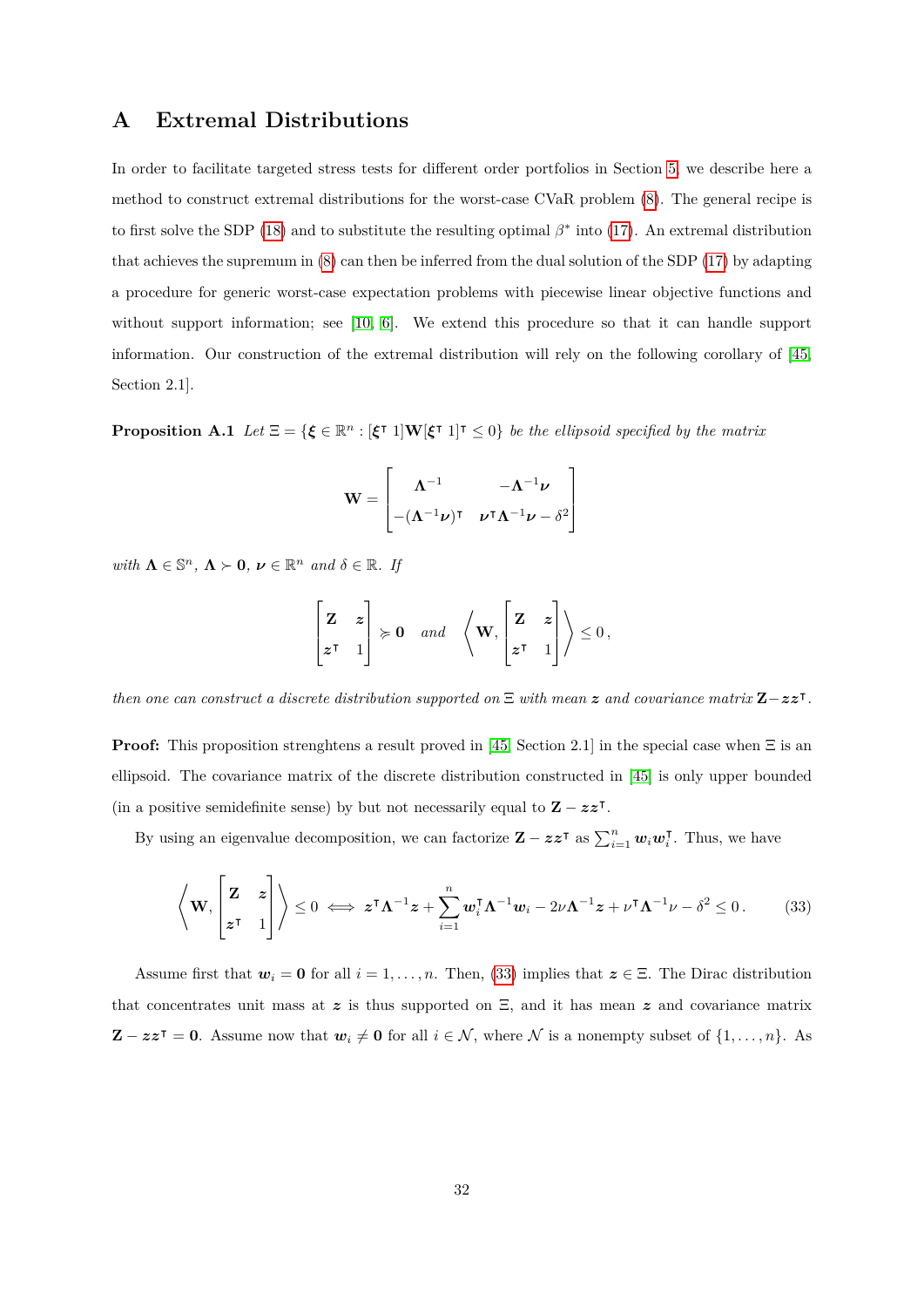$\Lambda^{-1} \succ 0$ , we have  $w_i^{\mathsf{T}} \Lambda^{-1} w_i > 0$  if  $i \in \mathcal{N}$ ; = 0 otherwise. Next, we define the constants

$$
s = -(\mathbf{z}^\mathsf{T} \boldsymbol{\Lambda}^{-1} \mathbf{z} + \sum_{i \in \mathcal{N}} \boldsymbol{w}_i^\mathsf{T} \boldsymbol{\Lambda}^{-1} \boldsymbol{w}_i - 2\nu \boldsymbol{\Lambda}^{-1} \mathbf{z} + \nu^\mathsf{T} \boldsymbol{\Lambda}^{-1} \nu - \delta^2) \ge 0,
$$
  

$$
t = -\sum_{i \in \mathcal{N}} \boldsymbol{w}_i^\mathsf{T} \boldsymbol{\Lambda}^{-1} \boldsymbol{w}_i < 0.
$$

For each  $i \in \mathcal{N}$  we construct the following univariate quadratic function in  $\omega$ .

$$
f_i(\omega) = \left\langle \mathbf{W}, \begin{bmatrix} (z + \omega \mathbf{w}_i)(z + \omega \mathbf{w}_i)^{\mathsf{T}} & z + \omega \mathbf{w}_i \\ (z + \omega \mathbf{w}_i)^{\mathsf{T}} & 1 \end{bmatrix} \right\rangle + s
$$
  
=  $(z + \omega \mathbf{w}_i)^{\mathsf{T}} \Lambda^{-1} (z + \omega \mathbf{w}_i) - 2\nu^{\mathsf{T}} \Lambda^{-1} (z + \omega \mathbf{w}_i) + \nu^{\mathsf{T}} \Lambda^{-1} \nu - \delta^2 + s$   
=  $\mathbf{w}_i^{\mathsf{T}} \Lambda^{-1} \mathbf{w}_i \omega^2 + 2\mathbf{w}_i^{\mathsf{T}} \Lambda^{-1} (z - \nu) \omega + z^{\mathsf{T}} \Lambda^{-1} z - 2\nu \Lambda^{-1} z + \nu^{\mathsf{T}} \Lambda^{-1} \nu - \delta^2 + s$   
=  $\mathbf{w}_i^{\mathsf{T}} \Lambda^{-1} \mathbf{w}_i \omega^2 + 2\mathbf{w}_i^{\mathsf{T}} \Lambda^{-1} (z - \nu) \omega + t$ 

Since  $\mathbf{w}_i^{\mathsf{T}} \mathbf{\Lambda}^{-1} \mathbf{w}_i > 0$  and  $t < 0$ , the quadratic function  $f_i(\omega)$  has two real roots  $\omega_i > 0$  and  $\omega_{i+n} < 0$ . By construction, as  $f_i(\omega_i) = f_i(\omega_{i+n}) = 0$  and  $s \ge 0$ , the points  $z + \omega_i \mathbf{w}_i$  and  $z + \omega_{i+n} \mathbf{w}_i$  are contained in Ξ. This allows us to define a discrete probability distribution  $\mathbb P$  supported on Ξ with 2|N| atoms at  $\mathbf{z} + \omega_i \mathbf{w}_i$  and  $\mathbf{z} + \omega_{i+n} \mathbf{w}_i$ ,  $i \in \mathcal{N}$ , and with

$$
\mathbb{P}(\{z+\omega_i\mathbf{w}_i\}) = \kappa_i = \frac{\mathbf{w}_i^{\mathsf{T}}\mathbf{\Lambda}^{-1}\mathbf{w}_i}{(1-\omega_i/\omega_{i+n})\sum_{i'\in\mathcal{N}}\mathbf{w}_{i'}^{\mathsf{T}}\mathbf{\Lambda}^{-1}\mathbf{w}_{i'}}\n\mathbb{P}(\{z+\omega_{i+n}\mathbf{w}_i\}) = \kappa_{i+n} = -\kappa_i \frac{\omega_i}{\omega_{i+n}} = \frac{\mathbf{w}_i^{\mathsf{T}}\mathbf{\Lambda}^{-1}\mathbf{w}_i}{(1-\omega_{i+n}/\omega_i)\sum_{i'\in\mathcal{N}}\mathbf{w}_{i'}^{\mathsf{T}}\mathbf{\Lambda}^{-1}\mathbf{w}_{i'}}\n\qquad \qquad \left\{\n\begin{array}{c}\n\forall i \in \mathcal{N}.\n\end{array}\n\right.
$$

Since  $w_i^{\mathsf{T}} \Lambda^{-1} w_i > 0$  and  $\omega_i/\omega_{i+n} < 0$ , we have  $\kappa_i > 0$  for all  $i \in \mathcal{N}$ . Next, observe that

$$
\sum_{i\in\mathcal{N}}\kappa_i+\kappa_{i+n}=\sum_{i\in\mathcal{N}}\frac{[(1-\omega_{i+n}/\omega_i)+(1-\omega_i/\omega_{i+n})]\mathbf{w}_i^{\mathsf{T}}\mathbf{\Lambda}^{-1}\mathbf{w}_i}{(1-\omega_i/\omega_{i+n})(1-\omega_{i+n}/\omega_i)\sum_{i'\in\mathcal{N}}\mathbf{w}_{i'}^{\mathsf{T}}\mathbf{\Lambda}^{-1}\mathbf{w}_{i'}}=1.
$$

Thus P constitutes a valid discrete probability distribution. Furthermore, the first- and second-order moments of  ${\mathbb P}$  can be expressed as

$$
\mathbb{E}_{\mathbb{P}}[\tilde{\xi}] = \sum_{i \in \mathcal{N}} \kappa_i (z + \omega_i w_i) + \kappa_{i+n} (z + \omega_{i+n} w_i) = z + \sum_{i \in \mathcal{N}} (\kappa_i \omega_i + \kappa_{i+n} \omega_{i+n}) w_i ,
$$
  

$$
\mathbb{E}_{\mathbb{P}}[\tilde{\xi} \tilde{\xi}^{\mathsf{T}}] = z z^{\mathsf{T}} + \sum_{i \in \mathcal{N}} (\kappa_i \omega_i + \kappa_{i+n} \omega_{i+n}) (z w_i^{\mathsf{T}} + w_i z^{\mathsf{T}}) + \sum_{i \in \mathcal{N}} (\kappa_i \omega_i^2 + \kappa_{i+n} \omega_{i+n}^2) w_i w_i^{\mathsf{T}}.
$$

For all  $i \in \mathcal{N}$  we have

$$
\kappa_i \omega_i + \kappa_{i+n} \omega_{i+n} = \kappa_i \omega_i - \kappa_i (\omega_i/\omega_{i+n}) \omega_{i+n} = 0
$$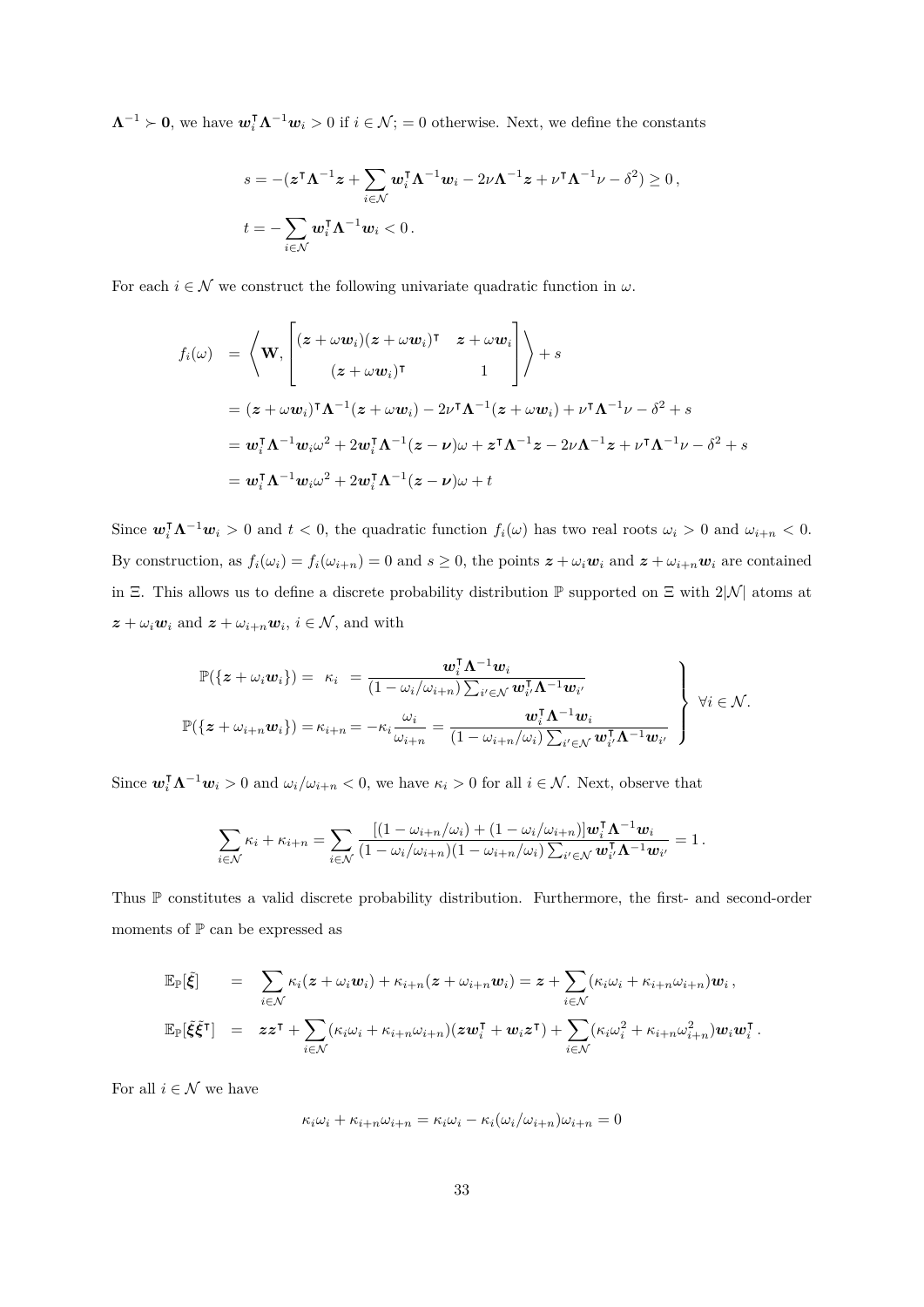and

$$
\kappa_i \omega_i^2 + \kappa_{i+n} \omega_{i+n}^2 = \frac{\mathbf{w}_i^{\mathsf{T}} \mathbf{\Lambda}^{-1} \mathbf{w}_i}{\sum_{i' \in \mathcal{N}} \mathbf{w}_{i'}^{\mathsf{T}} \mathbf{\Lambda}^{-1} \mathbf{w}_{i'}} \left( \frac{\omega_i^2 \omega_{i+n}}{\omega_{i+n} - \omega_i} + \frac{\omega_i \omega_{i+n}^2}{\omega_i - \omega_{i+n}} \right)
$$
  

$$
= \frac{t}{\sum_{i' \in \mathcal{N}} \mathbf{w}_{i'}^{\mathsf{T}} \mathbf{\Lambda}^{-1} \mathbf{w}_{i'}} \left( \frac{\omega_i}{\omega_{i+n} - \omega_i} - \frac{\omega_{i+n}}{\omega_{i+n} - \omega_i} \right)
$$
  

$$
= \frac{-t}{\sum_{i' \in \mathcal{N}} \mathbf{w}_{i'}^{\mathsf{T}} \mathbf{\Lambda}^{-1} \mathbf{w}_{i'}} = 1,
$$

where the second equality follows from the relation  $\omega_i \omega_{i+n} = t/(\mathbf{w}_i^{\mathsf{T}} \mathbf{\Lambda}^{-1} \mathbf{w}_i)$ . Thus,  $\mathbb P$  has all the desired properties, that is,  $\mathbb{E}_{\mathbb{P}}[\tilde{\xi}] = z$ ,  $\mathbb{E}_{\mathbb{P}}[\tilde{\xi}\tilde{\xi}^{\dagger}] = \mathbb{Z}$  and  $\mathbb{P}(\tilde{\xi} \in \Xi) = 1$ . П

To avoid clutter in the subsequent derivation, we introduce the notational shorthands

$$
\mathbf{w}_0 = \mathbf{0}, \quad w_0 = 0, \quad \mathbf{w}_k = \mathbf{b} - \mathcal{I}_k(\mathbf{h}), \quad w_k = (\mathbf{d} + \mathcal{I}_k(\mathbf{h}))^{\mathsf{T}} \mathbf{x} - \beta^* \quad \forall k = 1, \ldots, 2^n.
$$

Using these definitions, we can replace  $\max(0, L(\boldsymbol{x}, \boldsymbol{\xi}) - \beta^*)$  with  $\max_{k=0,\dots,2^n} \boldsymbol{w}_k^{\text{T}}$  $\mathbf{k}^{\mathsf{T}}\boldsymbol{\xi}$  +  $w_k$ , which facilitates a streamlined reformulation of the SDP [\(17\)](#page-11-0).

<span id="page-33-0"></span>
$$
\begin{aligned}\n\inf \quad & \sum_{j=1}^{m} p_j \langle \mathbf{\Omega}_j, \mathbf{M}_j \rangle \\
\text{s.t.} \quad & \mathbf{M}_j \in \mathbb{S}^{n+1}, \quad \gamma_{jk} \in \mathbb{R}_+ \quad \forall j = 1, \dots, m, \ k = 0, \dots, 2^n \\
& \mathbf{M}_j + \gamma_{jk} \mathbf{W}_j \succcurlyeq \begin{bmatrix}\n\mathbf{0} & \frac{1}{2} \mathbf{w}_k \\
\frac{1}{2} \mathbf{w}_k^{\mathsf{T}} & w_k\n\end{bmatrix} \quad \forall j = 1, \dots, m \\
& \forall k = 0, \dots, 2^n\n\end{aligned}
$$

The dual of the above problem is given by

$$
\sup_{j=1} \sum_{k=0}^{m} \sum_{k=0}^{2^{n}} \mathbf{w}_{k}^{\mathsf{T}} z_{jk} + w_{k} z_{jk}
$$
\n
$$
\text{s.t.} \quad z_{jk} \in \mathbb{R}, \quad z_{jk} \in \mathbb{R}^{n}, \quad \mathbf{Z}_{jk} \in \mathbb{S}^{n} \quad \forall j = 1, ..., m, \ k = 0, ..., 2^{n}
$$
\n
$$
\sum_{k=0}^{2^{n}} \begin{bmatrix} \mathbf{Z}_{jk} & z_{jk} \\ z_{jk}^{\mathsf{T}} & z_{jk} \end{bmatrix} = p_{j} \mathbf{\Omega}_{j} \quad \forall j = 1, ..., m
$$
\n
$$
\left\langle \mathbf{W}_{j}, \begin{bmatrix} \mathbf{Z}_{jk} & z_{jk} \\ z_{jk}^{\mathsf{T}} & z_{jk} \end{bmatrix} \right\rangle \leq 0, \quad \begin{bmatrix} \mathbf{Z}_{jk} & z_{jk} \\ z_{jk}^{\mathsf{T}} & z_{jk} \end{bmatrix} \succcurlyeq \mathbf{0} \quad \forall j = 1, ..., m, \ k = 0, ..., 2^{n}.
$$
\n
$$
(34)
$$

Strong duality holds as the primal minimization problem is strictly feasible. This implies that the optimal value of [\(34\)](#page-33-0) is equal to that of the worst-case expectation problem [\(9\)](#page-9-0). We now denote by  $\mathbf{Z}_{jk}^*$ ,  $z_{jk}^*$ , and  $z_{jk}^*$  for  $j = 1, \ldots, m$  and  $k = 0, \ldots, 2^n$  an optimal solution of the SDP [\(34\)](#page-33-0). Assume first that all